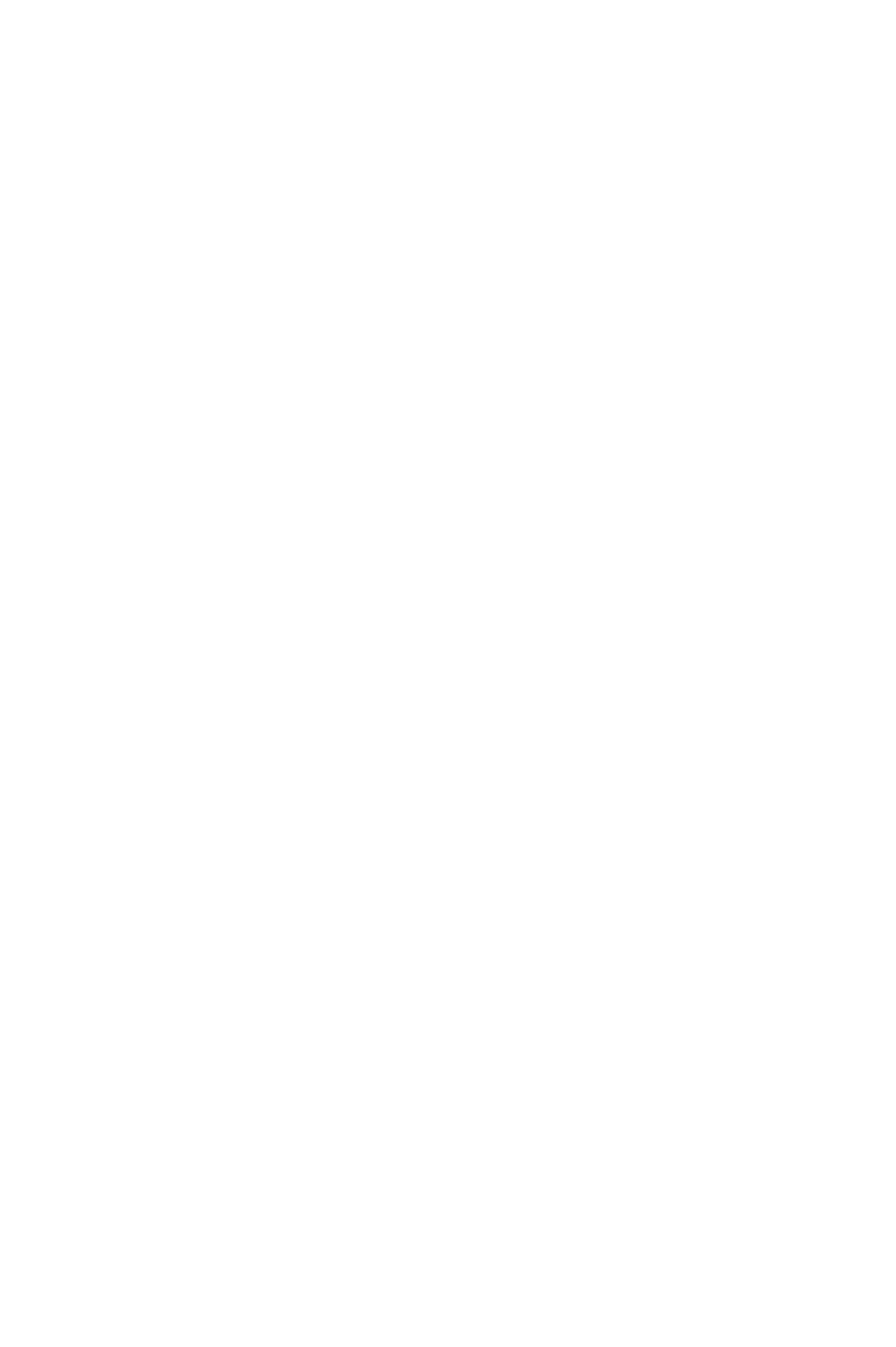#### **Conveyancing Victoria**

Simon Libbis is now the Head of Ethics and Practitioner Support at the Law Institute of Victoria. He had previously been the principal of Subdivision Lawyers. Before he established Subdivision Lawyers Simon was Executive Director of the National Elec tronic Conveyancing Office which ultimately led to the introduction of PEXA. As well as an extensive career as a specialist property lawyer Simon also served as the Registrar of Titles of South Australia for some years.

In 1994 Simon was among the first legal practitioners accredited by the Law Institute of Victoria as property law specialists. He is the author of a number of publications including *Conveyancing Victoria* and *Subdivisions Victoria: The Ultimate Guide*.

The new chapter which deals with the online process was prepared by Joan Lentini. Joan is the principal of Complete Conveyancing & Corporate Services Pty Ltd. She has over 40 years' experience in all aspects of conveyancing and has had a significant involvement in the online process.

Joan is the President of the Australian Institute of Conveyancers (Vic). She is actively involved in the education and mentoring of conveyancers.

#### **To obtain digital access**

All retail purchasers of this edition of the print book are entitled to digital access till the end of 2022. To register: Send an email requesting Conveyancing Victoria digital access to: hybridpublishers@optusnet.com.au Unless you have purchased from the publisher

directly, attach proof of purchase with your email.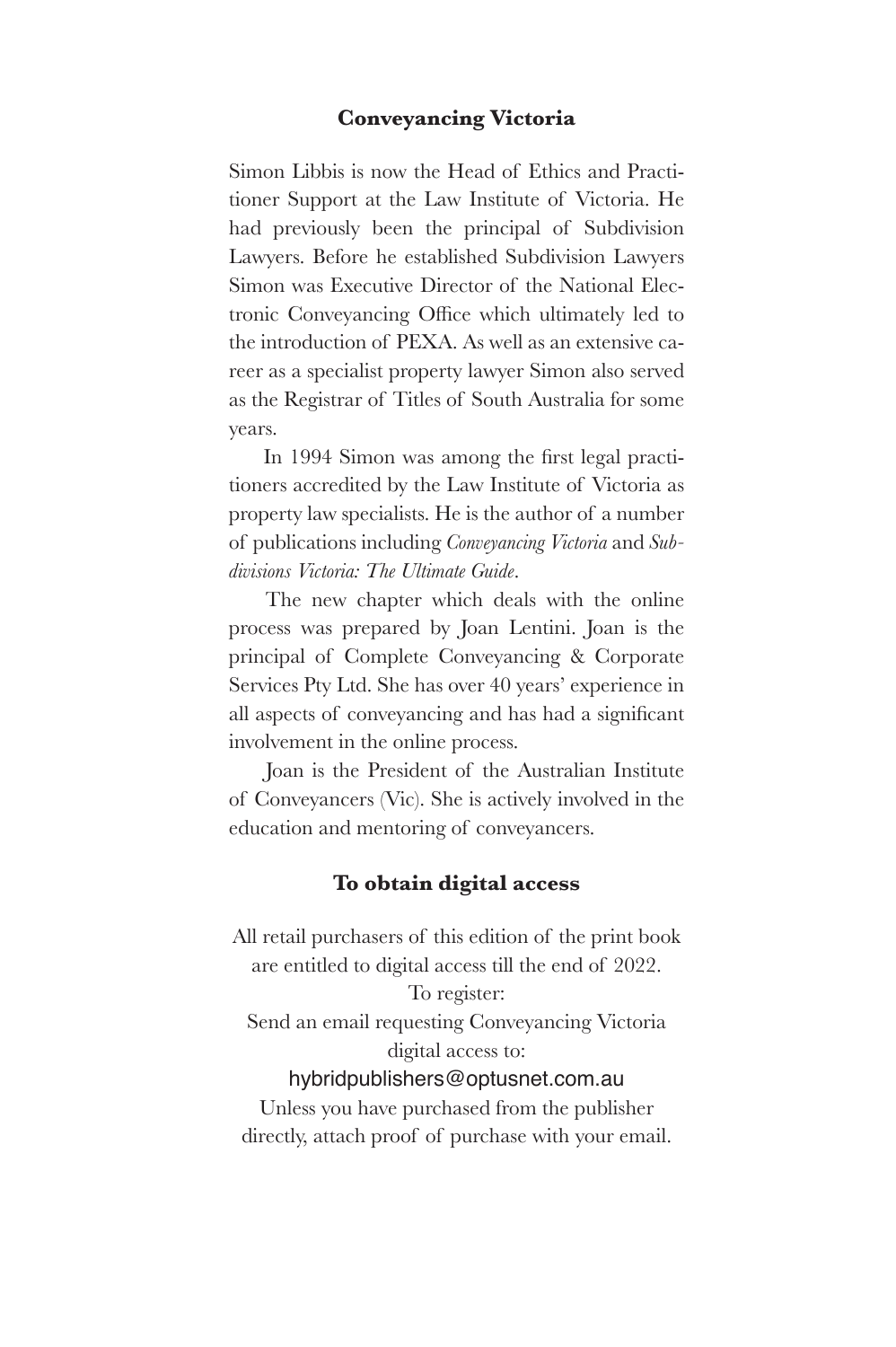#### ALSO BY SIMON LIBBIS

ConveyanceWorks Conveyancing Plus GST (with Daniel Hirsh) Owners Corporations in Victoria (with Rebecca Leshinsky) Subdivisions and Bodies Corporate Subdivisions with the Lot The Body Corporate Book (with Jonathan Cohen) The Conveyancing Companion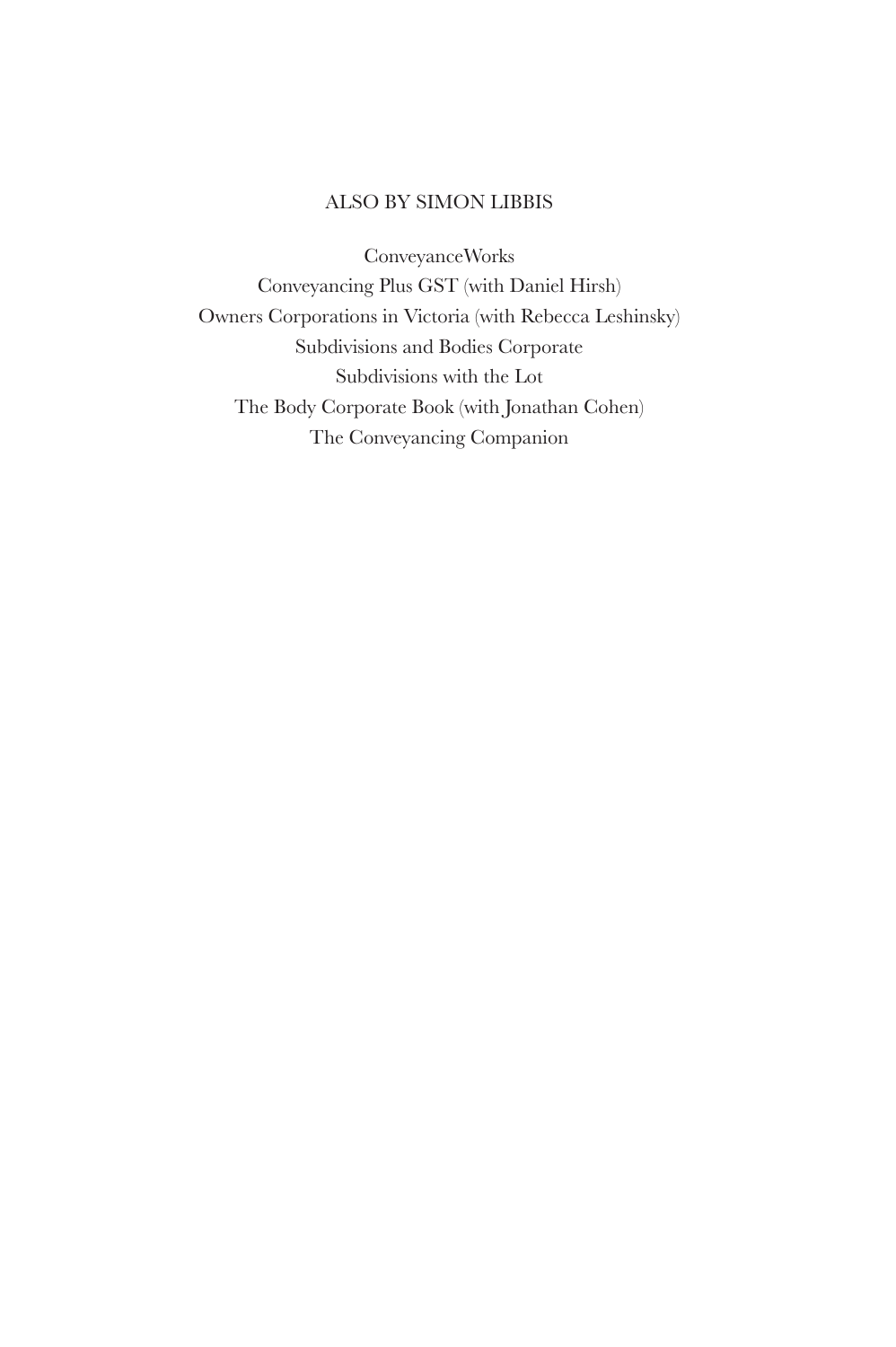## **ConveyanCing viCtoria 2022**

**Simon LibbiS**

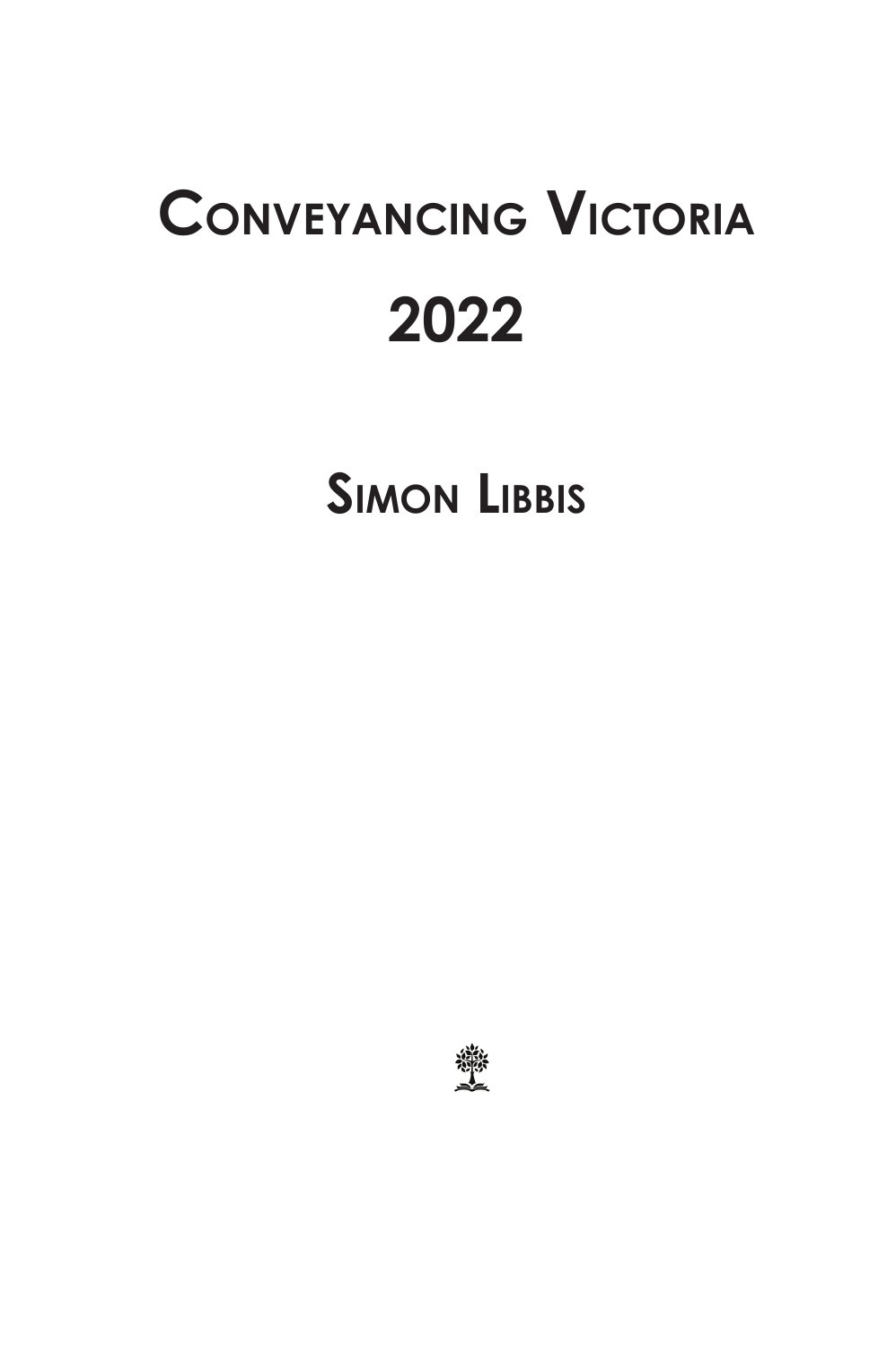#### Published by Hybrid Publishers Melbourne Victoria Australia © Simon Libbis 2022

This publication is copyright. Apart from any use as permitted under the Copyright Act 1968, no part may be reproduced by any process without prior written permission from the publisher. Requests and inquiries concerning reproduction should be addressed to the Publisher, Hybrid Publishers, PO Box 52, Ormond, Victoria 3204, Australia.

www.hybridpublishers.com.au First published 2012, with new editions in 2013, 2014, 2015, 2016, 2018, 2020 Eighth edition 2022

This publication is not intended to be and is not a complete or definitive statement of the law on the relevant subject matter. It is sold with the understanding that the author and publisher are not engaged in rendering legal advice. No person should take any action or refrain from taking any action in reliance upon the contents of the publication without first obtaining advice from a competent practitioner. The author and the publisher and each of them expressly disclaim liability for any loss or damage suffered by any person arising out of any errors or omissions in this publication or any reliance in part or in full upon the contents of this publication.

ISBN 9781925736991 paperback

ISBN 9781922768001 ebook



A catalogue record for this book is available from the National Library of Australia

Cover design: Gittus Graphics www.gggraphics.com.au Printed in Australia by McPherson's Printing Group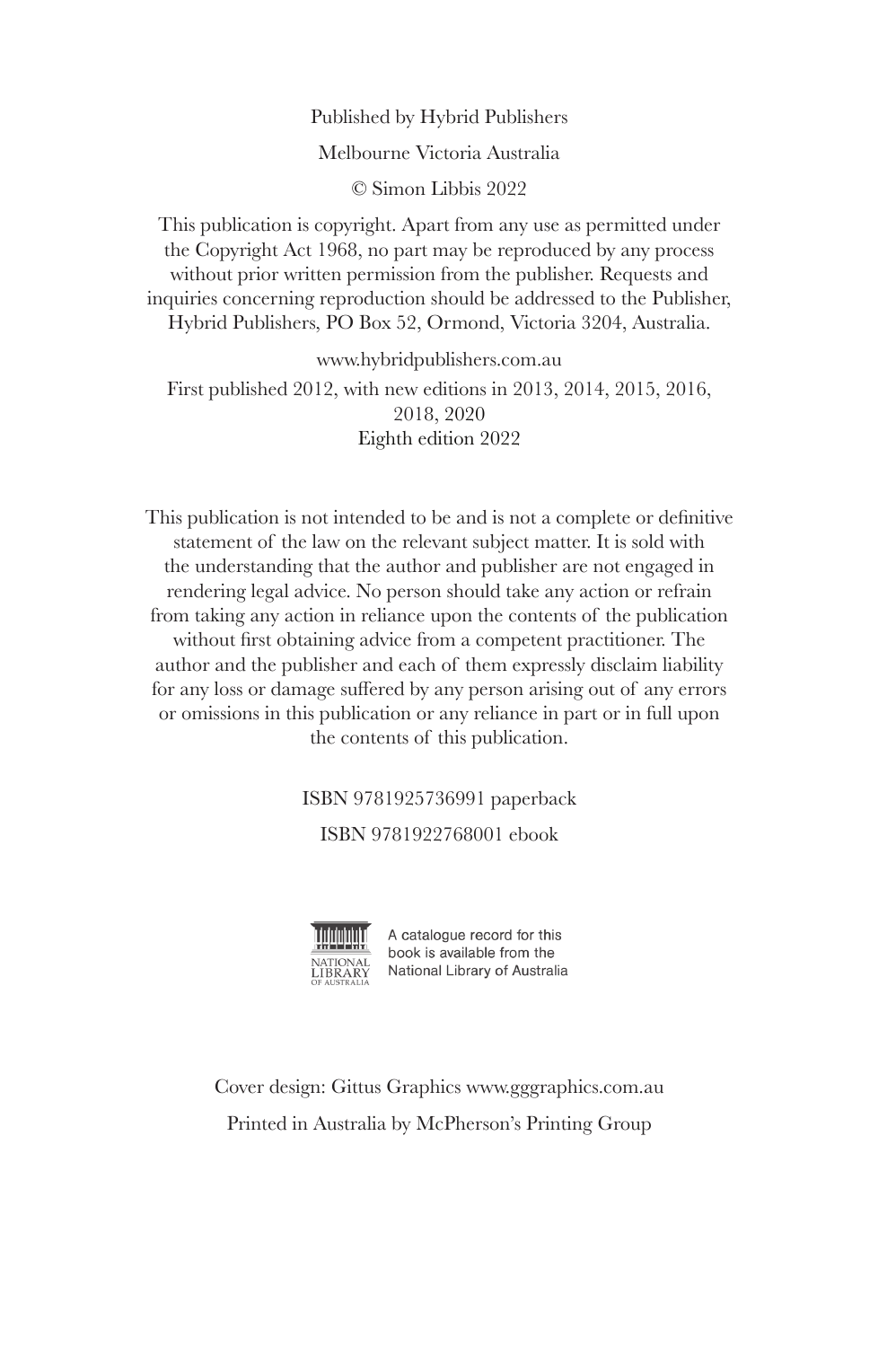### **Preface to 2022 Edition**

Welcome to your 2022 edition of *Conveyancing Victoria*. This is the eighth print version of the book, but in between the hard copies there have been updates to the electronic version. If you have not taken advantage of access to the online version you are missing out on this. So make sure you take it up. It costs nothing once you buy the book. To find out more about it go to the first page of the book.

There has been a lot going on in the world of conveyancing since the last edition. Electronic settlement and lodgment are now the norm. *The Sale of Land Act* is still being amended and interpreted by the Supreme Court. Practitioners have a greater responsibility for the calculation and collection of state and federal taxes. We have a new contract of sale. These are among the developments covered in this edition.

On top of this we now have to deal with the restrictions imposed as consequence of COVID-19. These include the closing of the offices of Land Use Victoria, limitations on physical settlements and the prohibition on carrying out property inspections. Whilst some of the changes may not be long term, it is likely that others will continue to impact on the way we practise. You can find out more by visiting the Covid-19 Hub on the Law Institute Website – https://www.liv.asn.au/Web/ Resource\_Knowledge\_Centre/COVID19\_Hub/Web/Content/ Resource\_Knowledge\_Centre/COVID-19\_Hub/COVID-19\_Hub. aspx?hkey=b737f4ed-dfe9-4b6c-85b4-c537442caa02

The pace of change shows no sign of letting up. It is more important than ever to keep up to date with legislation, cases and processes. The prospect of doing this has become less daunting for me now that I have help from an expert conveyancing practitioner. Joan Lentini prepared the new chapter that sets out in some detail the online process. I am most grateful to Joan for this valuable contribution and hope that she will become an ongoing contributor to the book.

One of the great pleasures of authoring this book is the opportunity to continue working with my good friend Louis de Vries of Hybrid Publishers. I doubt that I could keep doing this without his encouragement, support and occasional gentle cajoling. Hopefully we will continue in this vein for years to come.

– Simon Libbis, January 2022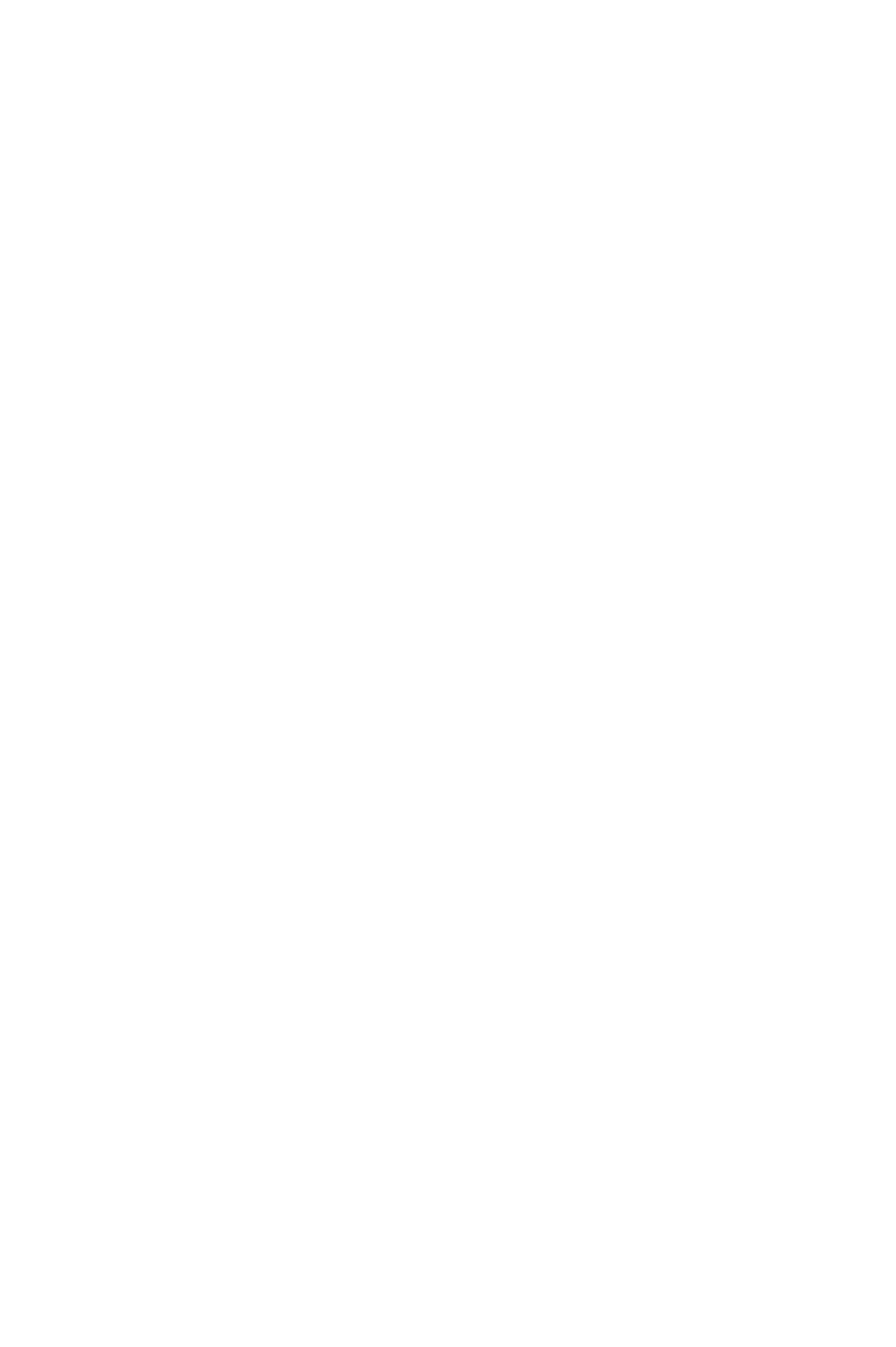## **Contents**

|                   | <b>Preface to 2022 Edition</b>                         | v                       |
|-------------------|--------------------------------------------------------|-------------------------|
|                   | 1. What is Conveyancing?                               | 1                       |
| <b>Components</b> |                                                        | 1                       |
| 1.                | Title and goods                                        | 1                       |
| 2.                | Non-title restrictions and charges                     | $\mathbf{1}$            |
|                   | 3. Contractual documents                               | $\mathbf{1}$            |
| 4.                | Title documents, settlement, stamping, lodging         |                         |
|                   | and registration                                       | $\sqrt{2}$              |
|                   | <b>The Participants</b>                                | $\overline{\mathbf{2}}$ |
| Vendor            |                                                        | $\overline{2}$          |
| Purchaser         |                                                        | 3                       |
| Representatives   |                                                        | $\overline{4}$          |
|                   | Deadlines                                              | $\overline{5}$          |
|                   | Contact with the client                                | 6                       |
|                   | Keep records and maintain files                        | 6                       |
|                   | Lawyers                                                | $\sqrt{ }$              |
|                   | Conveyancers                                           | 7                       |
|                   | Getting paid                                           | 8                       |
| Estate agents     |                                                        | 10                      |
| Lenders           |                                                        | 12                      |
|                   | <b>Methods of sale</b>                                 | 14                      |
|                   | A private sale with no agent                           | 14                      |
|                   | A private sale through an agent                        | 14                      |
| Sale by auction   |                                                        | 15                      |
| Tender            |                                                        | 16                      |
|                   | Option to purchase                                     | 17<br>17                |
|                   | Right of first refusal                                 |                         |
|                   | 2. The Land Title                                      | 19                      |
|                   | The Torrens system                                     | 19                      |
|                   | Interests in land are conveyed by registration of deed | 19                      |
|                   | Indefeasibility of title                               | 20                      |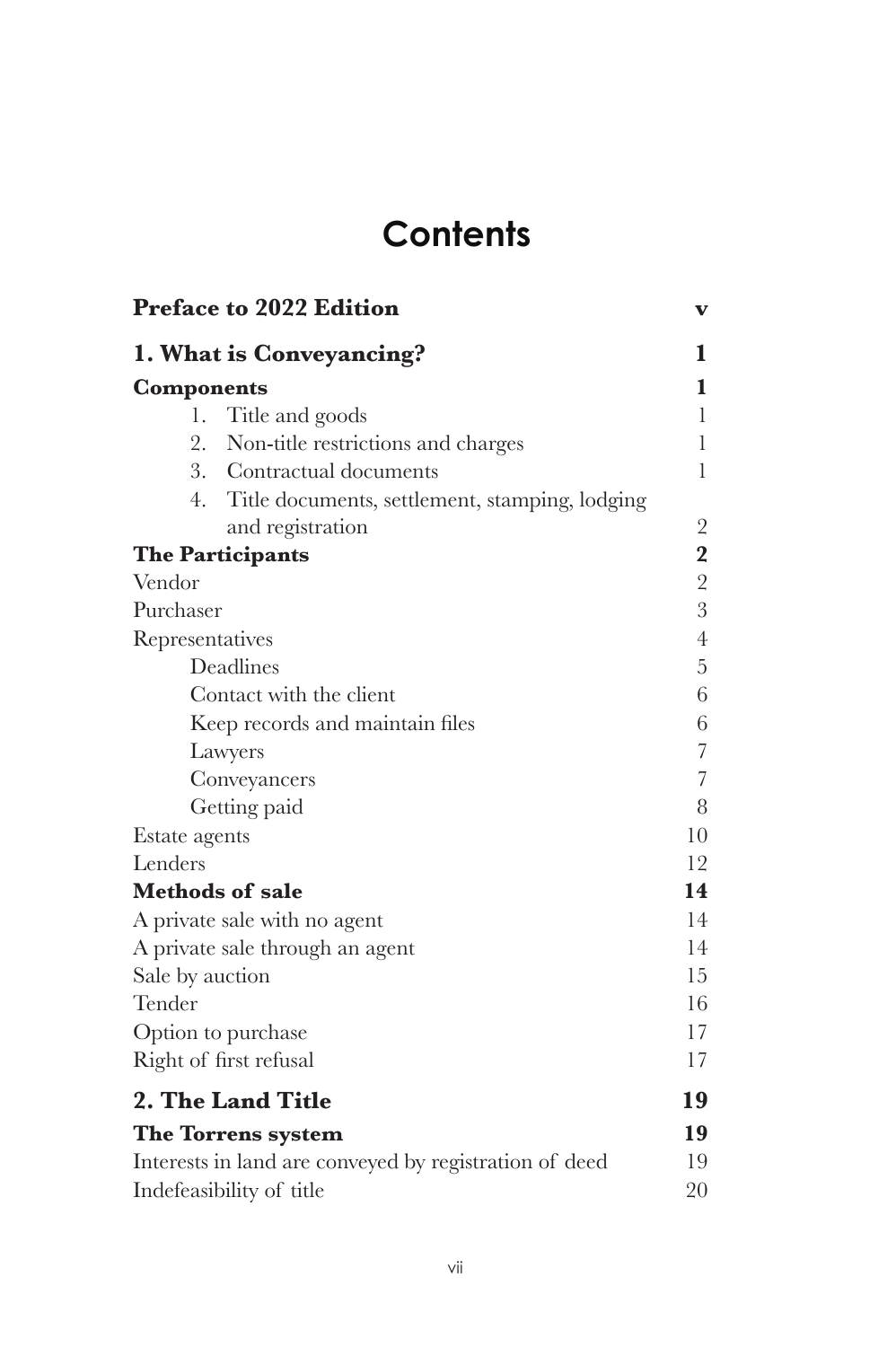| Ownership is evidenced by registration on the folio |    |
|-----------------------------------------------------|----|
| of the Register                                     | 20 |
| Unregistered or equitable interests                 | 21 |
| Unregistered dealings                               | 21 |
| Equitable interests                                 | 22 |
| <b>The Register Book</b>                            | 23 |
| <b>Certificate of Title</b>                         | 23 |
| <b>Searching the title</b>                          | 24 |
| Why search?                                         | 24 |
| How to search                                       | 25 |
| What a search contains                              | 25 |
| <b>Encumbrances</b>                                 | 26 |
| Covenants                                           | 26 |
| Easements                                           | 27 |
| Caveats                                             | 28 |
| Lodging a caveat                                    | 29 |
| Removing a caveat                                   | 30 |
| Mortgages                                           | 31 |
| Default by mortgagor                                | 33 |
| Mortgagee sale                                      | 33 |
| Foreclosure                                         | 35 |
| Second mortgages                                    | 36 |
| Discharge of mortgage                               | 36 |
| Transfer of mortgage                                | 37 |
| Variation of mortgage                               | 37 |
| Variation of priority of mortgages or charges       | 38 |
| Collateral mortgages                                | 38 |
| Equitable mortgages                                 | 39 |
| Warrants of seizure and sale                        | 39 |
| Renewal of warrants                                 | 40 |
| Sheriff's sale                                      | 41 |
| Satisfaction piece                                  | 42 |
| Charges                                             | 43 |
| Registered charge of annuity                        | 44 |
| <b>Statutory charges</b>                            | 45 |
| Agreements under legislation                        | 46 |
| Section 173 Agreement                               | 46 |
| Subdivision Act                                     | 46 |
| <b>Building Act</b>                                 | 46 |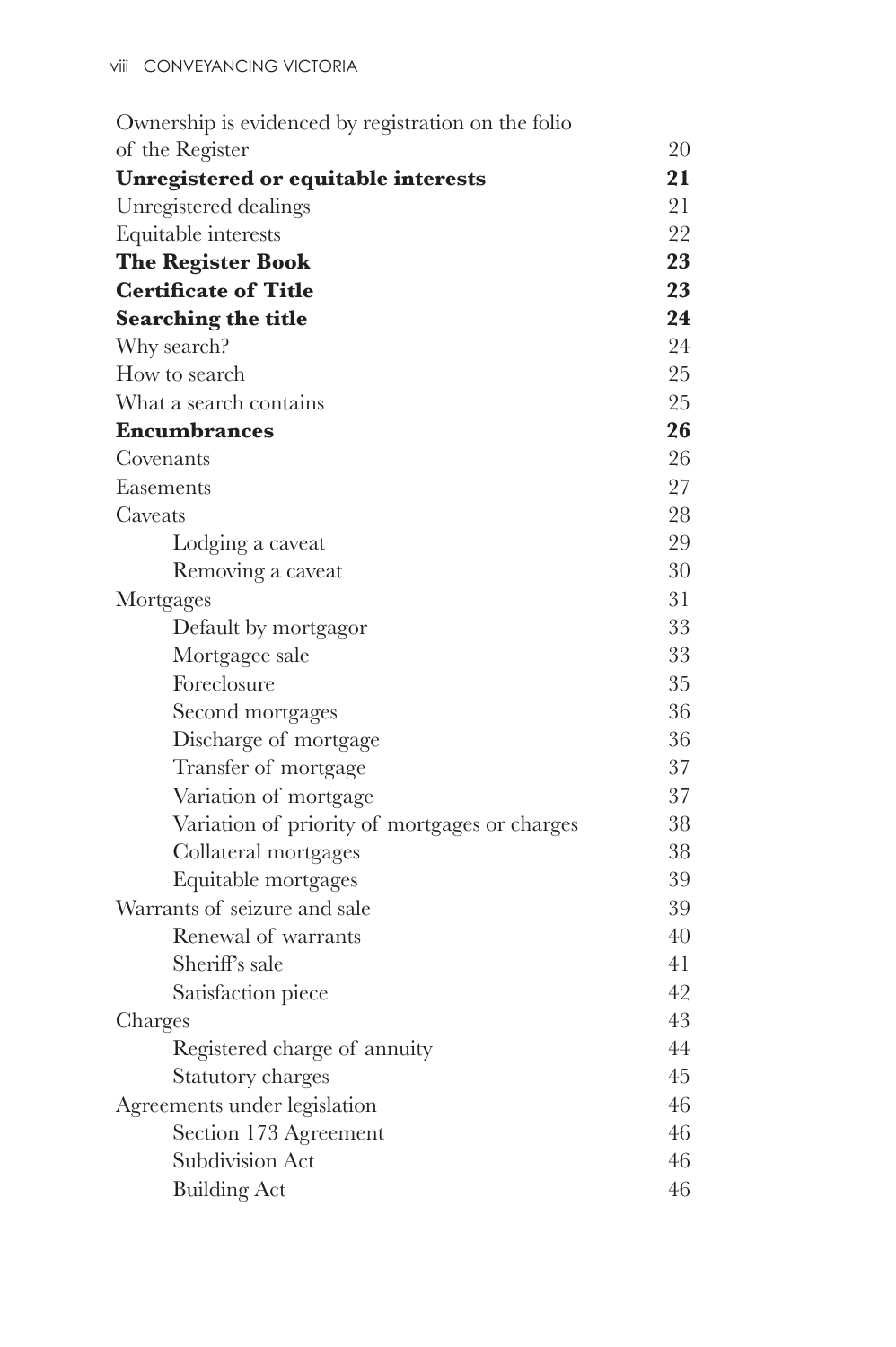| Water Act                                           | 47 |
|-----------------------------------------------------|----|
| Growth Areas Infrastructure Contribution Work in    |    |
| Kind Agreements                                     | 49 |
| <b>Forest Carbon Rights</b>                         | 50 |
| <b>3. Information Not on Title</b>                  | 51 |
| The significance                                    | 52 |
| What are they?                                      | 53 |
| Restrictions on use                                 | 53 |
| Unregistered easements                              | 53 |
| Rates and charges                                   | 54 |
| Personal Property Securities                        | 54 |
| <b>Finding out about them</b>                       | 55 |
| Applying to the statutory or rating authority       | 55 |
| Where to apply                                      | 56 |
| What information is available                       | 56 |
| Which certificates apply to the property            | 57 |
| Physical inspection of the land                     | 58 |
| Measurements                                        | 58 |
| <b>Illegal</b> structures                           | 58 |
| Easements by prescription                           | 59 |
| Informal checks                                     | 59 |
| From the client                                     | 60 |
| The agent                                           | 60 |
| Some common certificates and information            |    |
| statements                                          | 61 |
| Planning                                            | 61 |
| Land Information                                    | 61 |
| Building approvals                                  | 62 |
| Water rate and encumbrance or information statement | 62 |
| Final water meter reading                           | 63 |
| Owners corporation information                      | 63 |
| VicRoads                                            | 64 |
| Land Tax                                            | 65 |
| <b>Environment Protection Authority</b>             | 66 |
| Heritage Certificate                                | 66 |
| Mine subsidence                                     | 66 |
| Growth Areas Infrastructure Contribution            | 67 |
| <b>Bushfire Prone Area</b>                          | 67 |
| Congestion levy                                     | 67 |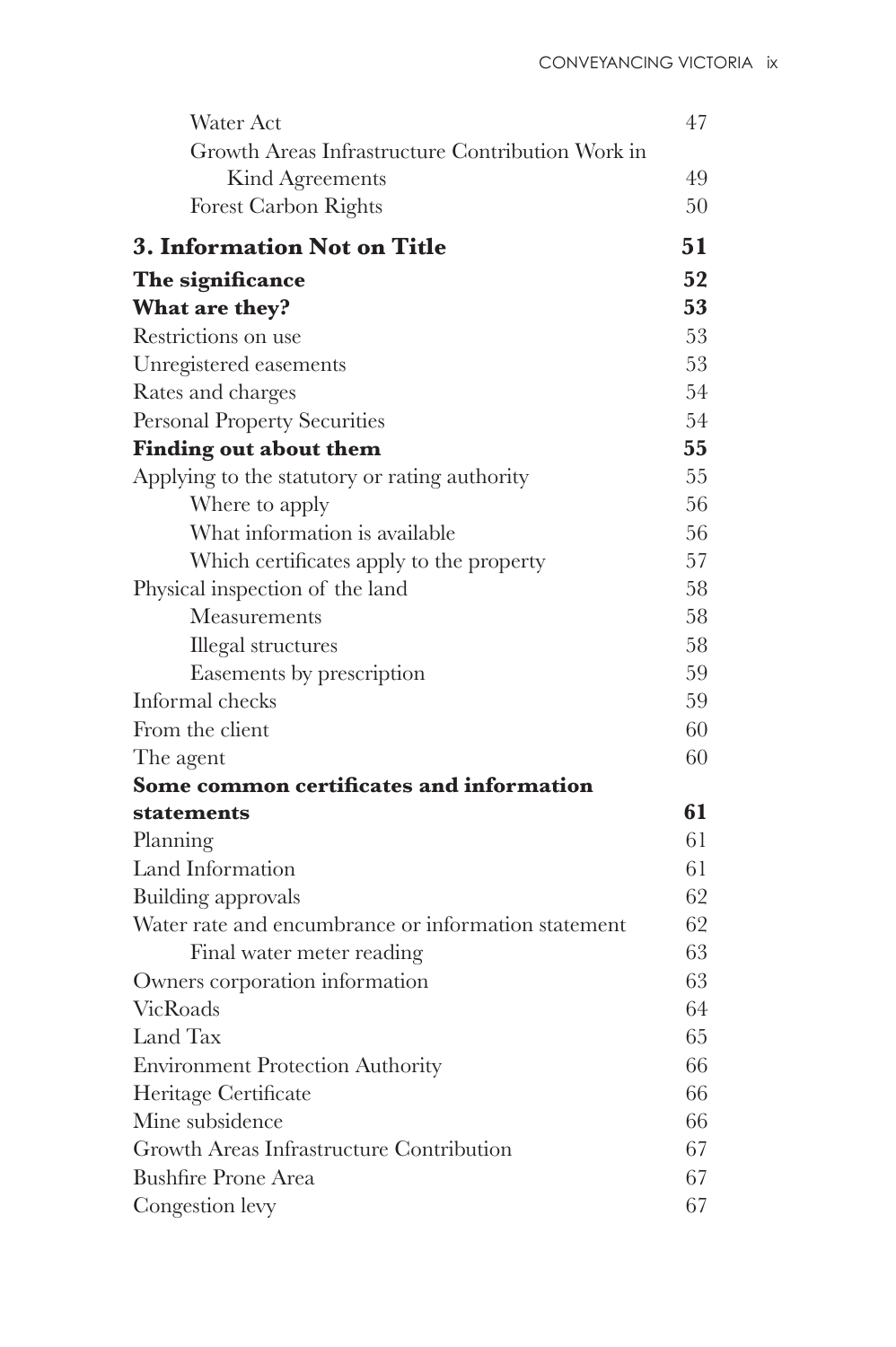| <b>4. Vendor Disclosure</b>            | 69 |
|----------------------------------------|----|
| Fair trading legislation               | 70 |
| The vendor statement                   | 71 |
| Gathering the information              | 72 |
| Land Registry                          | 73 |
| Statutory authorities                  | 73 |
| Additional information from the vendor | 74 |
| Verbal and online enquiries            | 74 |
| Reference material                     | 75 |
| Preparing the vendor statement         | 75 |
| Simple or short form                   | 76 |
| Full vendor statement                  | 76 |
| Combination vendor statement           | 76 |
| The contents                           | 77 |
| Vendor                                 | 77 |
| Property                               | 77 |
| Restrictions                           | 77 |
| Planning and road access               | 78 |
| Outgoings and statutory charges        | 79 |
| Owners corporation                     | 80 |
| Services                               | 81 |
| Building approvals and insurance       | 81 |
| <b>Notices</b>                         | 81 |
| Title                                  | 82 |
| Signing and dating                     | 82 |
| Additional vendor statement            | 82 |
| Consequences of non-compliance         | 84 |
| Contracting out                        | 85 |
| Subsequent contract                    | 85 |
| Acting for a vendor                    | 85 |
| Acting for a purchaser                 | 86 |
| <b>Building legislation</b>            | 89 |
| <b>Building Act</b>                    | 89 |
| Domestic Building Contracts Act        | 89 |
| Registered builders                    | 89 |
| Owner-builders                         | 90 |
| Compliance issues                      | 93 |
| Establishment of commencement date     | 93 |
| Uncertainty of the scope of the Act    | 93 |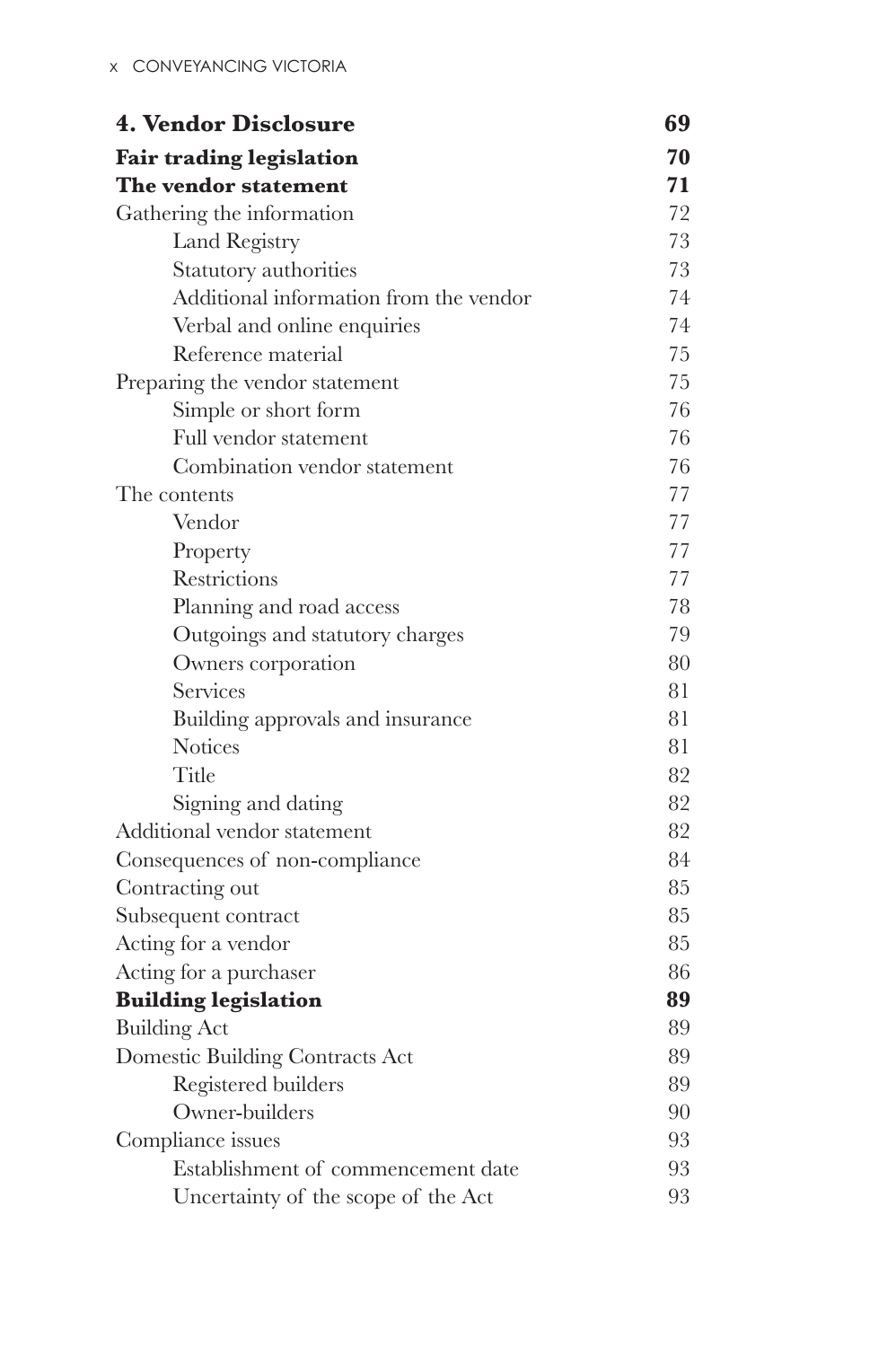| Pre-selling                                         | 94  |
|-----------------------------------------------------|-----|
| Energy efficiency information                       | 95  |
| <b>5. The Contract</b>                              | 97  |
| <b>Elements of a valid contract</b>                 | 97  |
| Agreement                                           | 97  |
| The intention of the parties to be bound            | 98  |
| Consideration                                       | 98  |
| Certainty of terms                                  | 98  |
| Mistake                                             | 99  |
| Misrepresentation                                   | 99  |
| Duress                                              | 99  |
| Undue influence                                     | 100 |
| Unconscionable conduct                              | 100 |
| Capacity                                            | 100 |
| Legality of purpose                                 | 100 |
| Contracts for the sale of land                      | 101 |
| Forms of contract for the sale of land              | 102 |
| The open contract                                   | 102 |
| The prescribed contract of sale                     | 103 |
| A contract of sale prepared by a legal practitioner | 104 |
| Copyright printed forms                             | 104 |
| Option to purchase                                  | 104 |
| The "standard" contract                             | 105 |
| <b>Notices</b>                                      | 106 |
| Approval and copyright                              | 106 |
| Disclaimer                                          | 106 |
| Execution                                           | 106 |
| Warnings                                            | 107 |
| Rules                                               | 107 |
| Definitions                                         | 107 |
| Table of contents                                   | 107 |
| Particulars of sale                                 | 107 |
| The general conditions of sale                      | 110 |
| Special conditions                                  | 130 |
| Registration of plan                                | 131 |
| Building works to be done $-$ "off the plan"        | 133 |
| Works affecting the natural surface of the land     | 134 |
| Conditional on sale of another property             | 134 |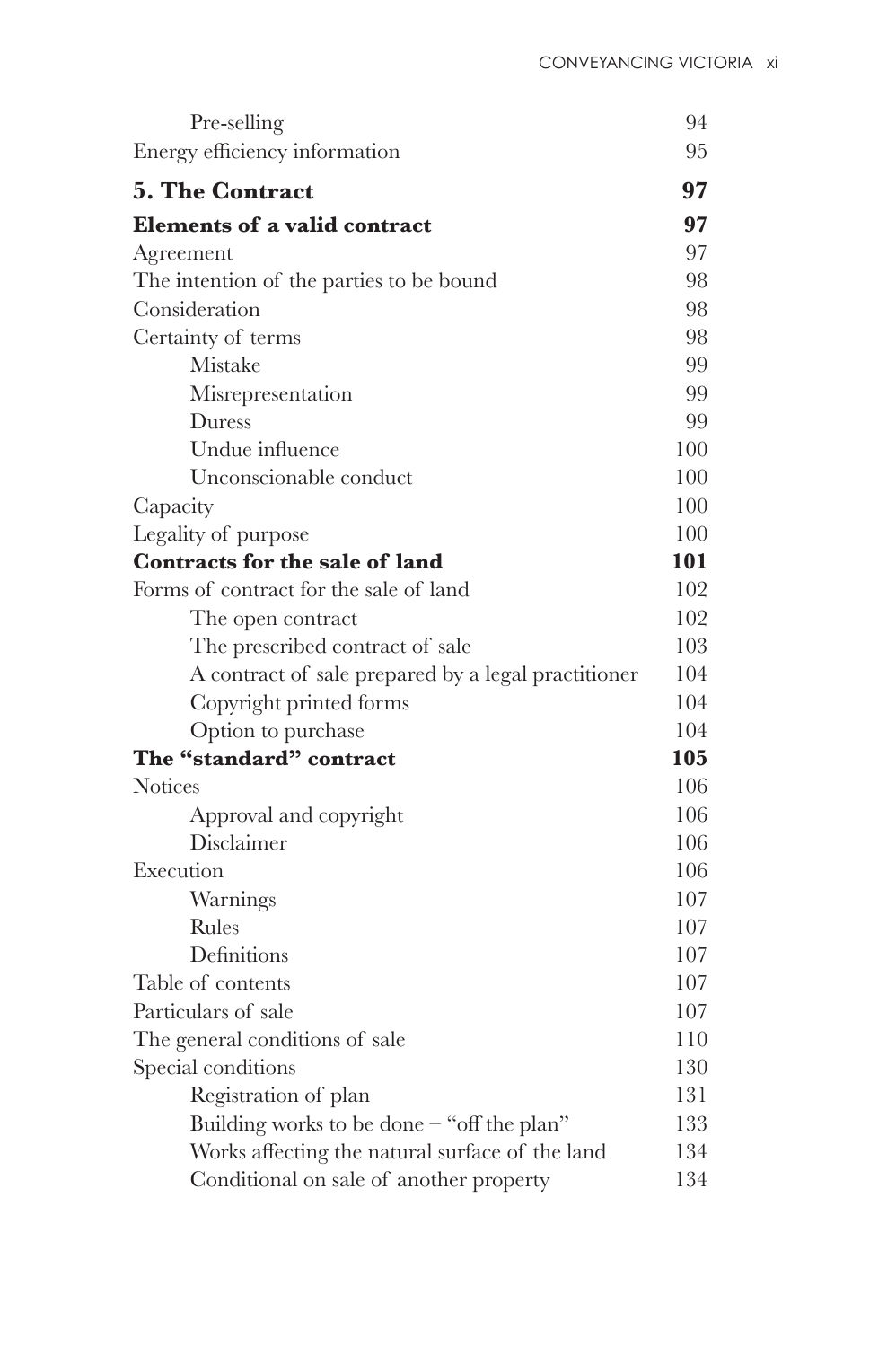| Conditional on obtaining approvals – planning,         |     |
|--------------------------------------------------------|-----|
| building etc.                                          | 134 |
| Foreign Investment Review Board approval               | 134 |
| Deposit investment                                     | 135 |
| Environmental – contamination, asbestos etc.           | 135 |
| Mortgagee sale                                         | 135 |
| Purchaser's access                                     | 135 |
| Vendor to assist with applications, etc.               | 136 |
| Executor sale                                          | 136 |
| Guarantee                                              | 137 |
| Adjustments                                            | 137 |
| Land adversely possessed                               | 138 |
| Creation of restrictive covenant                       | 138 |
| Positive covenants                                     | 139 |
| Section 173 agreements                                 | 139 |
| Stamp duty $-$ land and building packages              | 139 |
| Annexures to the contract                              | 139 |
| Execution of the contract                              | 140 |
| Individuals                                            | 140 |
| Agency                                                 | 140 |
| Corporate entities                                     | 141 |
| Under power of attorney                                | 141 |
| Electronically                                         | 142 |
| Terms contracts                                        | 142 |
| Contract limitations                                   | 143 |
| Deposits                                               | 145 |
| Credit code                                            | 145 |
| <b>GST</b>                                             | 145 |
| Acting for the parties                                 | 146 |
| <b>6. Between Contract and Settlement</b>              | 149 |
| The Registrar's Requirements                           | 149 |
| The purchaser's cooling-off rights                     | 150 |
| The deposit                                            | 153 |
| Payment of deposit                                     | 154 |
| Pre-registration contracts                             | 154 |
| Vendor's claim for penalty interest on unpaid deposit  | 155 |
| Release of the deposit where the contract is rescinded | 155 |
| Investment of deposit                                  | 155 |
| Deposit bonds and guarantees                           | 156 |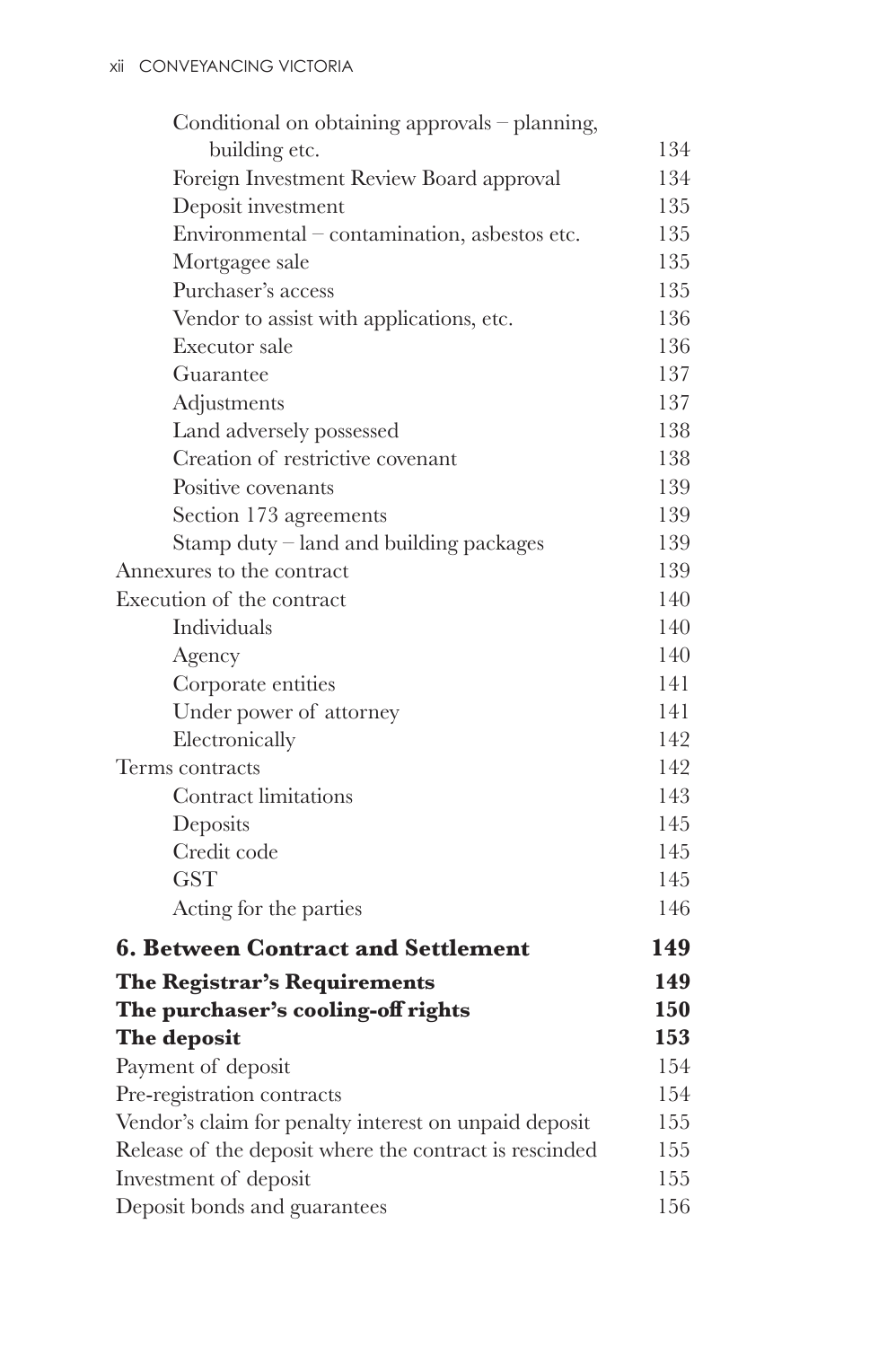| Early release of the deposit                         | 156 |
|------------------------------------------------------|-----|
| The contract is not subject to any condition         |     |
| enuring for the benefit of the purchaser             | 156 |
| The purchaser has accepted title or is deemed to     |     |
| have accepted title                                  | 157 |
| The vendor has given the purchaser notice in writing | 158 |
| The purchaser is satisfied                           | 159 |
| The purchaser gives the vendor a signed notice       | 159 |
| <b>Protecting the purchaser</b>                      | 160 |
| Lodging a purchaser's caveat                         | 161 |
| Priority notices                                     | 161 |
| Measurements                                         | 162 |
| Requisitions on title                                | 163 |
| Insurance                                            | 163 |
| Releasing the deposit                                | 164 |
| Searches and enquiries                               | 164 |
| The title search                                     | 165 |
| Other searches and enquiries                         | 165 |
| Estimating expenses                                  | 166 |
| Your fees                                            | 167 |
| Disbursements                                        | 167 |
| Government fees and charges                          | 168 |
| Principal place of residence concession              | 169 |
| First home owners                                    | 169 |
| Final inspection                                     | 169 |
| Final search                                         | 170 |
| Clearing the vendor's title                          | 170 |
| Dealing with the purchaser's lender                  | 171 |
| Providing information                                | 172 |
| Explaining mortgage documentation                    | 173 |
| Title documents on settlement                        | 174 |
| <b>Transfer documents</b>                            | 175 |
| Forms of transfer                                    | 176 |
| Manner of holding                                    | 176 |
| Execution                                            | 177 |
| By an individual                                     | 178 |
| By a company                                         | 178 |
| Under power of attorney                              | 180 |
| Nomination                                           | 181 |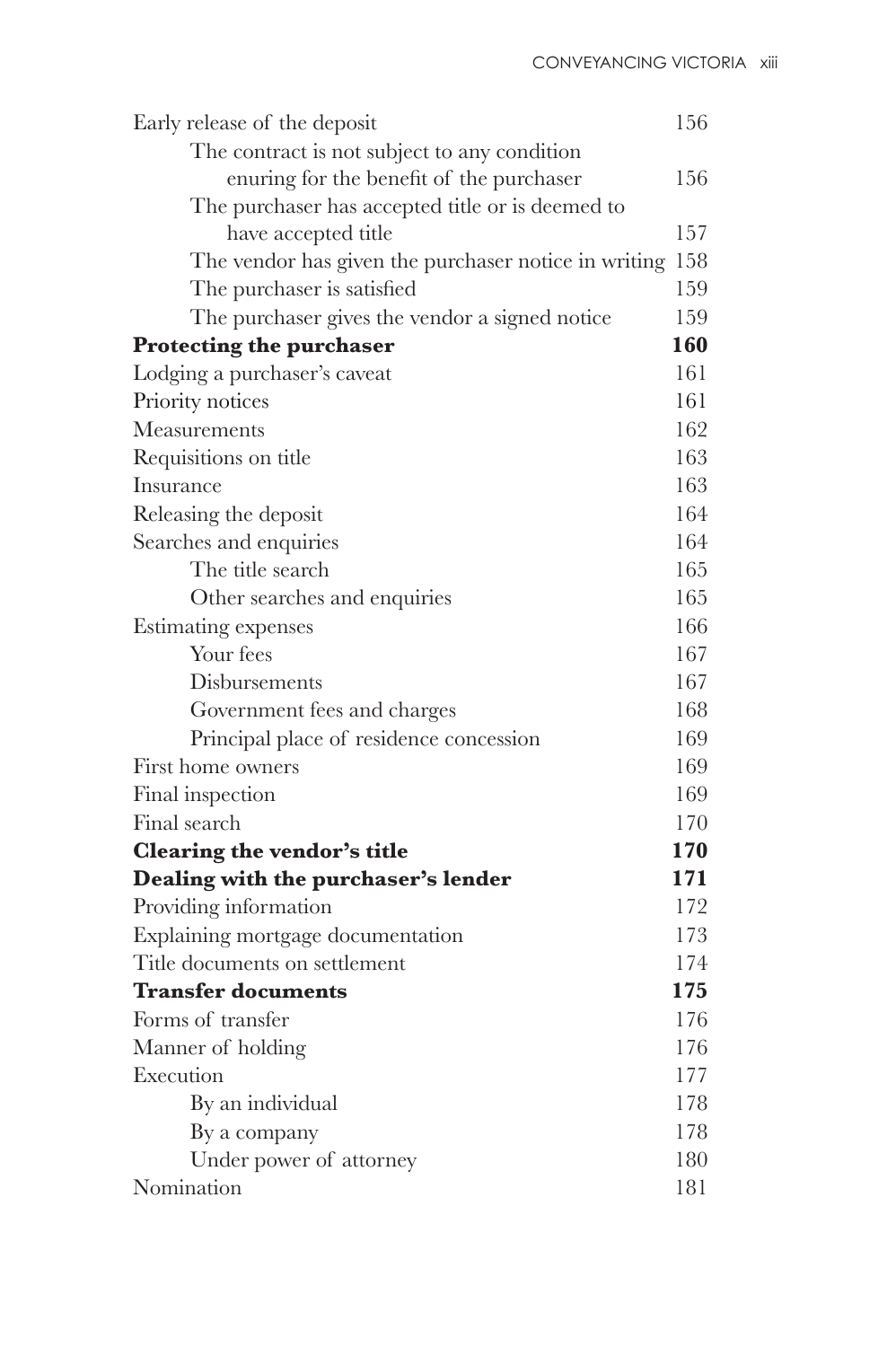| Form of nomination                                 | 181 |
|----------------------------------------------------|-----|
| Stamp duty                                         | 182 |
| Time for delivery                                  |     |
| <b>State Revenue Office declarations</b>           |     |
| Notices of acquisition and disposition             | 183 |
| Acquisition                                        | 183 |
| Disposition                                        | 185 |
| <b>Adjustments</b>                                 | 185 |
| The reason for adjusting                           | 187 |
| How to adjust                                      | 188 |
| Periodic outgoings                                 | 188 |
| Non-apportionable outgoings                        | 188 |
| The settlement day                                 | 189 |
| Date for adjustment                                | 189 |
| Readjustment after settlement                      | 189 |
| Not separately rated                               | 189 |
| Pensioner rebates                                  | 190 |
| Land tax                                           | 191 |
| What to adjust                                     | 192 |
| Municipal rates                                    | 193 |
| Water and sewerage rates                           | 195 |
| Land tax                                           | 196 |
| Congestion levy                                    | 197 |
| Owners corporation charges and levies              | 197 |
| Cost of making title                               | 198 |
| Leased properties                                  | 199 |
| <b>GST</b>                                         | 201 |
| Settlement agent's fee                             | 201 |
| Foreign resident capital gains withholding payment | 202 |
| Preparing the settlement statement and             |     |
| statement of adjustments                           | 202 |
| The role of the vendor                             | 204 |
| <b>7. Settlement and Beyond</b>                    | 207 |
| <b>Arranging settlement</b>                        | 208 |
| Date                                               | 208 |
| Place                                              | 209 |
| Time                                               |     |
| Who attends                                        |     |
| Making bookings                                    |     |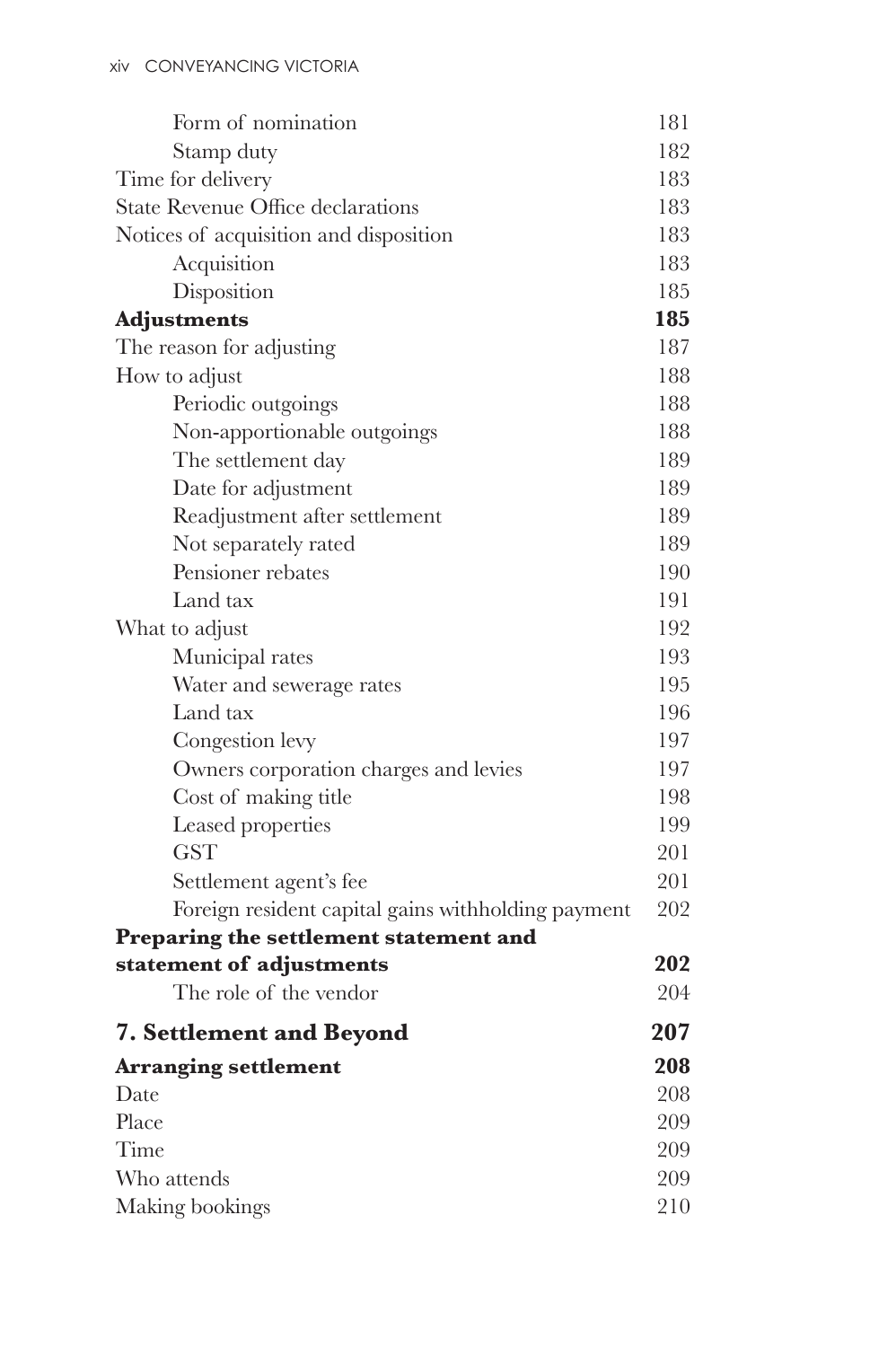| The calculations                             | 211 |
|----------------------------------------------|-----|
| Acting for a purchaser                       | 211 |
| Acting for the vendor                        | 212 |
| Cheques required                             | 213 |
| Acting for the vendor                        | 213 |
| Acting for the purchaser                     | 214 |
| Final inspection                             | 215 |
| Final search                                 | 217 |
| Keys                                         | 217 |
| Instructing a settlement agent               | 218 |
| <b>Attending settlement</b>                  | 219 |
| <b>After settlement</b>                      | 222 |
| Advising clients                             | 222 |
| Acting for the vendor                        | 222 |
| Acting for the purchaser                     | 223 |
| Stamping                                     | 224 |
| Calculating the rates of duty                | 224 |
| Aggregation                                  | 225 |
| Sale of business with land                   | 225 |
| Foreign purchasers                           | 226 |
| Registration                                 | 226 |
| Registration fees                            | 226 |
| Lodging                                      | 227 |
| Dealing or lodging book                      | 228 |
| Land Registry requisitions and stopped cases | 228 |
| Return of title                              | 229 |
| The deposit                                  | 230 |
| Sending notices                              | 230 |
| Notice of Acquisition (NOA)                  | 231 |
| Notice of Disposition (NOD)                  | 232 |
| Leased properties                            | 232 |
| Personal notifications                       | 231 |
| Arrangements with tenants                    | 232 |
| Storage of documents and files               | 233 |
| Electronic conveyancing                      | 235 |
| What it does<br>1.                           | 236 |
| 2.<br>How it is being implemented            | 236 |
| Client authorisation<br>3.                   | 236 |
| Identification of clients<br>4.              | 236 |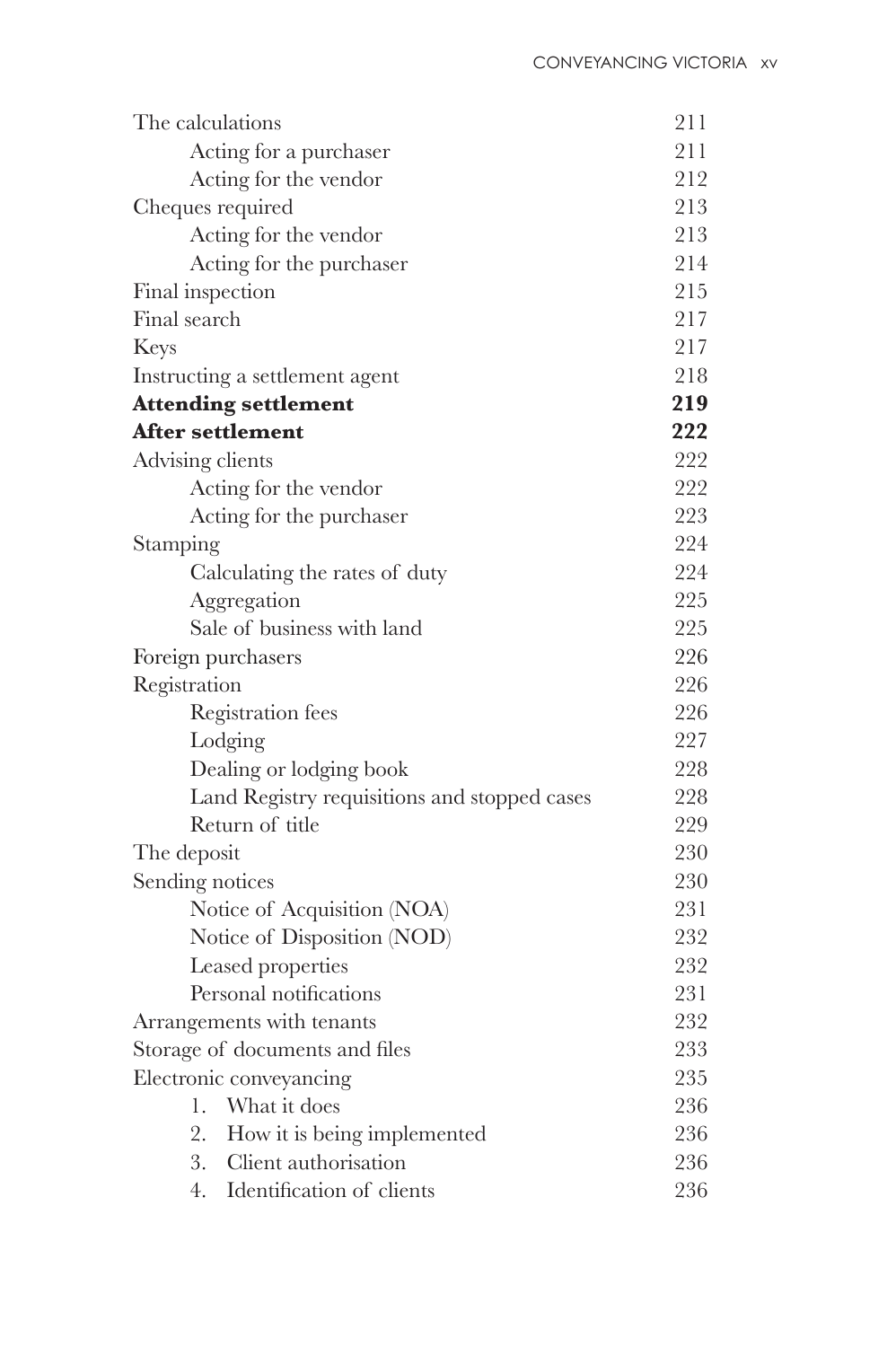| 5.<br>Certification of dealings                        | 237 |
|--------------------------------------------------------|-----|
| Transferring funds<br>6.                               | 237 |
| The certificate title<br>7.                            | 237 |
| Cost<br>8.                                             | 237 |
| Getting help                                           | 237 |
| <b>8. The Online Process</b>                           | 239 |
| <b>Stamp duty</b>                                      | 239 |
| Accessing the system                                   | 239 |
| Using it                                               | 240 |
| Providing the particulars                              | 241 |
| The process                                            | 247 |
| Obtaining information                                  | 250 |
| <b>Lodgment and settlement</b>                         | 250 |
| The legal framework                                    | 251 |
| Compliance                                             | 251 |
| <b>Client Authorisation</b>                            | 252 |
| Verification of Identity                               | 253 |
| Accessing the system                                   | 255 |
| Providing the particulars                              | 256 |
| The process                                            | 258 |
| <b>Priority Notices</b>                                | 265 |
| Getting help                                           | 266 |
| 9. Appendixes                                          | 267 |
| Appendix 1: A flow chart for the vendor                | 269 |
| Appendix 2: Vendor check list                          | 270 |
| Appendix 3: Purchaser letter                           | 273 |
| Appendix 4: A flow chart for the purchaser             | 276 |
| Appendix 5: Purchaser check list                       | 277 |
| Appendix 6: Vendor letter                              | 279 |
| Appendix 7: Letter to vendor sending vendor statement  |     |
| without certificates                                   | 283 |
| Appendix 8: Notice of rescission                       | 286 |
| Appendix 9: Special conditions                         | 287 |
| Appendix 10: Letter to purchaser buying off the plan   | 293 |
| Appendix 11: Sample statement of adjustments and       |     |
| settlement statement                                   | 302 |
| Appendix 12: Letter to purchaser about deposit release | 303 |
| Appendix 13: Client Authorisation                      | 305 |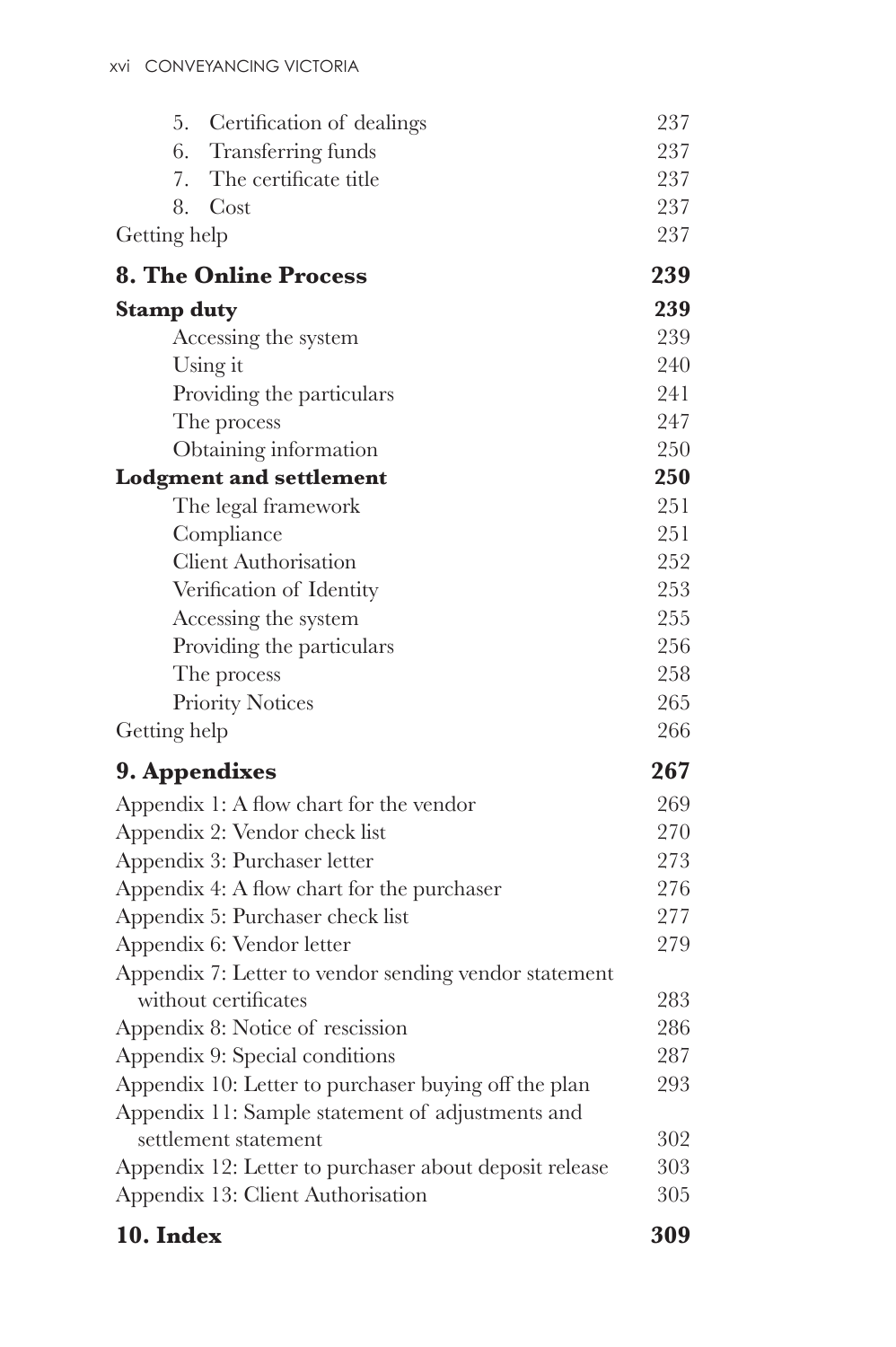## **1. What is Conveyancing?**

Conveyancing is the transfer of interests or estates in land from one legal entity to another. The agreement to transfer the estate or interest is contained in a contractual document. This is the source document containing the agreement between the parties to the conveyancing transac tion. The instructions to the Registrar of Titles to effect the relevant change in the Register are contained in approved forms.

#### **Components**

The usual conveyance has four basic components:

*1. Title and goods*

These are the subject of the conveyance, or what is being bought or sold. It includes the land with all its improvements, fixtures and fittings and the goods that are included in that sale. Fixtures are items which may once have been goods but have been so permanently attached to the land that they are regarded as part of it.

The title is at the heart of any conveyancing transaction. It gives you a full description of the land being dealt with and details of the registered proprietor and any registered encumbrances, restrictions and easements.

#### *2. Non-title restrictions and charges*

These are restrictions and charges not shown on the title but nonetheless affecting the title. For example:

- statutory restrictions such as those contained in section 42 of the *Transfer of Land Act* 1958;
- rates, taxes and other outgoings;
- water, sewerage and other service pipes laid on the property; and
- $\bullet$  the zoning affecting the property and governing its use.

#### *3. Contractual documents*

Contractual documents include the contract of sale and the vendor statement (often referred to as the section 32 Statement or vendor's disclosure statement). There are specific requirements relating to the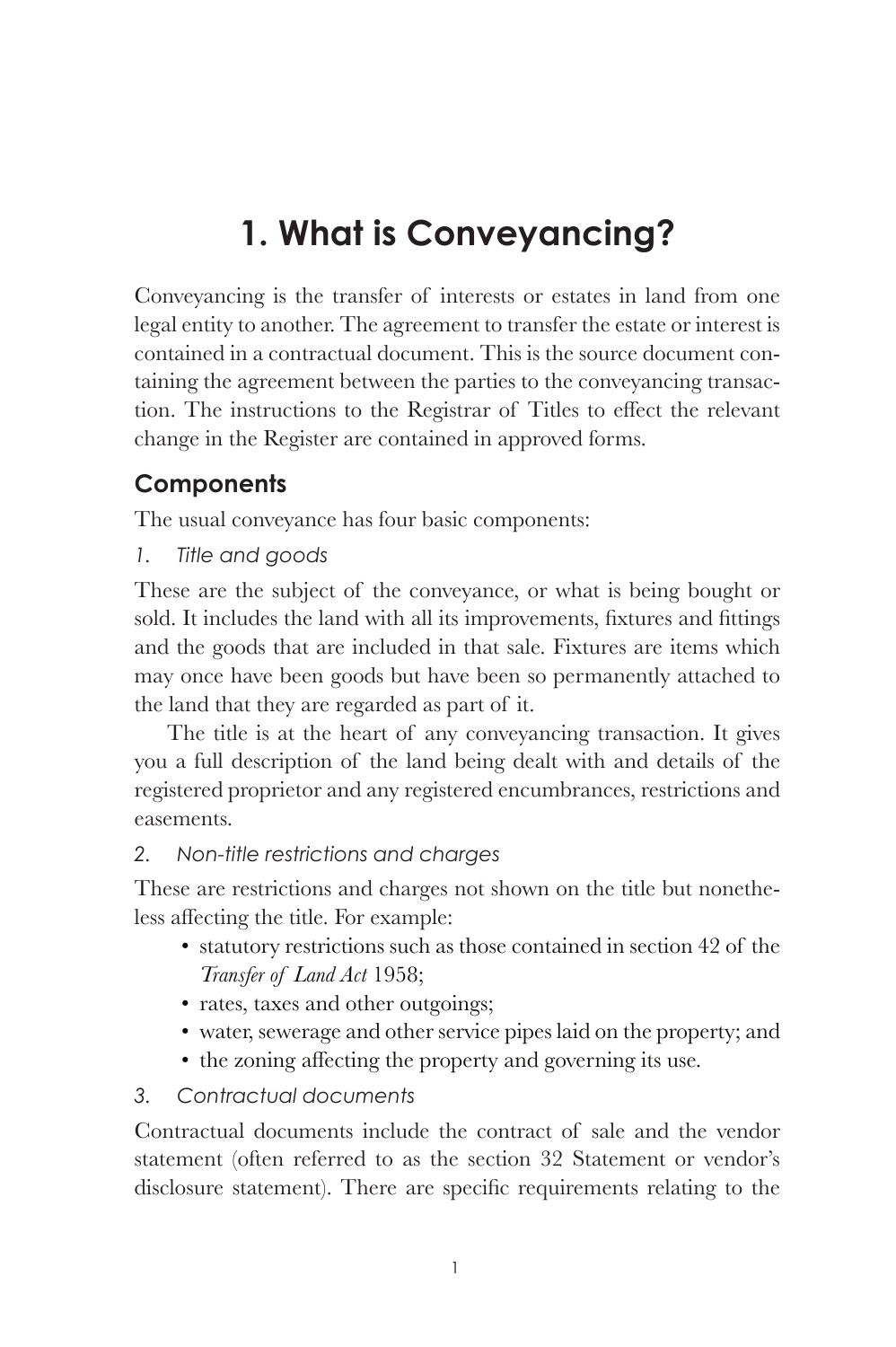drafting of these documents. The conditions contained in the contract must be adhered to and the relevant legislation complied with.

The form of contract used in most conveyancing is the one produced by the Law Institute of Victoria in conjunction with the Real Estate Institute of Victoria This form of contract is widely used and accepted in the conveyancing industry.

#### *4. Title documents, settlement, stamping, lodging and registration*

The last element deals with documents or forms of direction to the Registrar. These flow from the contractual documents and enable a clear title to be delivered at settlement and the new proprietor to be registered on title.

Such forms as a withdrawal of caveat and discharge of mortgage are provided at settlement together with a transfer of land in exchange for funds. As will be explained later the paper forms have now largely been replaced by data transfer. In order to meet restrictions imposed as a consequence of Covid-19 where data cannot be lodged, there is a process for lodging imaged documents. Information about that can be found at – https://www.land.vic.gov.au/land-registration/feesguides-and-forms.

Usually a deposit has been paid. Under certain circumstances, its early release can be obtained. The balance of the purchase money is due at settlement plus or minus an adjustment of outgoings. Such things as rates, taxes, registration fees on discharges and withdrawals and sometimes even stamp duty have to be adjusted between the vendor and the purchaser usually at the date of settlement.

#### **The Participants**

There are a number of players in a conveyancing transaction:

#### **Vendor**

In a conveyancing transaction a vendor is the party who is selling the land. The vendor is usually, but not always, also the registered proprietor on the title to the property. If not it will be necessary for the vendor to produce at settlement documentation to enable a transfer of the land from the registered proprietor to the purchaser.

The vendor:

• Puts the property up for sale, usually through an estate agent. An authority to sell is signed by the vendor and authorises the agent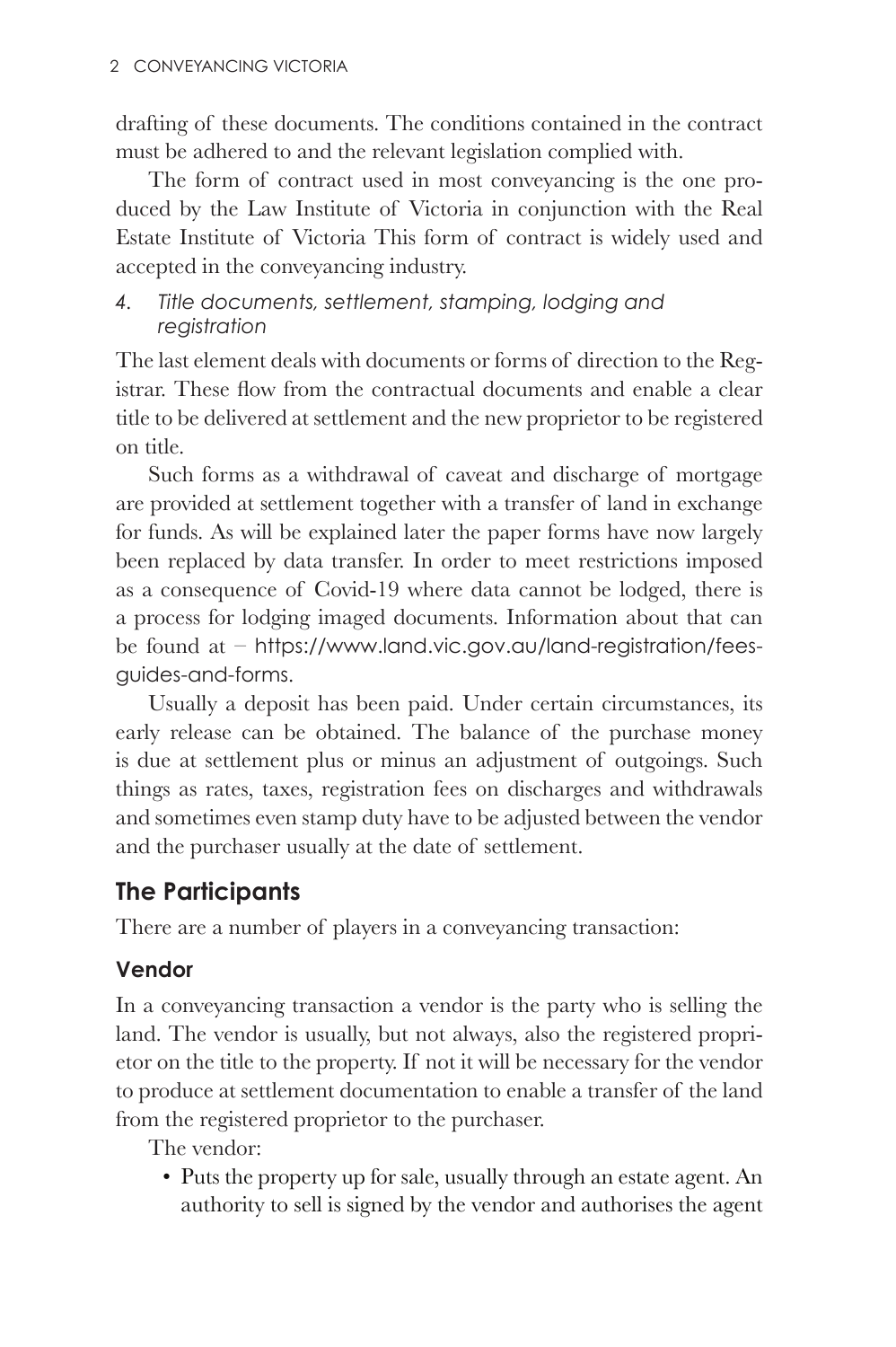to sell the property on specified terms and conditions.

- Arranges for the preparation of the vendor statement. The details required to be disclosed are set out in section 32 of the *Sale of Land Act* 1962.
- Has a contract for the sale of the property prepared. This contract sets out details of the property and goods (if any) being sold, the terms and conditions under which the vendor will sell the property, and the consideration or purchase price the vendor is willing to accept.
- Accepts an offer to purchase the property.
- Usually, but not always requests an early release of the deposit paid.
- Arranges for the discharge or removal of any encumbrance or restriction shown on the title which the purchaser has not contracted to accept.
- Signs the transfer of land submitted by the purchaser.
- Usually signs a statement (or statements) required by the State Revenue Office in relation to goods.
- Participates in settlement arrangements.
- Ensures that title documentation is available to be handed over at settlement.
- Arranges for notices to be sent to statutory authorities advising them of the change in ownership.

A flow chart for the vendor appears in Appendix 1. A detailed checklist that could be useful when acting for a vendor is set out in Appendix 2. In Appendix 3 is a sample of a letter that could be sent to vendor making an initial enquiry about the conveyancing process.

#### **Purchaser**

The purchaser in a conveyancing transaction is the party who contracts to buy the property from the vendor. The purchaser is usually, but not always, the party who signs the contract of sale.

The purchaser:

- Inspects the property and any documents available. This could include the draft or proposed contract and vendor statement.
- Negotiates with the vendor either directly or through an agent or representative for the purchase of the property.
- Makes an offer for the purchase of the property and usually, but not always, pays a deposit. When that offer is accepted in writing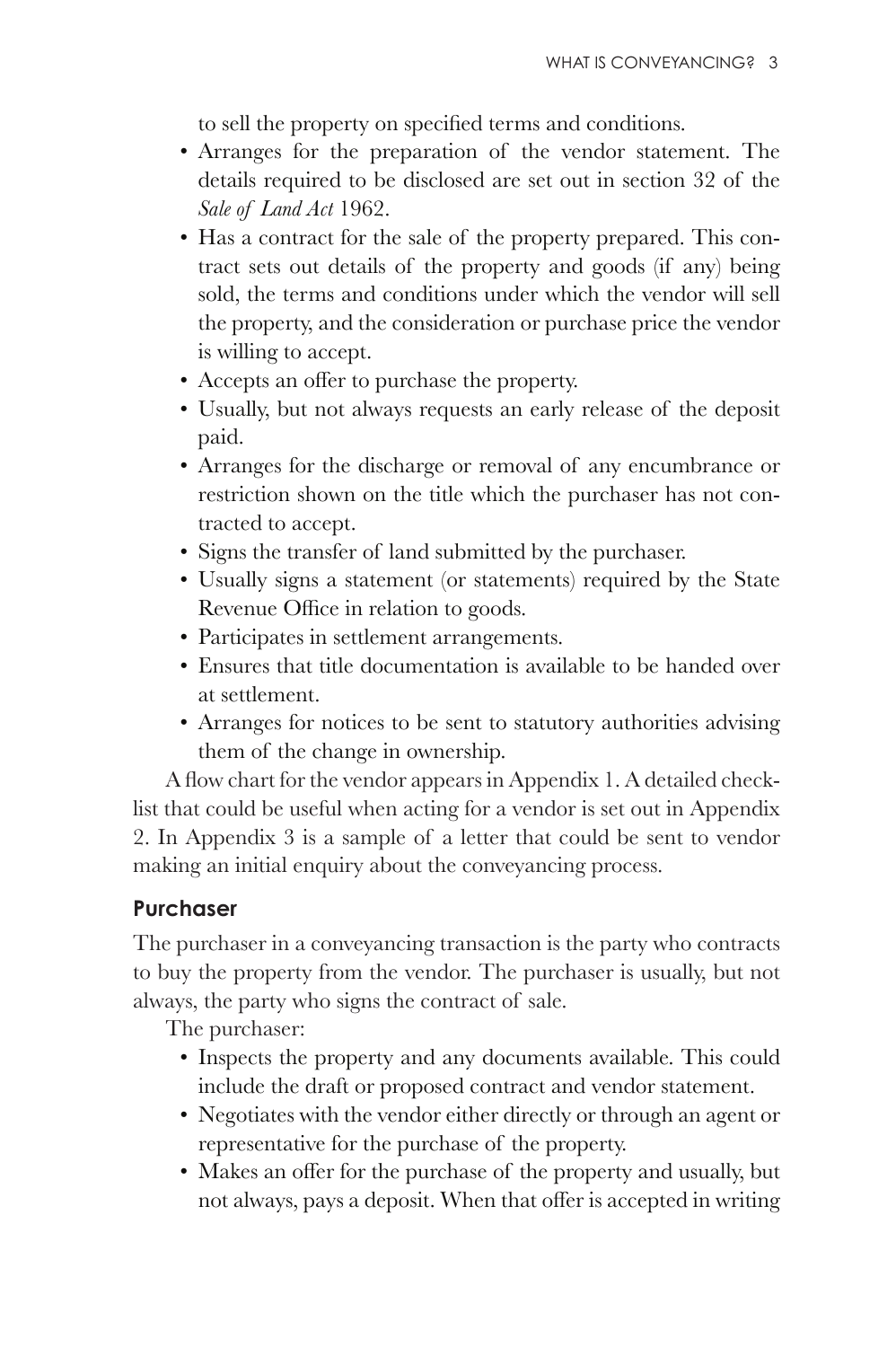by the vendor a contract is in place

- Has the vendor statement checked. At this stage a title search and statutory certificates should be obtained.
- Arranges for a caveat to be lodged on the title to the property to warn anyone searching the title that there is a contract in existence.
- Measures the land.
- If applicable, makes an application for finance to assist with the purchase of the property. If successful, the purchaser will sign mortgage and ancillary documents to secure the loan against the title of the property being purchased.
- Arranges for a transfer of land and notice of acquisition to be prepared and signed.
- Sometimes signs a statement (or statements) required by the State Revenue Office in relation to goods. This is usually provided by the vendor.
- Has a statement of adjustments of outgoings and a settlement statement prepared and ratified by the vendor.
- Participates in settlement arrangements.
- Inspects the property as close as possible to the settlement date.
- Arranges for a final or check search on the title to the property being purchased.
- Makes purchase funds available at settlement.
- Has title documents stamped and lodged for registration.
- Arranges for notices to be sent to statutory authorities advising them of change in ownership.

The aim is to ensure that the purchaser is registered as the proprietor on the title to the property, that the title is free from all encumbrances apart from those that the property is sold subject to and that the purchaser obtains possession of, or the income from, the property.

A flow chart for the purchaser appears in Appendix 4. A detailed checklist that could be useful when acting for a purchaser is set out in Appendix 5. In Appendix 6 is a sample of a letter that could be sent to purchaser making an initial enquiry about the conveyancing process.

The processes mentioned here are now mostly carried out electronically. This is dealt with in more detail later.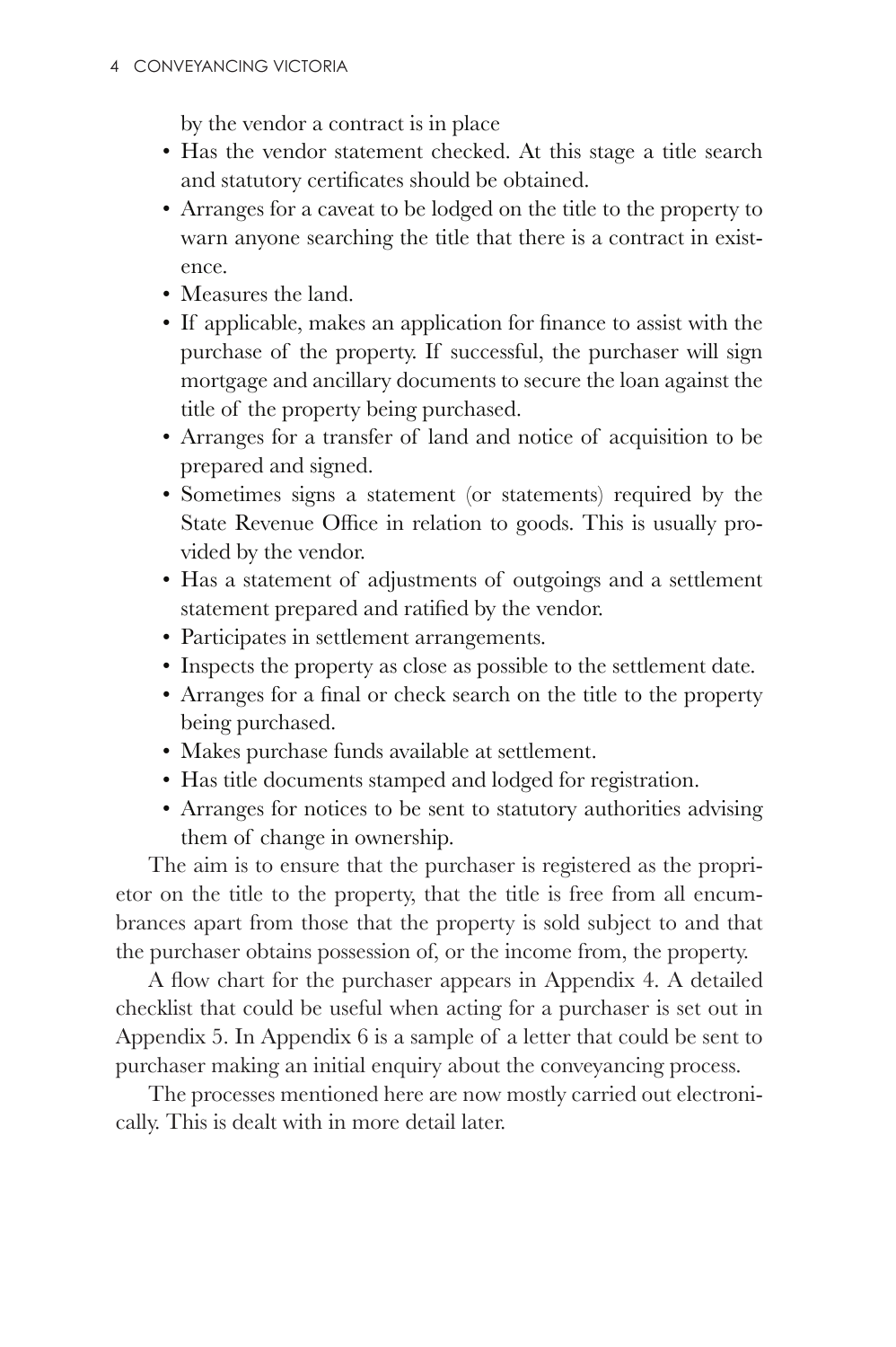#### **Representatives**

Parties to a conveyancing transaction can either handle it themselves or appoint a representative to act on their behalf. The former is becoming less common as the move to 100 per cent digital progresses. More information about that can be found here – https://www.land.vic.gov.au/ land-registration/consultation-papers. The representative will steer the client through the process and procedures involved. A representative acts on behalf of and in the best interests of the client.

It is necessary for the representative to take full and complete instructions as early as possible in the life of the transaction. This allows advice to be given in accordance with the client's individual needs.

As a practical measure, the representative should organise check lists for taking instructions from clients. This will ensure that all the necessary information is obtained when initial instructions are taken.

If it is obvious that the client needs advice of a kind which is outside the knowledge and expertise of the representative, the client should either be referred to an appropriate source or advised to seek their own source of advice. For example, the representative may not be fully con versant with financial planning. Therefore, when an issue arises which requires advice in this area, the client should be advised to consult a financial planner.

It is important for the representative to ensure that:

- the client receives legal advice and that advice is delivered to the client in a manner to ensure, so far as possible, the client's understanding of that advice;
- the client is kept fully advised of the legal effects of the transaction;
- the client is at all times kept informed of developments;
- the client is given sufficient and accurate information so as to be able to make informed decisions;
- the representative acts upon the client's instructions;
- all necessary searches and enquiries on the title and property are conducted and the results are conveyed to the client;
- the client is satisfied with all aspects of the title and property;
- all necessary documents are prepared accurately and in a timely manner;
- all necessary correspondence and communications with all parties to the transaction are attended to promptly and diligently;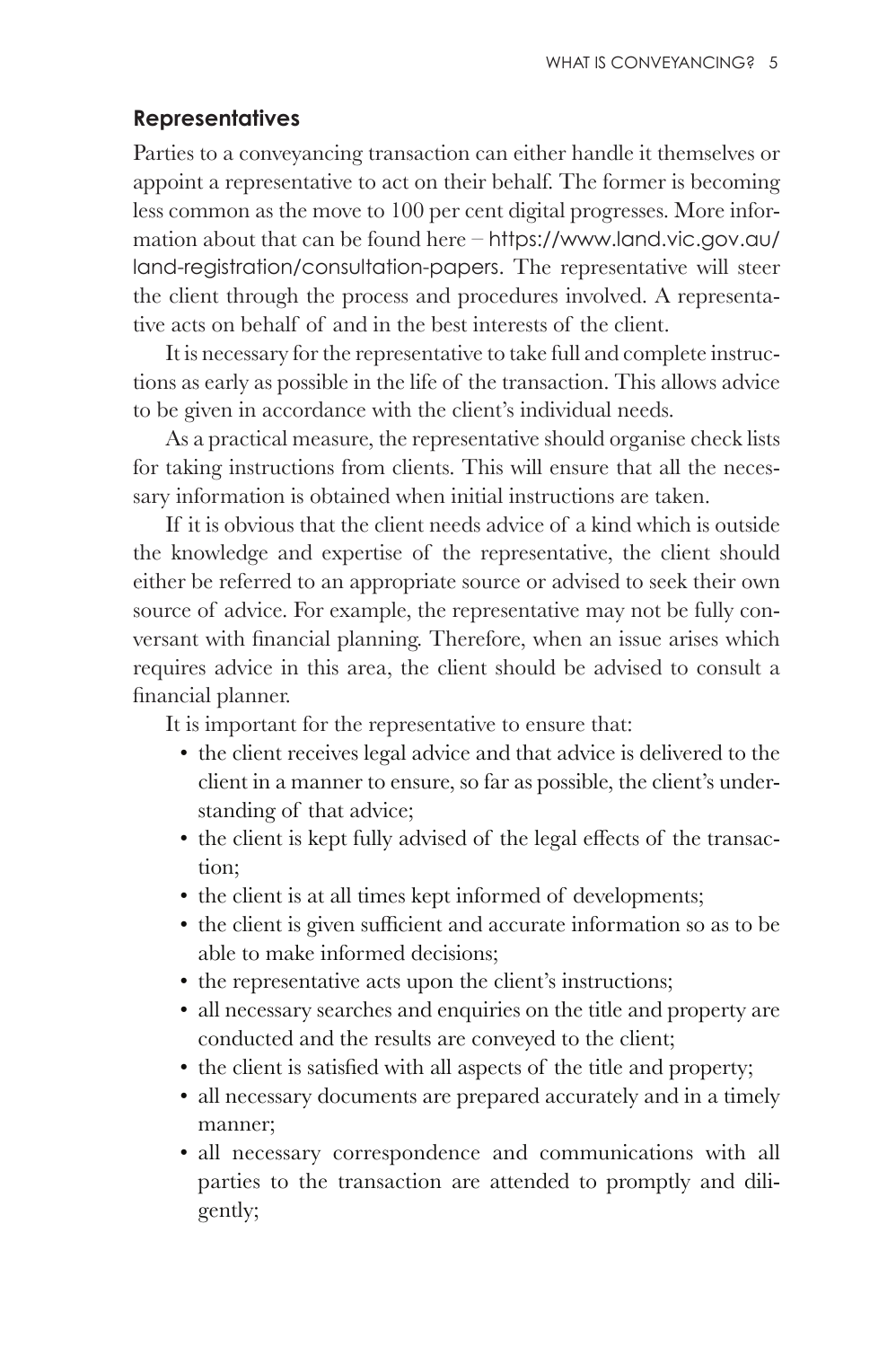• all reasonable endeavours are made to ensure that the steps required are taken in a timely and efficient manner.

A good representative ensures that deadlines are met or an extension obtained and that their client is kept fully informed of the progress of the transaction.

#### *Deadlines*

There are a number of deadlines in conveyancing, and it is essential that you develop a checklist or reminder system. You could use a manual or electronic diary. If you use a conveyancing software package there is usually an inbuilt diary system. The method is irrelevant so long as it suits your needs and you are comfortable with its use.

When you receive a new matter, you should enter in your tracking system pertinent dates such as the auction date, the date for loan approval and the settlement date. Then enter dates to remind you to check the progress of each of these events at an appropriate time prior to the event; for example, to check progress with your client a week before the date for loan approval.

If you can't meet a deadline, for whatever reason, it is important that you take steps to minimise any repercussions. Don't just put the matter aside – it won't go away, and delays in conveyancing can be costly. Wherever possible, negotiate for an extension of time to meet the deadline and always keep your client fully informed of the situation.

#### *Contact with the client*

It is important that your client is at all times aware of the progress of their transaction. Communicate with your client clearly and concisely. Don't be ambiguous or verbose.

If you need your client to do something, give them instructions, timelines and, wherever possible, reasons. When they communicate their decision to you, take note of their instructions and act accordingly.

After you have written to or telephoned your client with a specific request remember to diarise an appropriate date to check on the progress of that request. For example, you may telephone your client and ask them to confirm land measurements with you as soon as possible. Diarise a reminder to follow up on your request.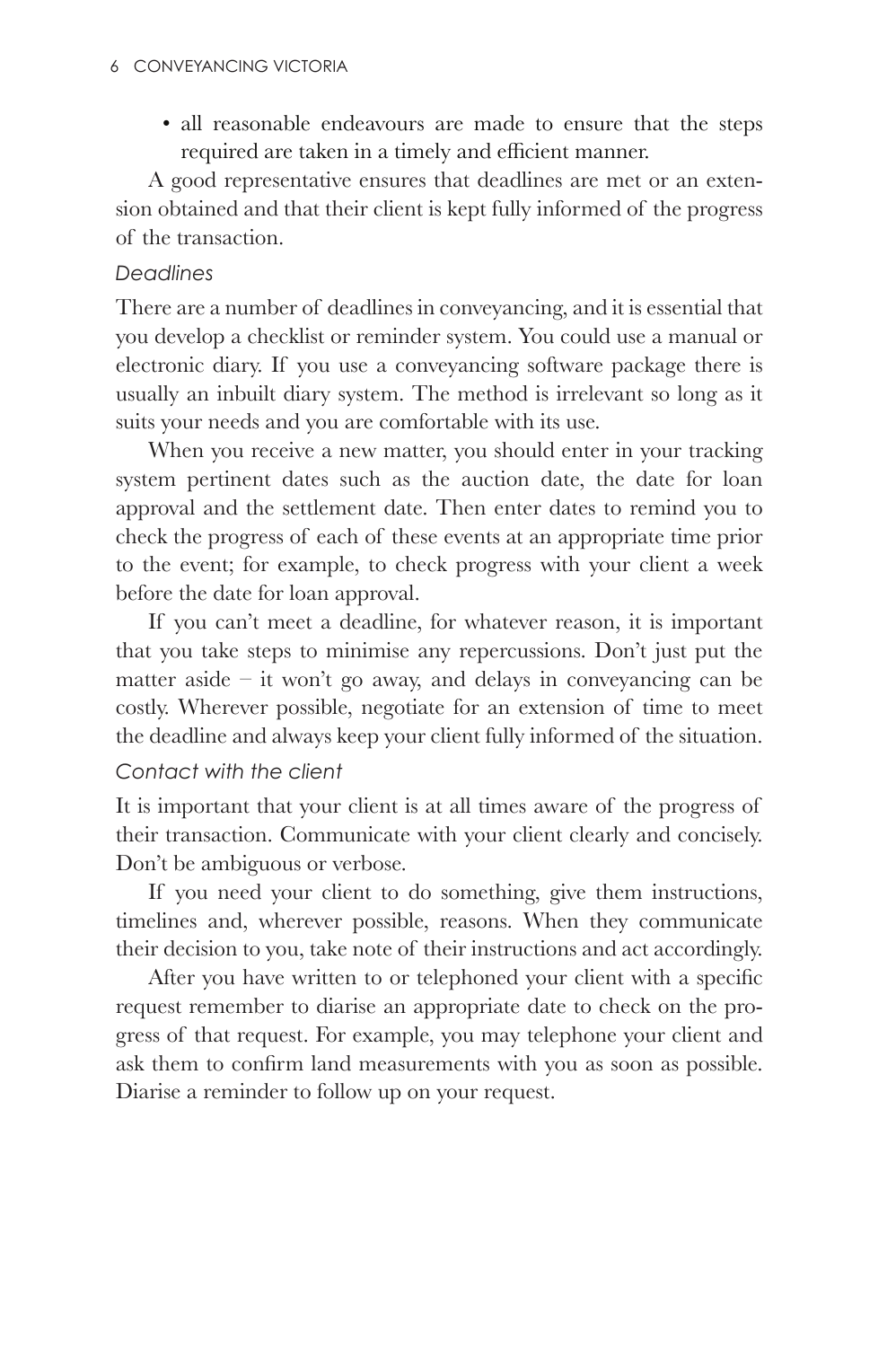#### Keep records and maintain files

Keep records not only of the mail you send but also of the telephone conversations you have and emails and text communication. Always confirm significant telephone conversations in writing, giving the date and details of the call and the person with whom you spoke. Changes in staff or an employee failing to record the call on the appropriate file could cause problems at a later date.

Keep your filing system up to date. It is so easy when under pressure to put original and copy correspondence, file notes and records of telephone calls to one side to be filed later. Unfortunately, it is all too easy to forget what is not in the file. You may refer to your file and give information and advice based on its contents. However, there may be a pertinent piece of information sitting in the filing basket which hasn't been taken into account.

Conveyancing can be undertaken by legal practitioners ("lawyers") and licensed conveyancers ("conveyancers").

#### *Lawyers*

Lawyers can give advice about all elements in a conveyancing transaction. They are governed by the *Legal Profession Uniform Law* (Vic) which sets out the standards of conduct applicable to lawyers in Victoria.

Lawyers must hold a current practising certificate. The practising certificate allows the lawyer to engage in legal practice in Victoria and states whether or not that lawyer is authorised to hold trust money.

If a lawyer is authorised to hold trust money, a trust bank account must be opened for that purpose. There are strict rules and audit requirements governing the operation of trust accounts. A Fidelity Fund compensates clients who suffer loss as a result of a lawyer's dishonesty. The Legal Services Board handles Fidelity Fund claims. This Board is also responsible for the registration of lawyers and the monitoring of their trust accounts.

Lawyers must also carry professional indemnity insurance as consumer protection against negligence. The Legal Practitioners Liability Committee handles professional indemnity insurance.

The Legal Services Board investigates complaints against solicitors. Where appropriate, these complaints can be referred to the Legal Profession Tribunal for a formal hearing.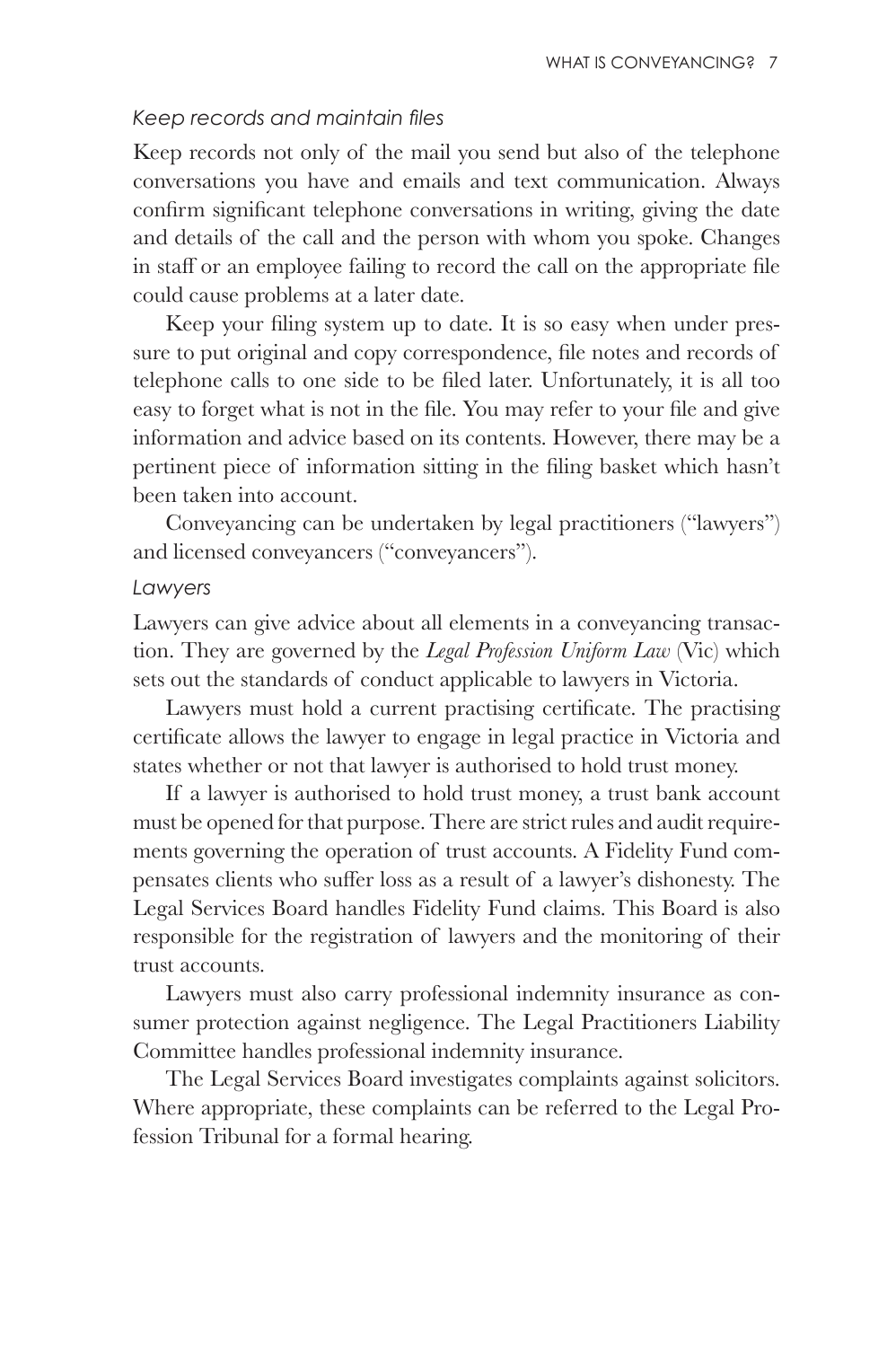#### *Conveyancers*

Conveyancers handle the processes and procedures involved in conveyancing. The *Conveyancers Act* 2006 establishes a regulatory regime for conveyancers. They are required to have professional indemnity and are bound by stringent conditions imposed by the *Conveyancing Act* which is administered by Consumer Affairs Victoria.

There are many highly skilled, experienced conveyancers in the marketplace. Most adhere to an additional level of self-regulation, setting benchmarks for education, training and professional development.

#### *Getting paid*

Usually a client will ask a representative for a quotation for services prior to retaining the representative. In all circumstances it is prudent to confirm this quotation in writing. It is also important to qualify what services are included in the fee you have quoted and whether or not it includes disbursements and GST. This will avoid potential disputes at a later date.

As a general rule, a representative is paid on the settlement of a conveyancing transaction. There are exceptions to this rule. For example, you may have a regular client and the terms of your retainer may be that you render periodic accounts for payment.

Keep a running total on your file of the disbursements you pay on behalf of the client. Don't just guess when costing the file. Disbursements are not always standard. Different certificates are applicable to different areas, charging structures can vary with different statutory authorities, and the number of title searches and check searches you apply for can vary with circumstances and timelines.

A client is often asked to pay an amount on account of disbursements when retaining a representative. This amount is used to offset such expenses as certificate costs, search fees, and settlement agency and should be accounted for in detail when rendering your final bill.

When acting for the purchaser, it is usual to cost your file and draw up your bill of costs prior to settlement. Deduct any amount received on account of disbursements and clearly show the balance owing. Once the balance owing to the vendor and any mortgage loan advance has been calculated you will need to write to your client and explain in detail:

• The statement of adjustments. This is a statement showing how rates, charges and other outgoings are to be apportioned between your client and the vendor at settlement.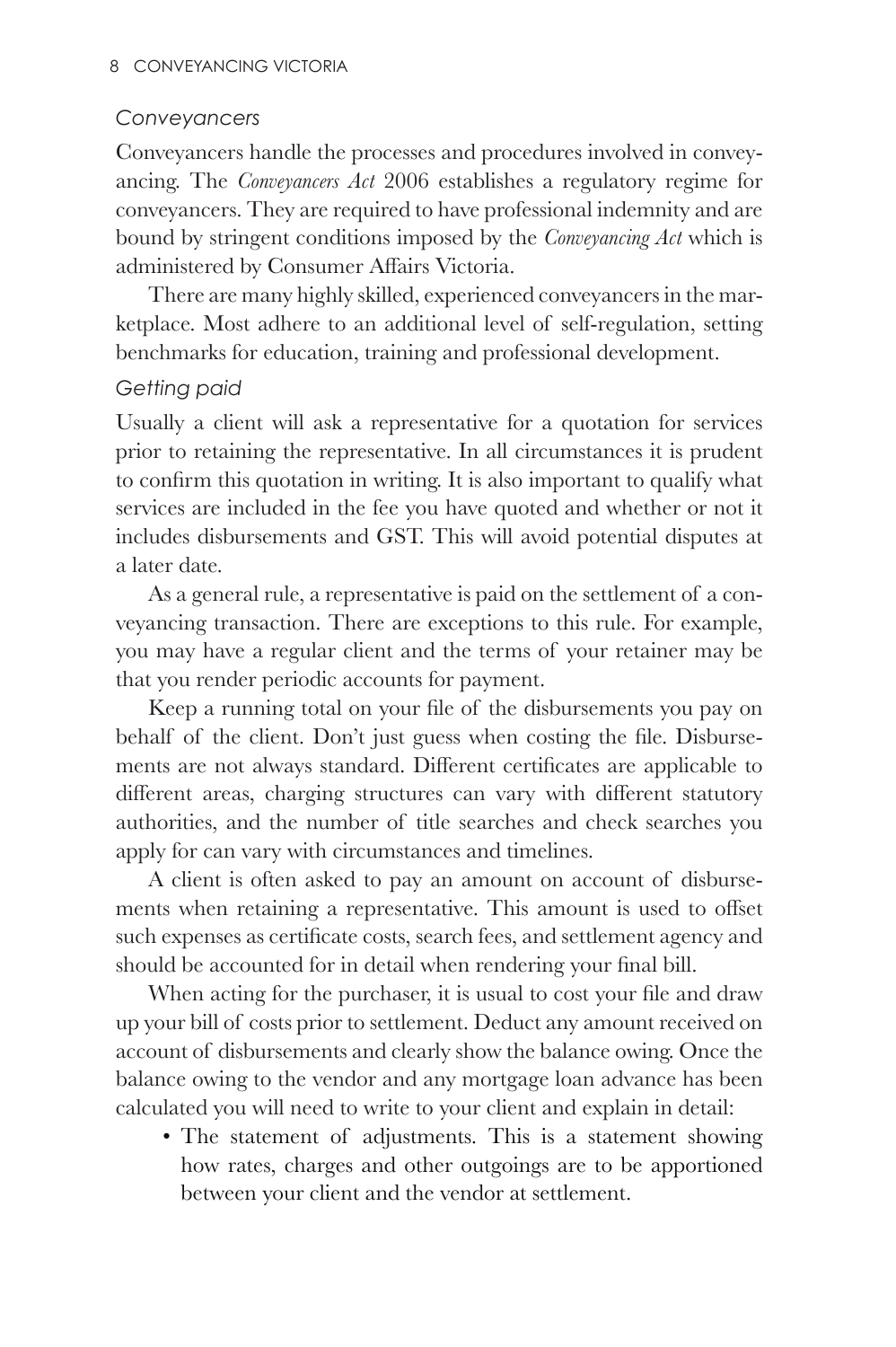- The settlement statement. This is a statement showing how the amount owing to the vendor is calculated.
- The net mortgage advance and, if necessary, how this is calculated. You will need to include a copy of any disbursement authority showing the deductions made from the mortgage advance and the reason they were made.
- If there is also to be a second mortgage this process is repeated for the second mortgagee.
- Your bill of costs and a clear itemisation of the disbursements and any GST charged.
- Any equity funds payable by your client and the source of these funds.
- Any amount you require direct from your client, including your fees, and how you require these funds to be paid. For example, by bank cheque or cheques payable to one or more parties, personal cheques payable to utilities or a mixture of these.

Equity funds are the balance owing to the vendor less any amount being contributed by an incoming mortgagee or mortgagees. Equity funds can be obtained from a number of sources, including:

- Being directed from the proceeds of a prior transaction. Your client may be selling their present property and using the proceeds to partly fund their new purchase.
- Handed over with the mortgage advance. Some financial institutions will hand over the balance owing to the vendor at settlement. They will then debit the amount over and above the net mortgage advance to an account in your client's account. It is important that your client be made aware of the total amount, including equity funding, advanced by their mortgagee and how it is calculated.
- Directly from the purchasers from their own personal source of funding.

When acting for a vendor, your fees are usually paid at settlement, often as part of the settlement proceeds. However, a bill of costs should be prepared prior to settlement and sent to your client.

Prior to settlement you will have ascertained any amounts necessary to discharge or remove outstanding encumbrances. You will have con where the method is the figures, together with any daily rate of interest to your client for confirmation. You will also have obtained instructions regarding the disbursement of any surplus funds owing to your client.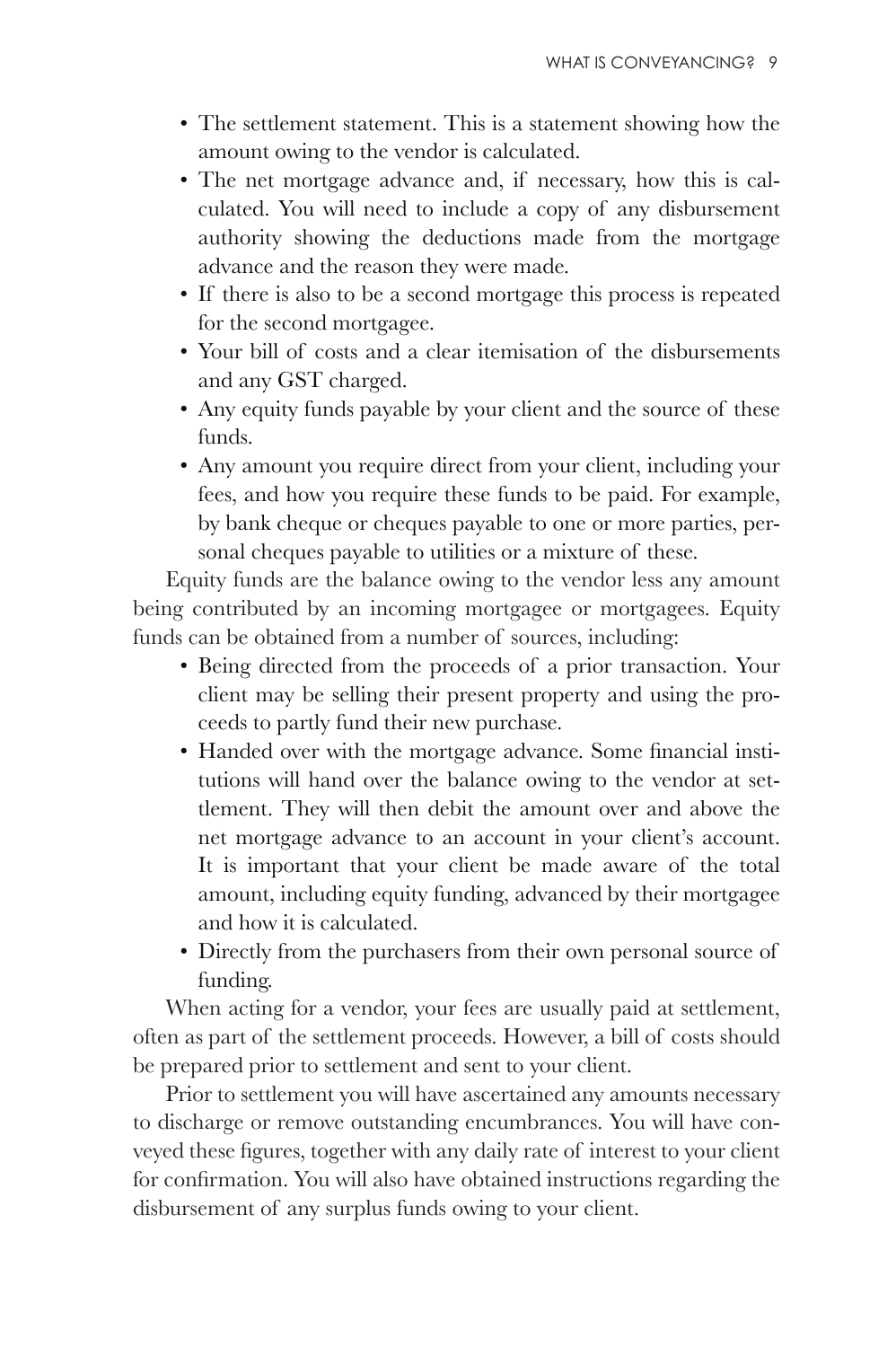The purchaser will send you a statement of adjustments and settlement statement. You will be asked to provide a breakdown of the funds transfers you require at settlement.

You should write to your client and explain in detail:

- the statement of adjustments;
- the settlement statement;
- the funds transfers you have requested at settlement and what these represent.

#### **Estate agents**

Vendors can elect to sell their own property but usually appoint a real estate agent to sell on their behalf. The agent is responsible for finding a purchaser to buy the property on terms suitable to the vendor.

A form of sale authority is drawn up by the agent and signed by the agent and the vendor. This agreement formally appoints the agent to market the property and sets out the terms and conditions negotiated between the agent and the vendor. Legislation prohibits an estate agent from under-quoting or over-quoting the selling price of real estate and requires the agent to disclose in their sale authority details of any rebates, commission or discount they may receive in relation to expenses and disbursements. An agent can market a property without being formally appointed, but cannot take commission without the vendor's permission.

Estate agents must be licensed. The licensing body is Consumer Affairs Victoria. It regulates the activities of estate agents and their trust accounts, administers the Victorian Property Fund (this fund compen sates clients who suffer loss as a result of dishonesty by agents or their staff) and investigates complaints.

The representative body of estate agents is the Real Estate Institute of Victoria. Most practising agents are members of this Institute.

Estate agents are governed by the *Estate Agents Act* 1980. The Estate Agents Council has been established as an advisory body to the Minister for Consumer and Business Affairs. It makes recommendations to the Minister on policies relating to the *Estate Agents Act* and the industry in general.

The agent:

- inspects the vendor's property and gives a market appraisal;
- advises the vendor on the method of sale most suitable for the property type;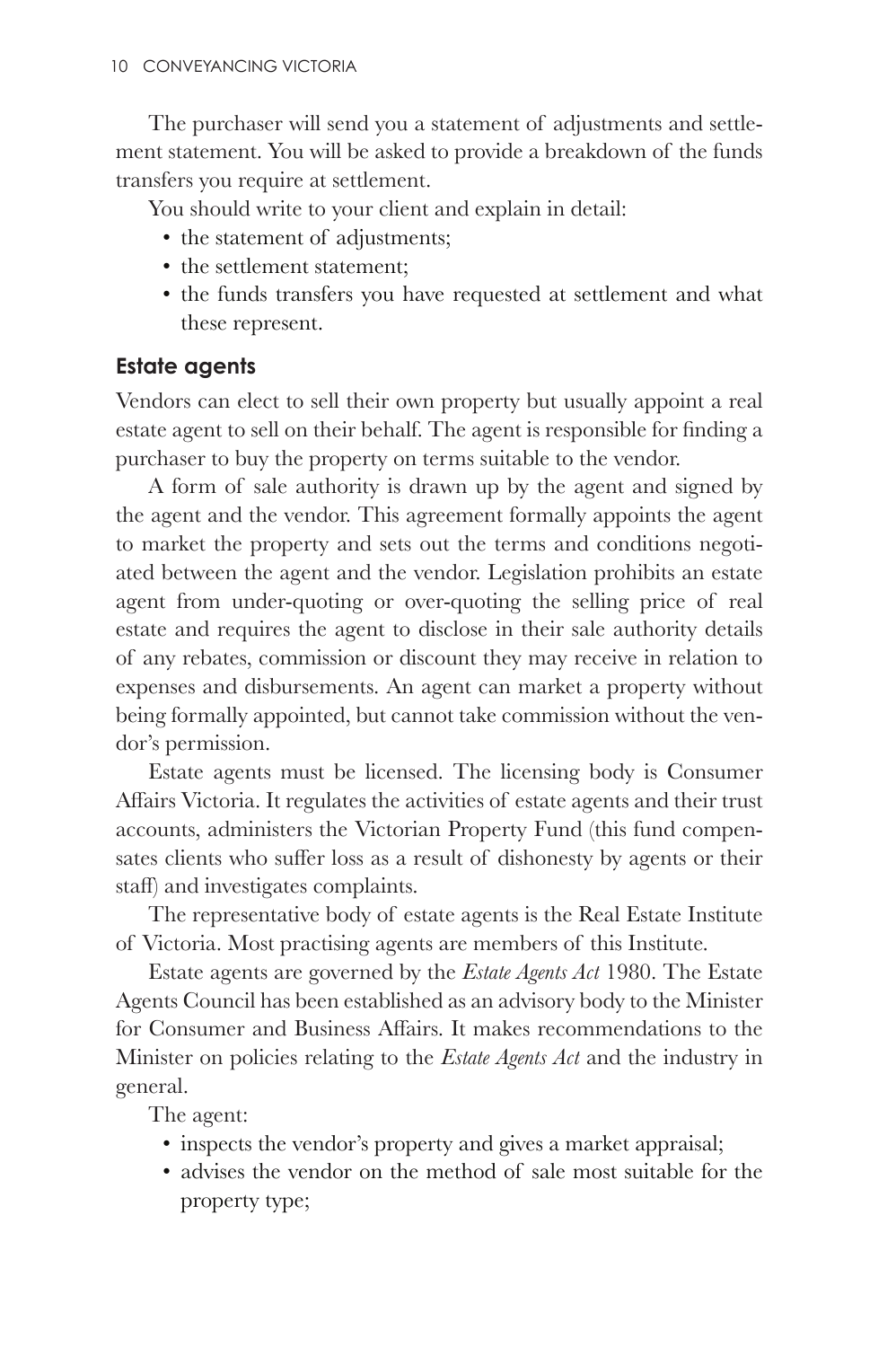- discusses and/or negotiates with the vendor such things as—
	- $\Diamond$  settlement requirements and timelines
	- ¾ availability of vendor statement
	- ¾ details of the vendor's representative
	- $\Diamond$  goods to be included in the sale
	- $\Diamond$  any fixtures to be excluded from the sale
	- $\Diamond$  method of inspection for prospective purchasers
	- $\Diamond$  availability of keys for inspections
	- $\Diamond$  suitable timeslots and notice required in relation to inspections
	- $\Diamond$  advertising campaign best suited to the property
	- $\Diamond$  commission and expenses payable to the agent
	- $\Diamond$  the type of sale authority form to be used;
- draws up an appropriate sale authority and has it signed;
- advertises the property for sale;
- answers all inquiries arising from the advertising;
- arranges for the property to be inspected by prospective purchasers;
- requires the vendor to provide a vendor's disclosure statement and, if applicable, a formal contract of sale;
- conveys any offers made to the vendor;
- negotiates suitable terms of sale on behalf of the vendor;
- arranges for the vendor's acceptance of a suitable offer;
- conveys acceptance to the purchaser;
- obtains a deposit;
- ensures a copy of the contract is given to the party signing it;
- if the contract is subject a condition for example, if it is subject to the purchaser's application for finance being approved  $$ follows up with the purchaser or the purchaser's representative to ensure the condition has been satisfied;
- where appropriate—
	- $\Diamond$  facilitates the early release of deposit money
	- $\Diamond$  arranges for a final inspection to be carried out by the purchaser
	- $\Diamond$  holds the keys in readiness for settlement
	- $\Diamond$  confirms settlement prior to handing over the keys to the purchaser;
- accounts for the deposit money received at the appropriate time.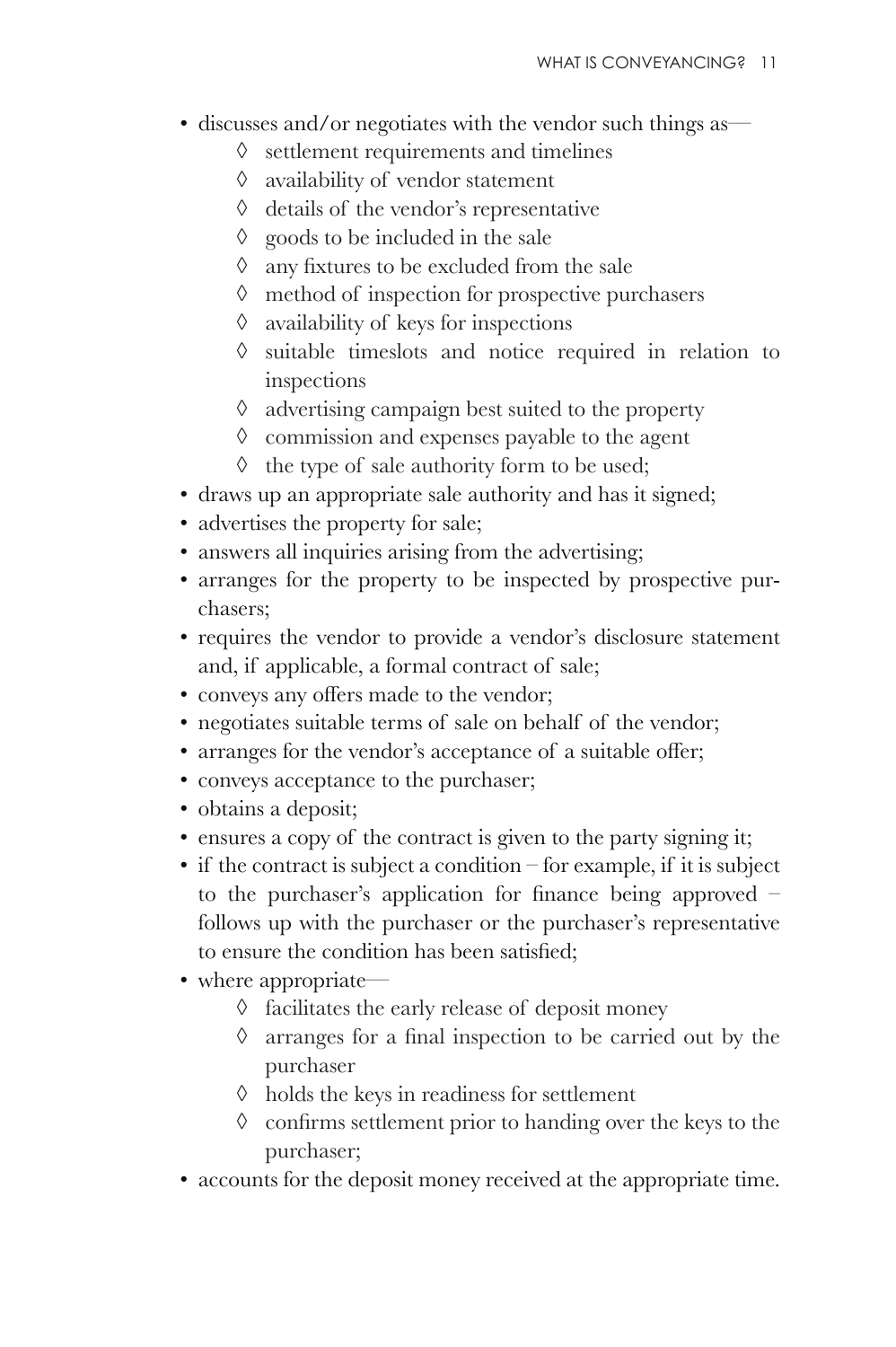The aim of the estate agent is to successfully market the property, negotiate a successful sale and facilitate the formalisation of a binding unconditional contract.

#### **Lenders**

When a purchaser requires additional funds to complete the purchase of the property, it is usual for the purchaser to apply for a mortgage loan. This is a loan secured against the property the purchaser is buying. The entity lending the funds is known as a mortgagee. A mortgage has to be registered to enable the mortgagee to exercise the power of sale contained in section 77 of the *Transfer of Land Act* 1958. A mortgage that is not registered is known as an equitable mortgage.

There are a number of different sources, including:

- banks:
- building societies;
- credit unions:
- mortgage originators;
- private finance;
- finance companies;
- lawyers;
- brokers.

The ratio between the amount of the loan and the value of the property differs with lending sources. For example, some lawyers can lend only 60 per cent whereas banks, building societies and other commercial lenders can lend between 75 per cent and 100 per cent.

For loans over 80 per cent of valuation, most commercial institutions will require the borrower to take out mortgage insurance. This should not be confused with personal mortgage insurance. Personal mortgage insurance protects the borrower's ability to repay the mortgage while unemployed. Mortgage insurance protects the lender against any loss sustained if the borrower defaults and the net proceeds from the even tual sale of the property are not sufficient to repay the mortgage loan. The insurance company will pay the lender any shortfall and then look to the borrower for recompense.

The borrower is required to pay the one-off insurance premium at the time the mortgage loan is made. The premium is usually between 0.1 per cent and 0.4 per cent of the mortgage loan.

The Consumer Credit Code applies to a mortgage if:

• the credit is wholly or predominantly for personal household or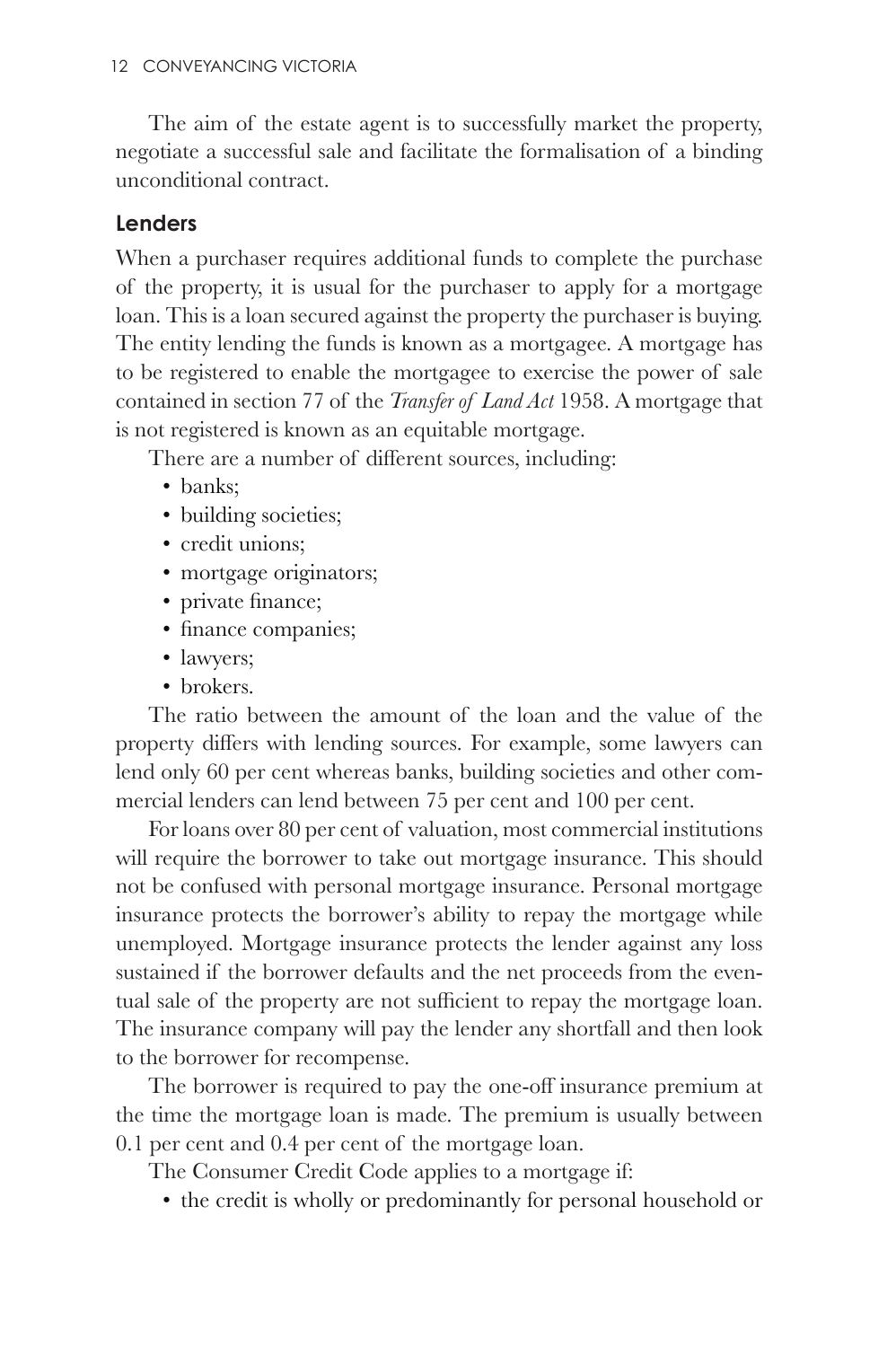domestic purposes; and

- a charge (interest or fees) is made for the provision of credit; and
- the borrower is a natural person or owners corporation created on a plan of subdivision; and

• the credit is provided in the course of the mortgagee's business. The code does not apply where:

- the borrower is a company; or
- the loan is wholly for business purposes; or
- $\bullet$  the mortgagee is not in the business of providing finance and it is not part of or incidental to the lender's business; or
- no charge is being made for credit.

The code will apply to a loan for the purchase of residential property to be used as a family home.

The documents to be prepared vary depending whether or not the code applies.

Each lender has its own form of loan agreement and ancillary documentation but they are required to complete an approved form of mortgage to enable registration of their interest on title.

The lender will:

- Make enquiries about the capacity of the borrower to repay the loan. A general rule of thumb is that the repayments do not exceed 30 per cent of the income of the borrower.
- Have a valuation done of the secured property. This is usually in the form of a sworn valuation.
- Arrange for credit checks to ensure that the borrower has a good credit rating.
- Send a letter of offer to the borrower.
- Arrange for searches and inquiries as to the title and the land. Usually a mortgagee will require a copy of the contract and vendor's disclosure statement as a starting point for inquiries.
- If a company is involved, arrange for a company search and where applicable check the company's trust deed.
- Confirm details of insurance and ensure the mortgagee's interest is noted on the policy of insurance.
- Have the necessary documents drawn and ensure they are correctly signed and completed by the borrower.
- Arrange for the service of notices and copy documentation on the borrower at the time the mortgage is signed.
- Calculate the amount to be advanced at settlement having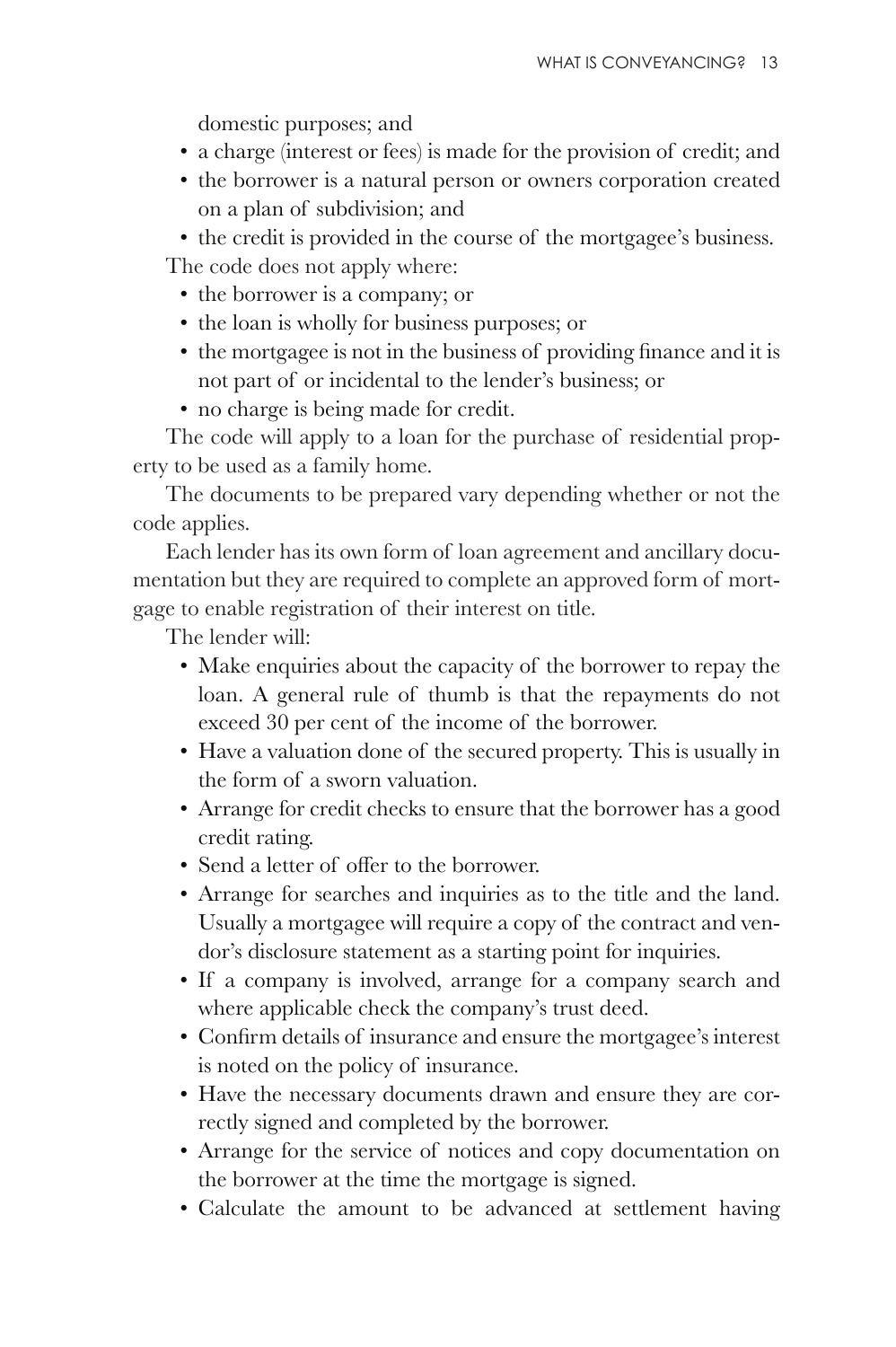regard for outgoings including stamp duty and registration fees.

- Participate in settlement arrangements.
- Arrange for the collection of title documentation at settlement.
- Have titles documents stamped and registered.

#### **Methods of sale**

Although anyone can sell their own property, most vendors employ an estate agent to act on their behalf. An estate agent is invariably used to conduct a formal auction. Properties are sold in many ways.

#### **A private sale with no agent**

This situation is the exception rather than the norm. The vendor advertises the property for sale, handles enquiries and shows prospective purchasers through the property.

The vendor prepares a vendor statement and form of contract, either personally or through a representative.

Once terms are negotiated, the vendor and purchaser make arrangements to formalise these terms.

#### **A private sale through an agent**

This is the most common way properties are sold. A vendor negotiates terms of engagement with an agent and signs either a general or exclusive sale authority. The vendor provides the agent with a vendor statement usually prepared by the vendor's representative. Sometimes, the representative also prepares either a contract or a set of special conditions to be attached to any contract prepared by the agent.

The agent arranges to advertise the property for sale, handles enquiries, and makes appointments with prospective purchasers to inspect the property. The agent negotiates the terms of sale with prospective purchasers on behalf of the vendor. If necessary the agent will draw up a contract that must be accompanied by a vendor statement.

Usually, prospective purchasers make an offer by signing a contract, paying a deposit and delivering the offer to the vendor through the agent. The prospective purchaser can also stipulate a time limit for acceptance or refusal of their offer. If the offer is refused, the deposit is returned. The vendor accepts an offer by countersigning and dating the contract. The agent then delivers a copy of the completed contract to the purchaser.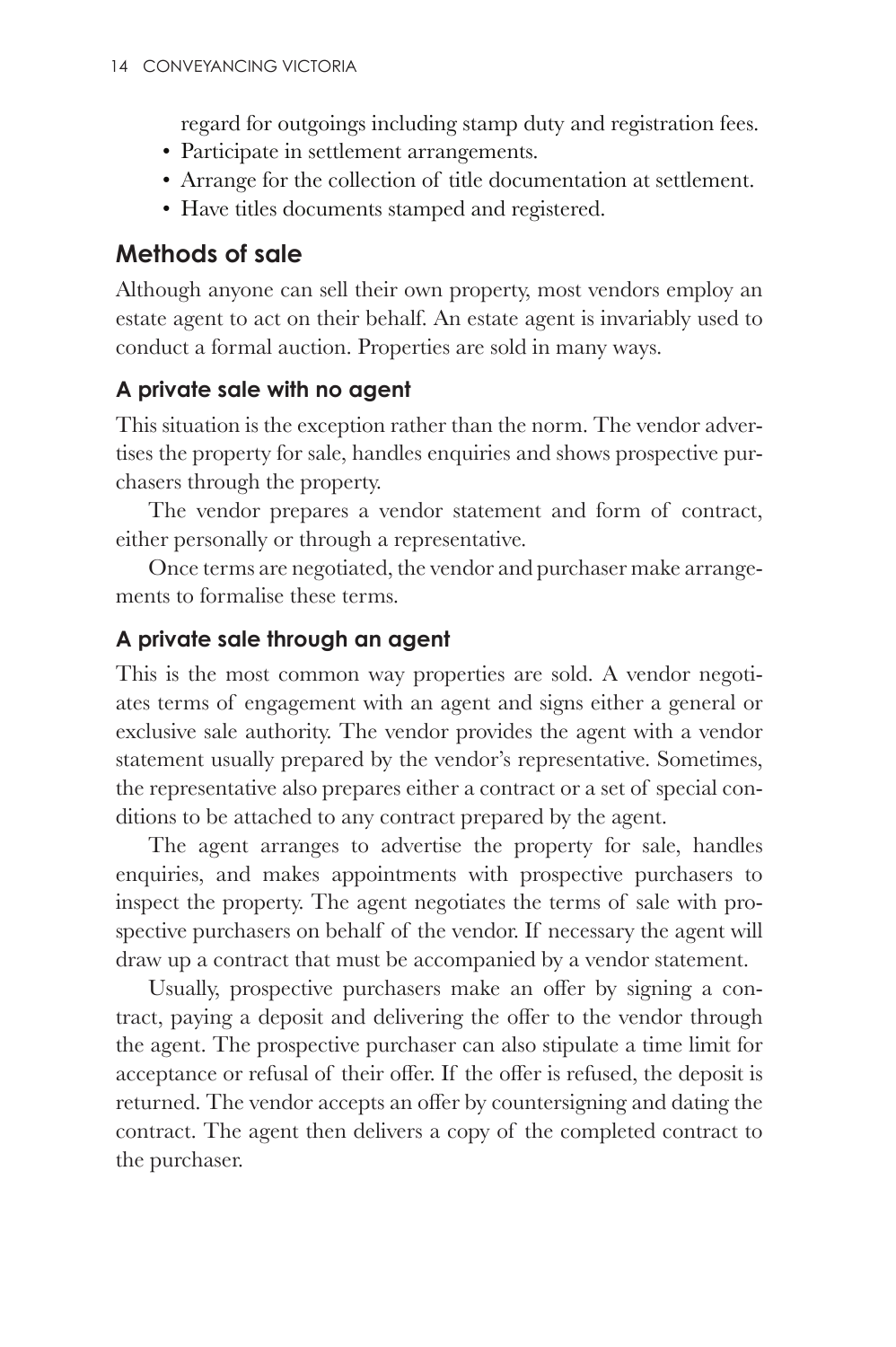#### **Sale by auction**

Real estate auctions are popular in Victoria. There are advantages in selling at auction. These include:

- a possible escalation of the purchase price due to competition;
- a time limit placed on negotiations; and
- $\bullet$  the sale is definite as it is not subject to finance, nor is any coolingoff period applicable.

As a general rule, properties with no particular or peculiar attraction are not well suited to auctions unless they are in an exclusive area or high demand price bracket.

Sometimes the vendor has a strong reason for requiring a sale by auction. The vendor may be an executor or mortgagee, or the sale may be necessary as a result of proceedings in the Family Court. In these circumstances it is important to establish the best price possible for the property has been obtained. A sale by auction, preceded by a wellorganised marketing campaign, is the traditional way.

Market demand should also be considered as in quieter times a significant number of properties may be passed in on the auction day.

If a sale by auction is chosen, the vendor appoints an agent and signs an exclusive auction authority. In the majority of cases, the vendor instructs a representative to complete a vendor disclosure statement and prepare an auction contract. These documents are usually prepared in quadruplicate and all copies signed by the vendor prior to the auction. It is desirable for documents to be available for inspection by prospective purchasers as soon as possible, preferably at the start of an auction campaign.

Prospective bidders will require a copy of the contract and vendor statement prior to the auction. Most bidders will want see the condi tions under which the property is offered for sale and check the house, boundaries and title before bidding. A prospective purchaser can make an offer to the agent to buy the property before auction. The agent will communicate that offer to the vendor. If the vendor accepts the offer the auction will be cancelled.

The conduct of an auction is governed by various Acts and Regulations, including the *Sale of Land Act* 1962, the Sale of Land Act Regulations 2005 and the Estate Agents (Professional Conduct) Regulations 2008. The *Sale of Land Act* prohibits a vendor from bidding at auction (a "dummy bid") but allows the auctioneer to bid on the vendor's behalf.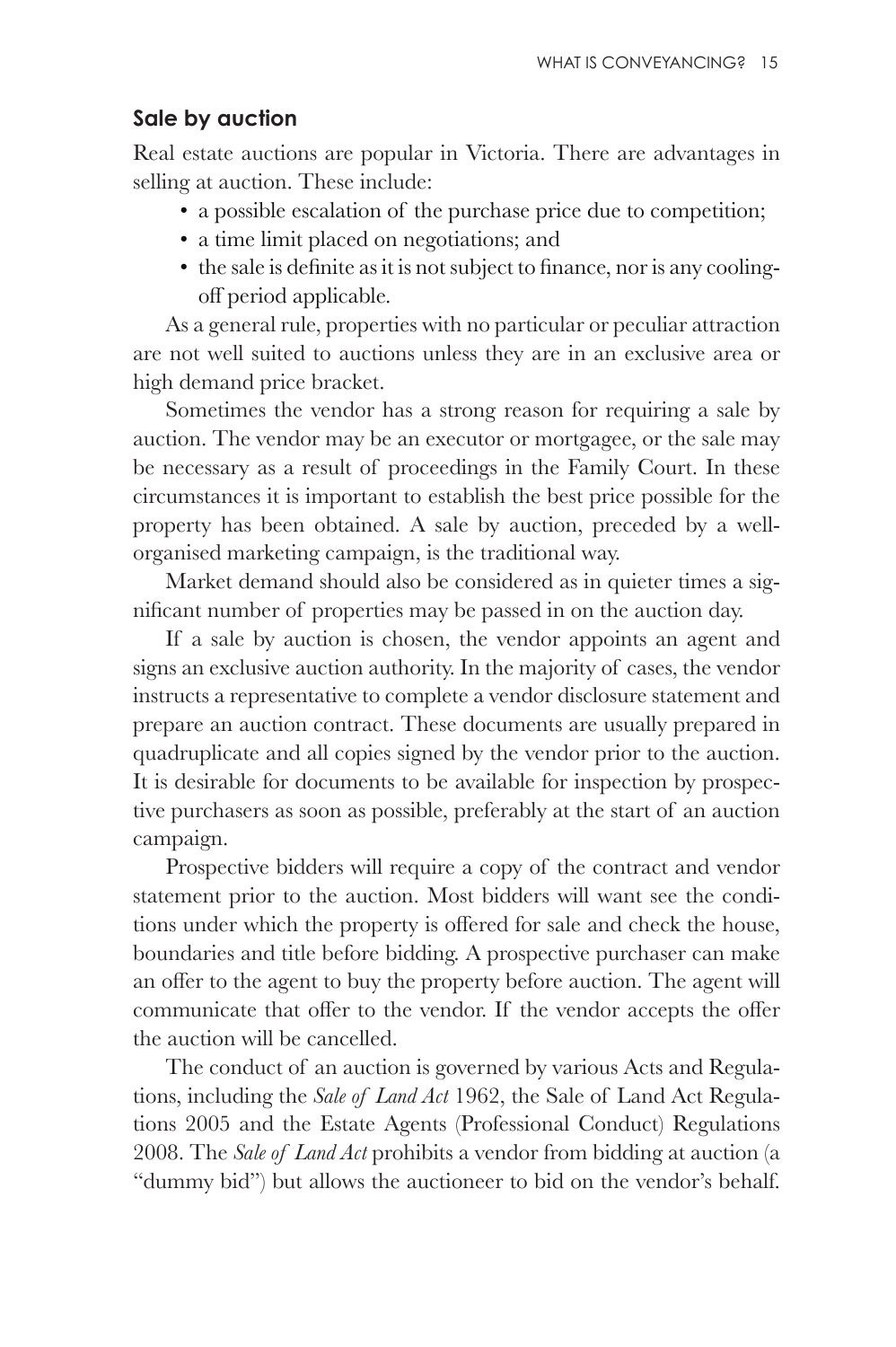This is known as a "vendor bid". Vendor bids are subject to certain requirements, including that:

- the auction conditions permit vendor bids to be made; and
- the auctioneer orally confirms, prior to commencement of bidding, that the auction conditions permit such bids; and
- the auctioneer clearly states, immediately before making a vendor bid that he or she is about to make a bid on behalf of the vendor.

The Sale of Land Act Regulations require certain rules and information to be displayed at the auction site. These auction rules and information are prescribed in Schedules 1 to 5. They also allow coowners, who otherwise would have been prohibited from bidding at an auction, to do so in certain circumstances. The Estate Agents (Professional Conduct) Regulations prohibit an estate agent from accepting a bid after the property has been "knocked down".

A purchaser adversely affected by non-compliance with these provisions has recourse to compensation but is not entitled to avoid the contract. Applications for compensation must be made to the Victorian Civil and Administrative Tribunal (VCAT) before the second anniversary of the auction.

#### **Tender**

This is a marketing strategy used by agents mainly to sell industrial, commercial or special interest properties. It can be loosely described as a "blind auction" because each offer is made confidentially and usually sealed. No bidder or tenderer is aware of the content of any other offer made.

The agent will require the vendor to sign a tender authority which enables the agent to act exclusively in marketing a property for sale in this manner.

Special documentation, including a vendor statement, a contract and a document setting out the rules of tender, are drawn up.

Copies are given to prospective tenderers who can then make an offer (submit a tender), and pay a deposit (tender fees). The most suitable offer acceptable to the vendor buys the property.

Tender fees are held in trust for the tenderer. All unsuccessful tenderers are refunded their tender fees. The tender fee paid by the successful bidder will become a part deposit.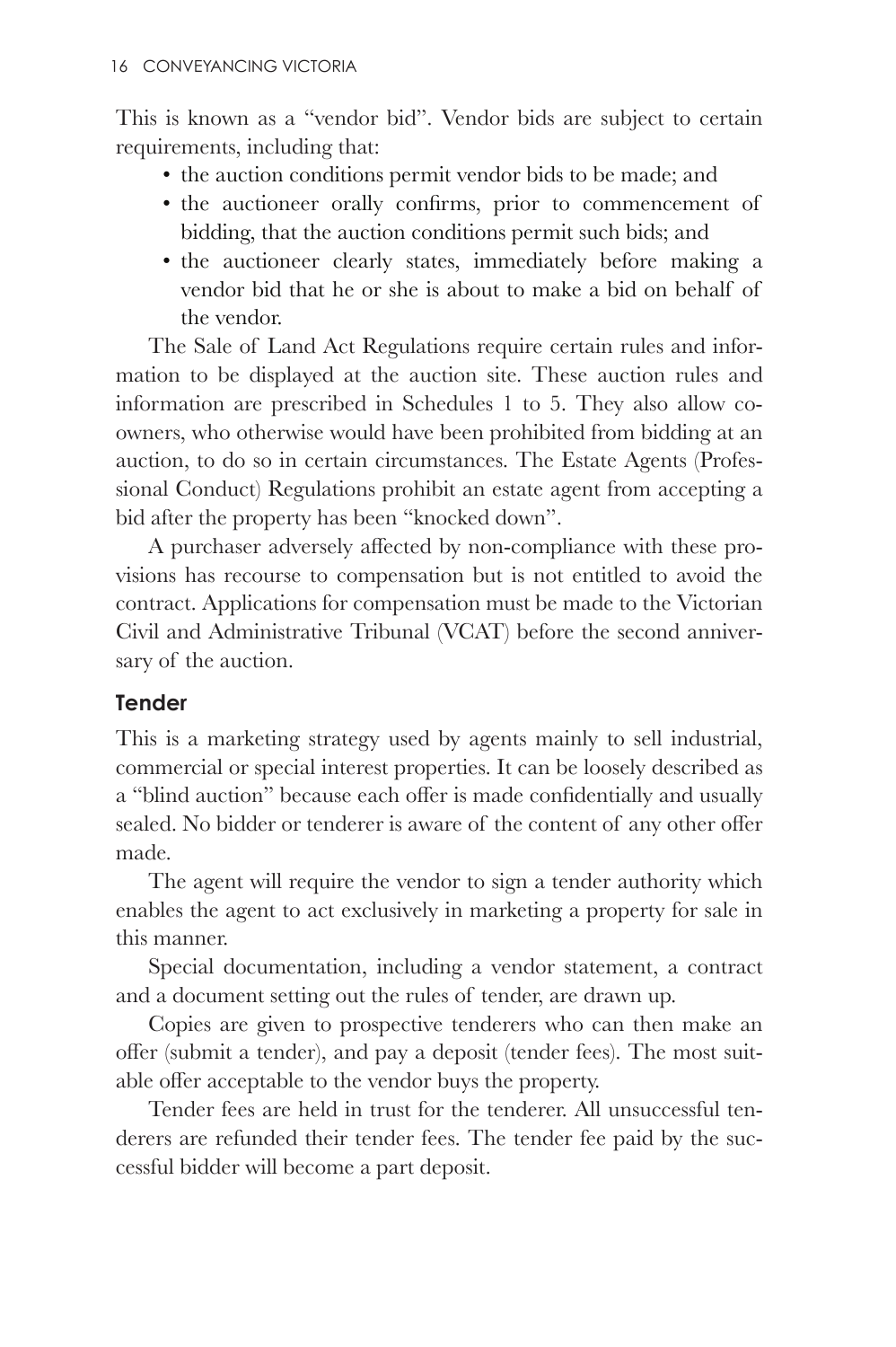Tender documents must be carefully drafted. They should be drawn in such a manner that, once a tender is submitted, it is irrevocable and needs only the vendor's acceptance for an enforceable contract to exist.

#### **Option to purchase**

An option to purchase is regarded as a document creating an interest in land. It must be evidenced in writing to be enforceable. Although it is intended that a future document may bring a contract of sale into existence, the option itself is not a contract of sale. It is best to attach a copy of the proposed contract of sale to the option agreement. This ensures certainty of the terms being offered and avoids potential disputes at a future date.

Section 2 of the *Sale of Land Act* defines "sale" as including "an agreement for sale an offer to sell and the giving of an option to purchase". It is, therefore, good conveyancing practice to attach a vendor's disclosure statement. This statement should be current at the date the option agreement was signed and can be updated if and when the option is exercised.

A notice of intention to exercise the option should also be attached to the option agreement. This can be completed and served if the option is to be exercised.

The option agreement usually sets out the details of the vendor (grantor) and the purchaser (grantee) and grants the grantee an option to purchase the land upon certain terms and conditions. Usually these terms and conditions are contained in the proposed contract of sale attached to the agreement. The agreement, amongst other things, stipulates the date before which the option must be exercised, the manner in which the option should be exercised, the procedure to be adopted if the option is exercised, and events which could lead to termination.

Once the notice of intention to exercise the option is served it is irrevocable. The notice should to allow sufficient time to update the vendor statement, if necessary, prior to the contract being deemed to have been signed by the grantee.

#### **Right of first refusal**

A right of first refusal may be included in a lease, usually in favour of the lessee (the tenant). Except under special circumstances, this right can be exercised only if the tenant is not in breach of the lease.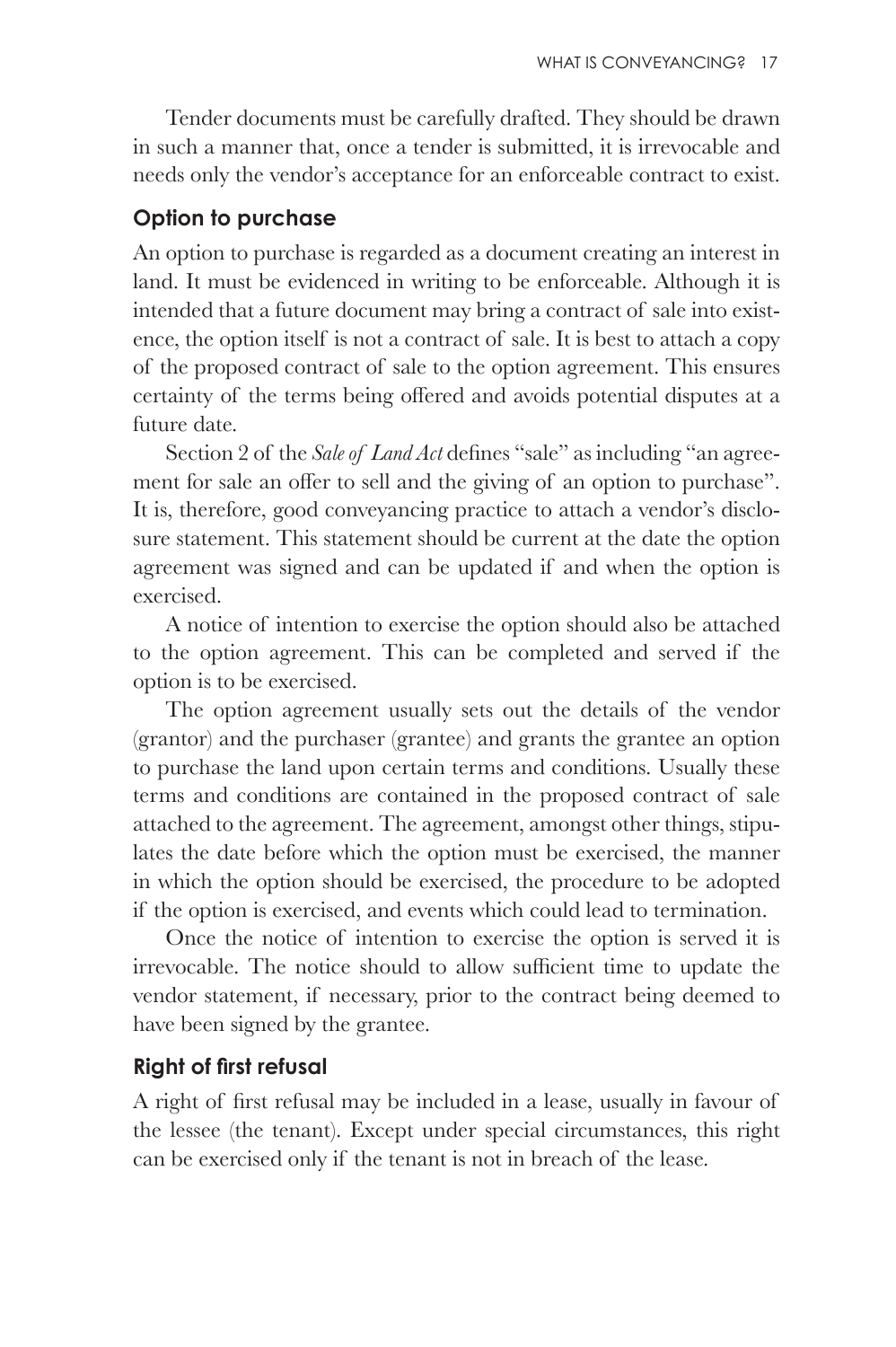This right of first refusal is regarded as different from an option to purchase. It is purely contractual, gives the lessee no additional interest in the leased property and is not protected by section 42 of the *Transfer of Land Act*.

The lessee is usually given the right to refuse to purchase the leased property, upon stipulated terms and conditions, prior to the land being offered for sale on the open market. The circumstances terminating these rights should be clearly stated. This will avoid continual referral to the lessee prior to offering the property to each prospective purchaser once it has been listed for sale.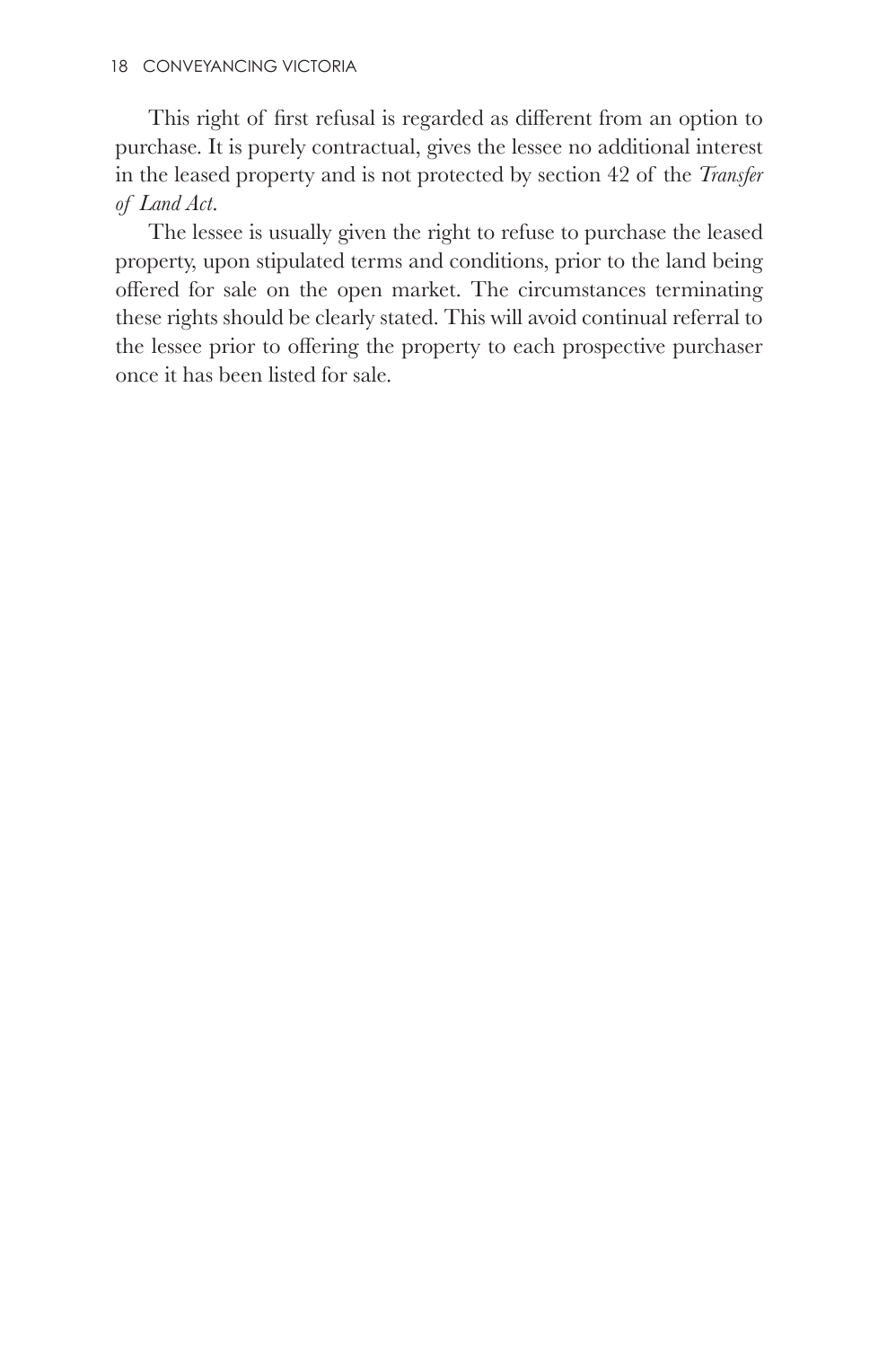## **8. The Online Process**

The last chapter touched briefly on the move away from paper-based transactions to electronic settlement and lodgment. That is now the predominant method and will be dealt with in some detail in this chapter as will the process of online assessment and payment of stamp duty. This chapter has been prepared by Joan Lentini. Her valuable contribution to this book is greatly appreciated.

In the last five-year period, there have been significant changes in the way conveyancing is undertaken. Both State Revenue Office and Land Use Victoria require all Victorian transactions to be processed electronically through PEXA. Stamp duties and land taxes are paid through PEXA on the settlement date.

#### **Stamp duty**

Practitioners have been required to complete State Revenue Victoria Duties Online Forms which became mandatory for all property transactions entered since 1 July 2017. The information in the duties online form is also collected by State Revenue Office Victoria for the purposes of calculating and collecting duty payable on the transfer between the parties to the transaction.

#### *Accessing the system*

Practitioners must first register as a user with State Revenue Office Victoria. Upon approval pursuant to Section 39 of the *Taxation Administration Act* 1997, this registration will authorise the practitioner (the certifier) to use Duties Online  $(DOL)$ .

It is the certifier's responsibility to ensure that the certifier and the certifier's users access and use DOL in accordance with the prescribed Terms and Conditions of Use. The certifier and its users must comply with all applicable legislation when accessing and using DOL and the handling of clients' personal information. The certifier is responsible for ensuring that DOL is only accessed and used on the certifier's behalf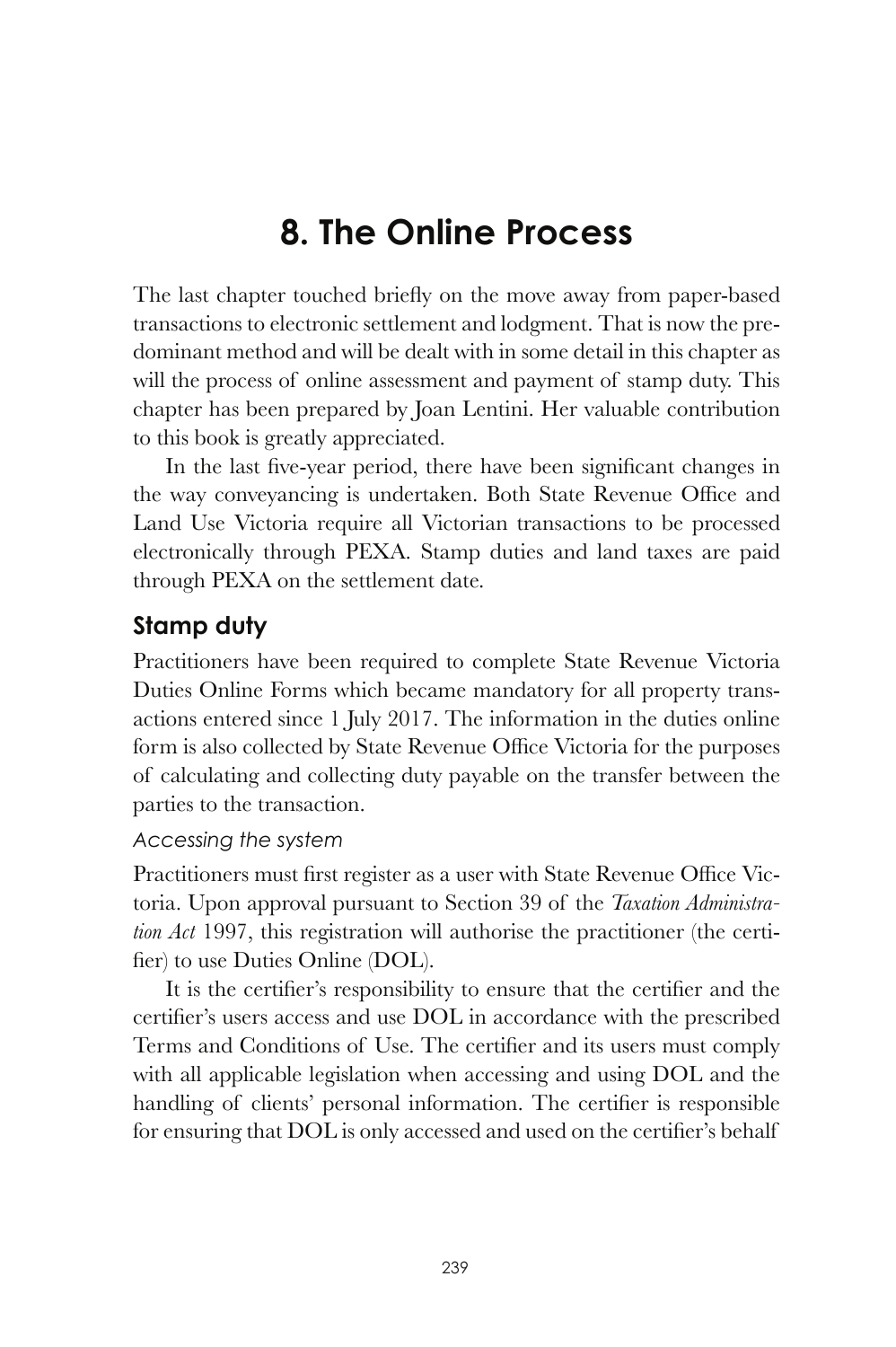by authorised individual users. Terms of use for the online systems are set out in the General and Additional Terms and are binding by virtue of Sections 41 and 43 of the *Taxation and Administration Act* 1997. A user is deemed to be a natural person who accesses or uses DOL under the certifiers registration.

#### *Using it*

General condition 10.2 of the standard contract requires the transferor's representative to initiate the DOL form. The information entered into the transferor  $DOL$  online form should be checked and confirmed as correct before an invitation is triggered for delivery via email to the transferee representative. As soon as possible after receipt, the transferee representative completes the transferee section of the DOL form and that includes making application for any Stamp Duty Exemption or Concessions applicable. A message is generated from the State Revenue Office to the respective practitioners advising "... Duties Form ... data is complete and ready for signing". The practitioner is requested to enter DOL to initiate the signing process.

The data collected by the State Revenue Office is substantial and it is advised that a checklist with all the required fields be completed on the Client's file before entering the DOL Workspace. The data collected includes transferor/transferee full name, current and future address, date of birth of the individual, company ACN/ABN, nationality, and immigration details. It also includes the collection of property address, title details and other property descriptors, monetary or other consideration, deposit, contract date and settlement date.

On the first page of the DOL form there is an acknowledgment which requires confirmation that "... I acknowledge that the information and *answers supplied by me in this form, on behalf of myself or as a representative of a third party, are complete and correct to the best of my knowledge ".* It is imperative all information which is entered into the DOL is checked for its accuracy before confirming it. Any edits to the form after signing would unsign the DOL form. It would then be necessary for all parties to the transaction to re-sign their respective forms. If this should occur, the State Revenue Office will advise each practitioner that "... Duties Form *… has been edited by* …". The practitioner will also be asked to "... Please *log into duties online to review the form".*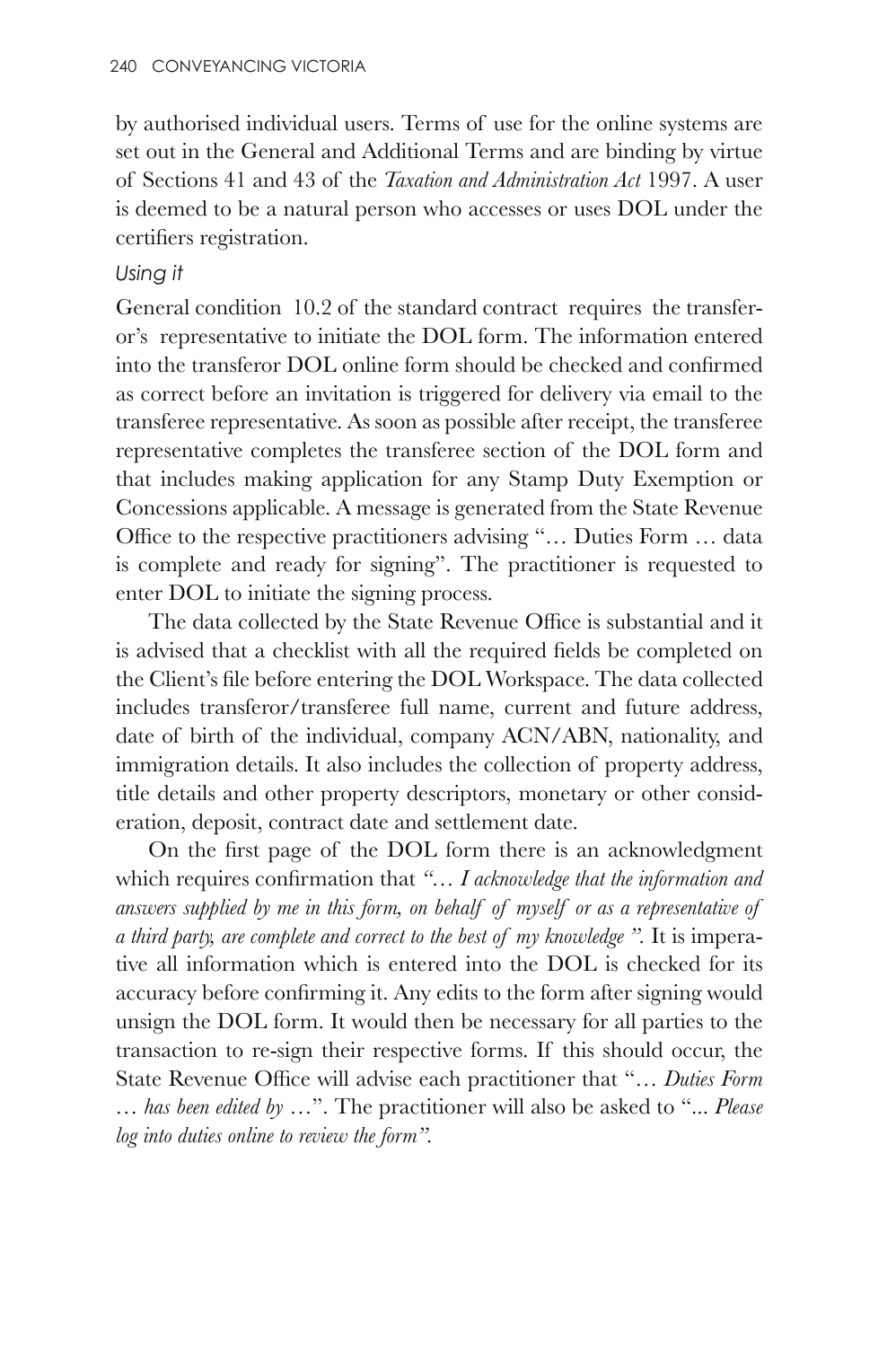#### *Providing the particulars*

The current DOL form seeks to ascertain the following:

- 1. Whether you the practitioner are
	- Acting for the transferor or
	- Representing both transferor and transferee
- 2. Whether the property is being transferred via a
	- transfer of land
	- Change in the beneficial ownership
	- transfer of land use entitlements
- 3. The type of property which is being transferred
	- Residential private dwelling
	- Residential vacant land
	- Commercial retail premises
	- Commercial vacant land
	- Residential and commercial mixed use
	- Industrial with a building
	- Industrial vacant land
	- Primary production which may include building, implements, stock or water entitlements
	- Primary production being vacant land with no implements, stock, or water entitlements
	- Other property entitlements with water entitlements
- 4. The particulars of the property being transferred
	- Its address
	- Title Volume and Folio numbers
	- Lot and plan numbers
	- Book/memorial numbers
	- Crown allotment number
	- The total interest in the property being transferred
- 5. How the beneficial interest is being transferred
	- Deed of disclaimer
	- Deed of transfer
	- Declaration of trust
	- $\cdot$  Beneficial interest
	- Other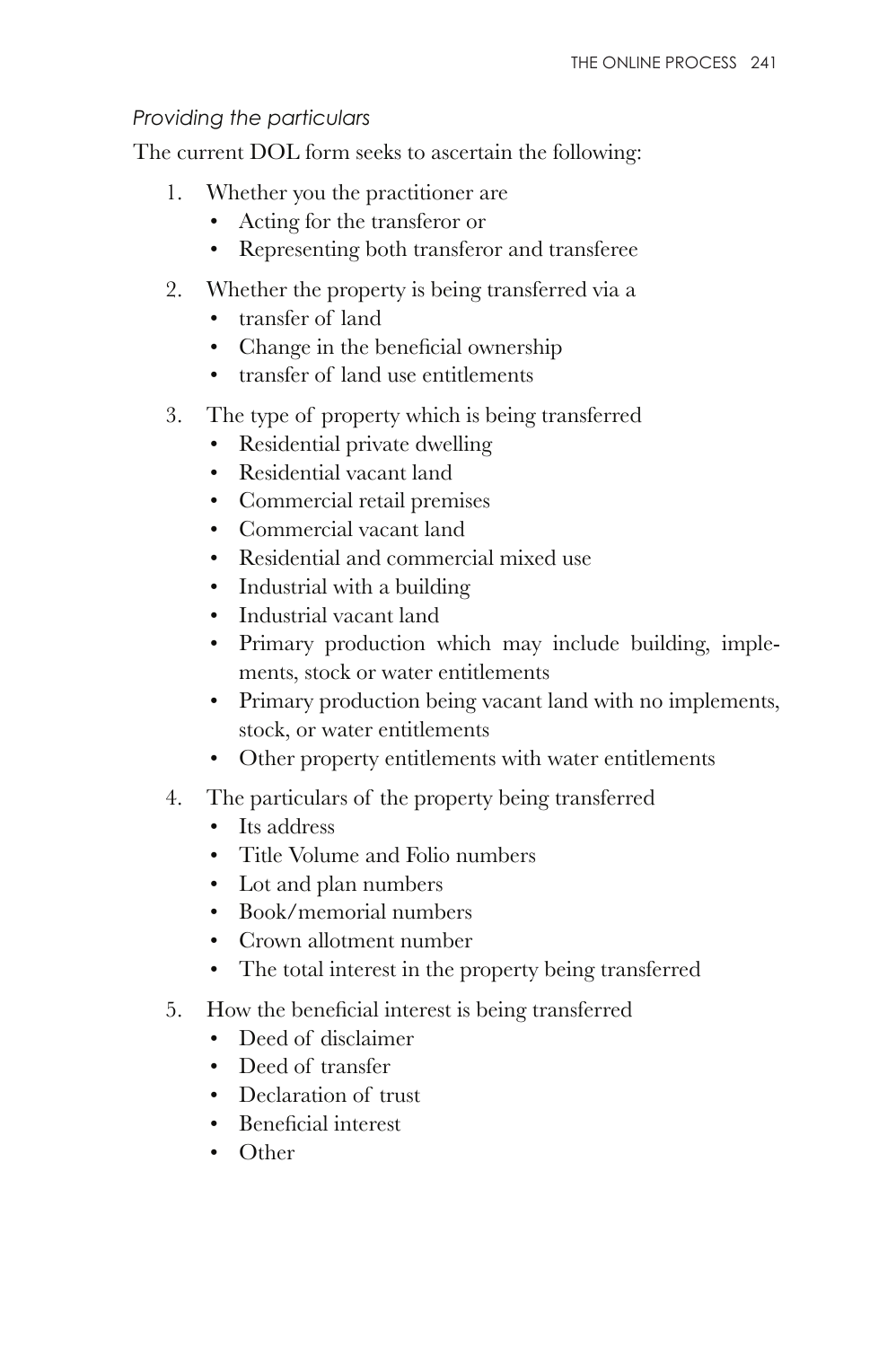- 6. The type of structure
	- Fixed trust
	- Bare trust
	- Joint venture
	- Partnership
	- Other

#### 7.(a) The transferor personal details

- Individual natural person
- Individual other
- Company
- Organisation
- Association
- ACN/ABN/ARBN

#### $(b)$  The individual who is a natural person

- Current address and future address
- Date of birth
- Email address
- Mobile number
- Nationality/citizenship
- $(c)$  The individual who is a foreigner
	- Country code of tax residence
	- Passport number
	- Visa number
	- Foreign Investment Review Board application number where applicable
	- Overseas tax identification number
	- ABN where applicable

#### (d) Company/Organisation/Association

- Registered Company/Organisation/Association name
- ACN/ABN/ARBN
- Authorised Officer, email address and mobile number
- Current and future registered office
- Country of incorporation
- Overseas registration number
- Foreign Investment Review Board application number where applicable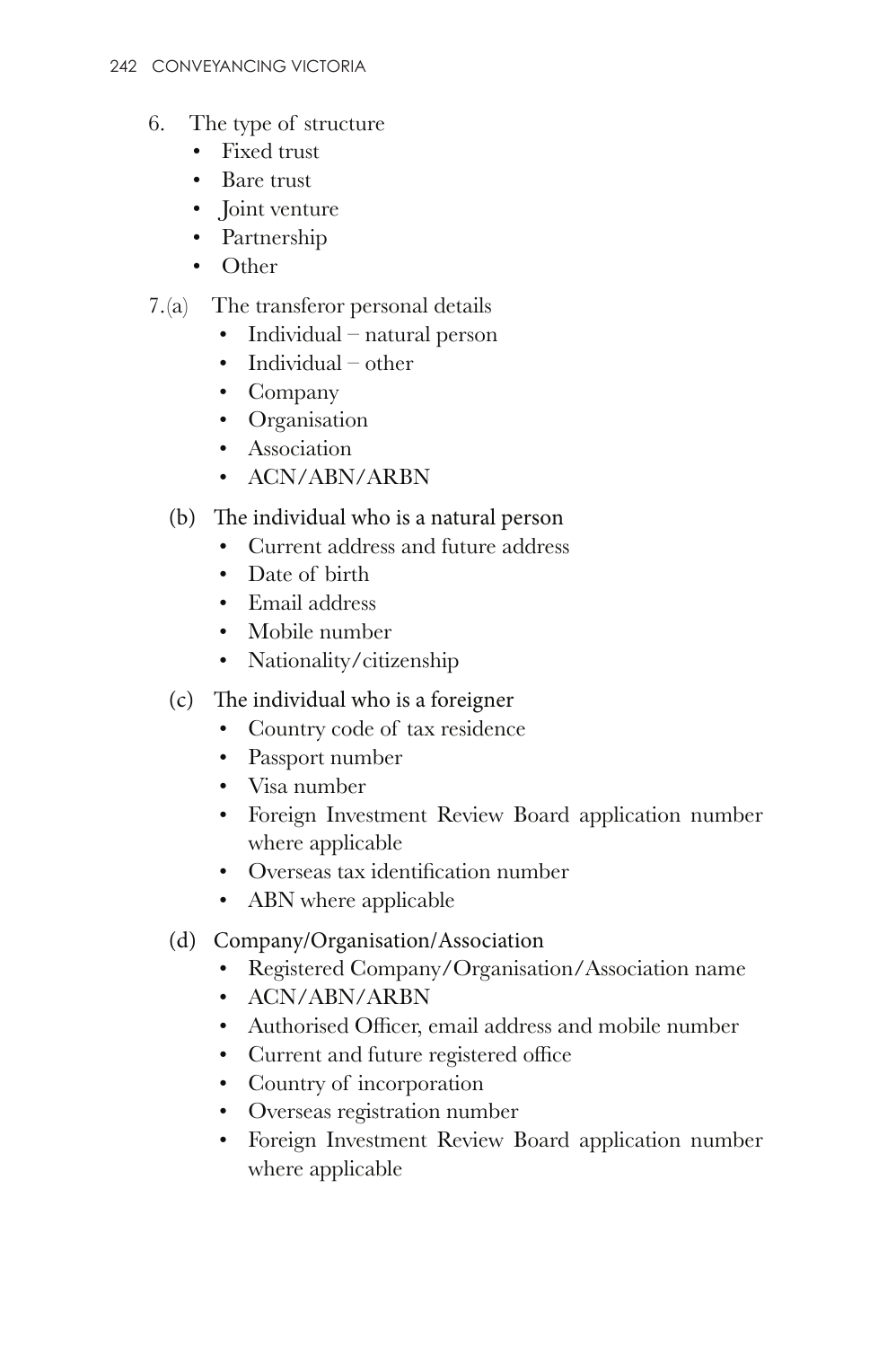## **10. Index**

This index is indexed according to page number. References to section numbers of Acts are simplified to their core number: for example, a reference to *Transfer of Land Act*, section 98C(3) is indexed as section 98.

#### **A**

acceptance of title 157 acquisition, notices of 183–4 acting for parties 146–7 acting for purchaser advising clients 223 cheques required 214–15 final inspection  $215$ online process, 261–3 settlement calculations 211–12 vendor statement 86–8 acting for vendor advising clients 222–3 cheques required 213–14 final inspection  $\,216$ online process, 259–61 settlement calculations 212–13 vendor statement 85–6 adjustments 119, 137, 185–7 congestion levy 197 cost of making title 198–9 foreign resident capital gains withholding payment 202 GST 200–1 land tax 196 leased properties 199–200 municipal rates 193–5 owners corporation charges and levies 197–8

reason for 187 settlement agent's fee 201–2 statement of 202–5 water and sewerage rates 195–6 ways to date for adjustment 189 land tax 191–2 non-apportionable outgoings 188–9 not separately rated 189–90 pensioner rebates 190–1 periodic outgoings 188 readjustment after settlement 189 settlement day 189 agency, execution of contracts by 140 agent fee settlement 201–2 in house 218 selling 60–1 settlement, instructing 218–19 aggregation 225 agreement 97–8 section 173 *see* section 173 agreement alias warrant 40, 41 annuity, registered charge of 44 approvals building 81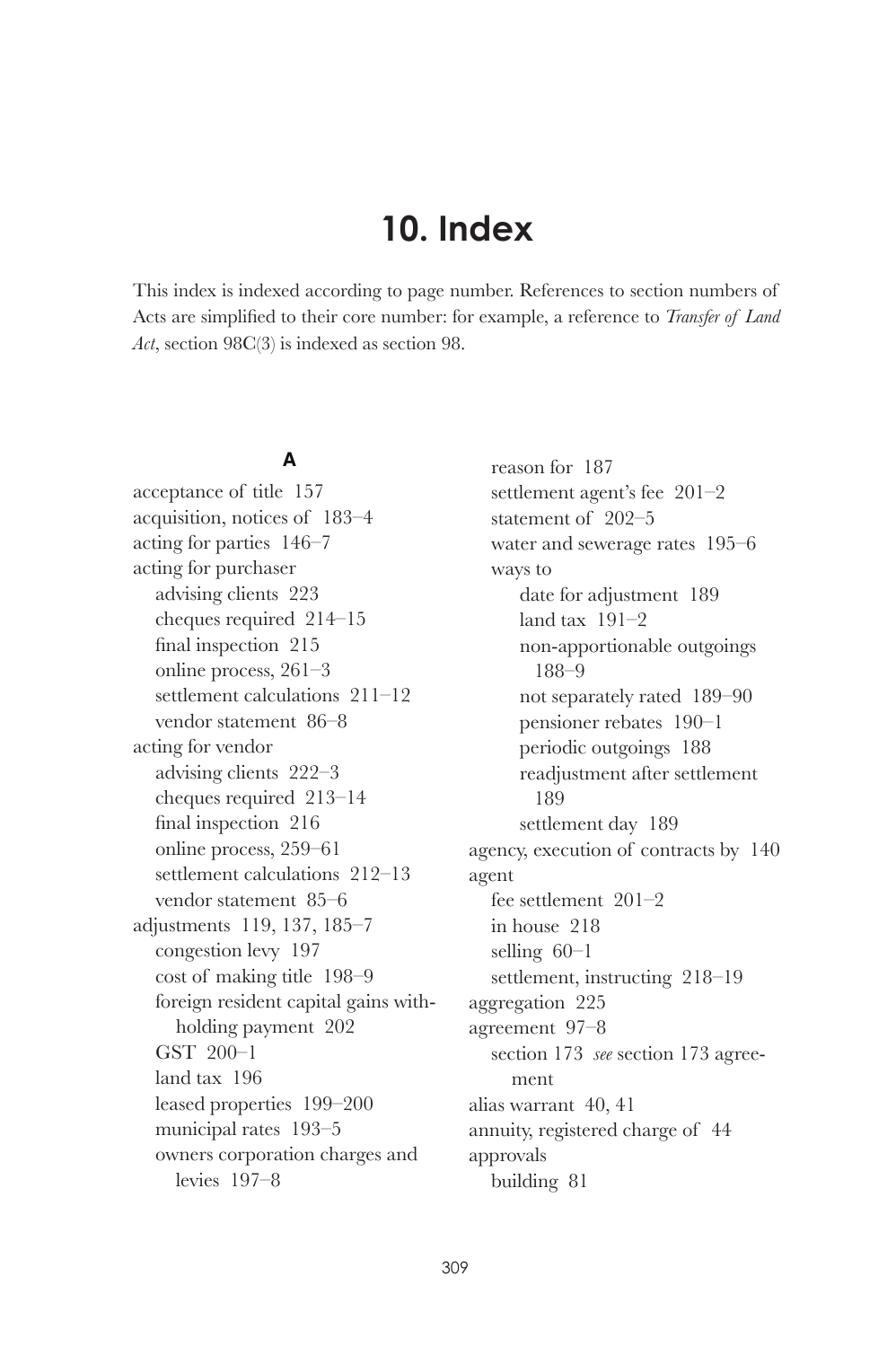conditional on obtaining 134–5 Foreign Investment Review Board 135 auction blind 16 sale by 15–16 *Aurumstone v Yarra Bank Developments Pty Ltd [2017] VSC* 503 157 Australian Competition and Consumer Commission 70 Australian Tax Office 200-1

#### **B**

bank guarantee 115 binding period 40 blind auction 16 boiler plating 112 breach of contract 123–4 builder warranty insurance 113 building approvals, certificate for  $62$ legislation *Building Act* 89 compliance issues 93–4 *Domestic Building Contracts Act* 89–93 report 118 works to be done 133–4 *Building Act* 1993 46–7, 67, 89 section 135 81, 89, 90 section 137 81, 92, 94, 112, 133 section 160 46 section 162 47 section 163 47 section 164 46 section 165 46 Building Energy Efficiency Certificate 95 *Building Energy Efficiency Disclosure Act* 2010 (Cth) 95 Building (Multi-storey Residential Building Exemption) Regulations 2002 89

*Building (Plumbing) Act* 1999 92 Bulk Lodgment Service 227 bushfire prone area 67 business day 107

#### **C**

capacity 100 caveats 28–9, 263–5 emptor 69 lodging 29–30, 160–1 removing 30–1 certificate of title  $23-4$ ,  $227$ ,  $237$ certificates apply to property 57–8 of dealings 237 and information statements building approvals 62 bushfire prone area 67 congestion levy 67 environment protection authority 66 Growth Areas Infrastructure Contribution 67 Heritage Certificate 66 land information 61–2 land tax 65 mine subsidence 66–7 owners corporation information 63–4 planning 61 VicRoads 64–5 water rate and encumbrance or information statement 62–3 chain of documents 69, 157 charges 43 of annuity, registered 44 information not on title 54 statutory 45, 79 checks informal 59–60 search *see* final search cheques, for settlements 213 "clean slate" 52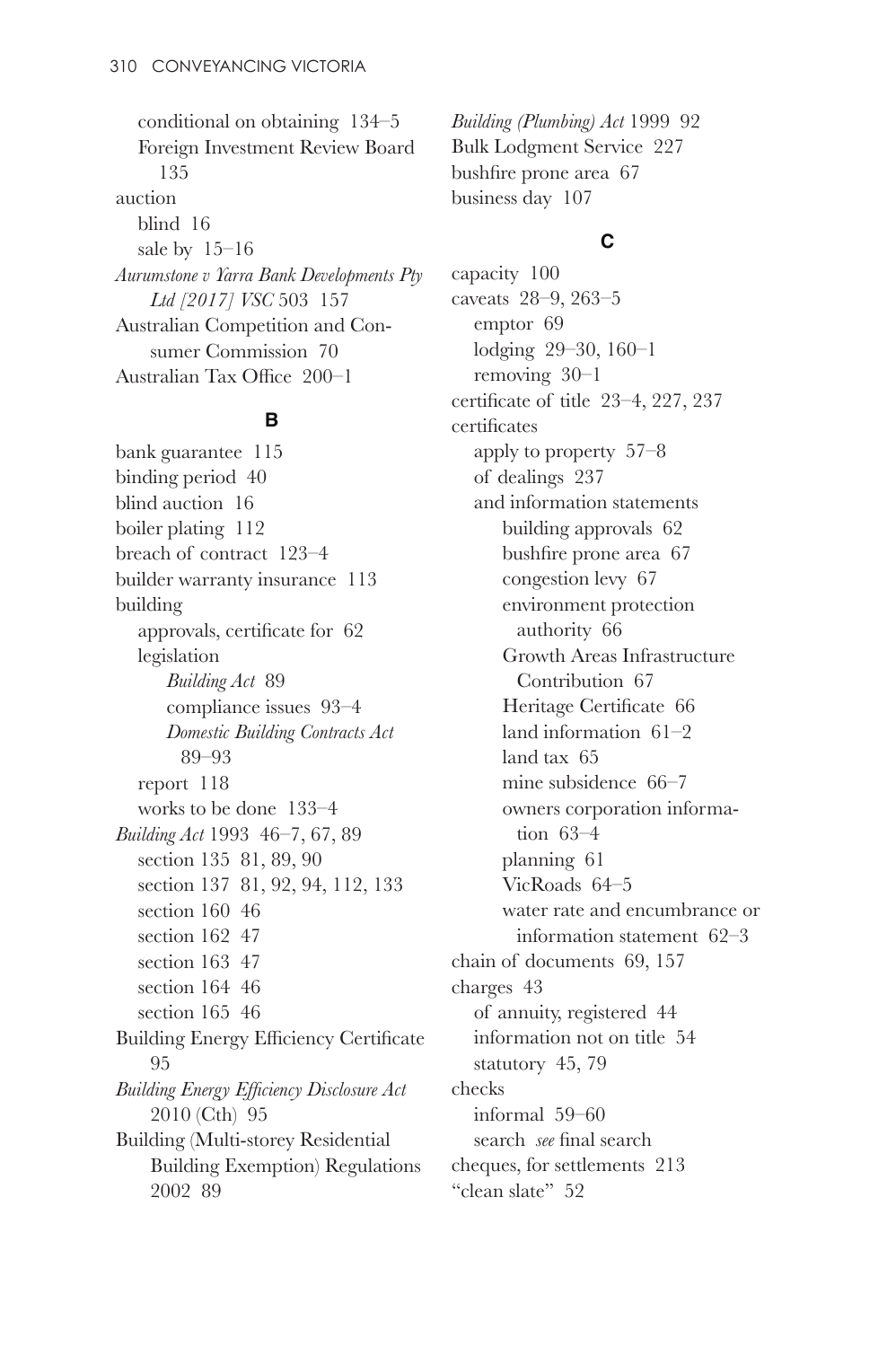clients authorisation 236 contact with 6 to obtain information 60 *Climate Change Act* 2010 50 co-ownership 176 collateral mortgages 38 combination vendor statement 76 "comfort" letter 171 commencement date, establishment of 93 commencement of construction 91 Commonwealth of Australia 179 community agreement 48 comprehensive vendor statement 76 congestion levy 197 *Congestion Levy Act* 187 section 32 67 consideration 98 constructive notice, defined 144 Consumer Affairs Victoria 10 Consumer Credit Code 12–13 Contaminated Sites Register 66 contents building approvals and insurance 81 general conditions of sale 114 notices 81–2 outgoings and statutory charges 79 owners corporation 79–80 planning and road access 78 property 77 restrictions 77–8 services 81 signing and dating 82 table of 107 title 82 vendor 76 contracting out 85 contracts annexures to 139–40 execution of 106–7 by agency 140

by corporate entities 141 definitions 107 electronically 142 by individuals 140 by power of attorney 141–2 rules 107 warnings 107 forms for sale of land 102 contract of sale prepared by legal practitioner 104 copyright printed forms 104 open contract 102–3 option to purchase 104–5 prescribed contract of sale 103–4 general conditions of sale *see*  general conditions notices 106 approval and copyright 106 disclaimer 106 owner-builders 93 particulars of sale 107–10 pre-registration 154 and settlement, prior to settlement of transaction adjustments *see* adjustments deposit *see* deposit purchaser *see* purchaser registrar's requirements 149 settlement statement and statement of adjustments 202–5 transfer documents *see* transfer documents vendor's title, clearing 170–1 special conditions *see* special conditions standard contract 105–6 table of contents 107 terms contract 142 acting for parties 146–7 contract limitations 143–4 credit code 145 deposits 145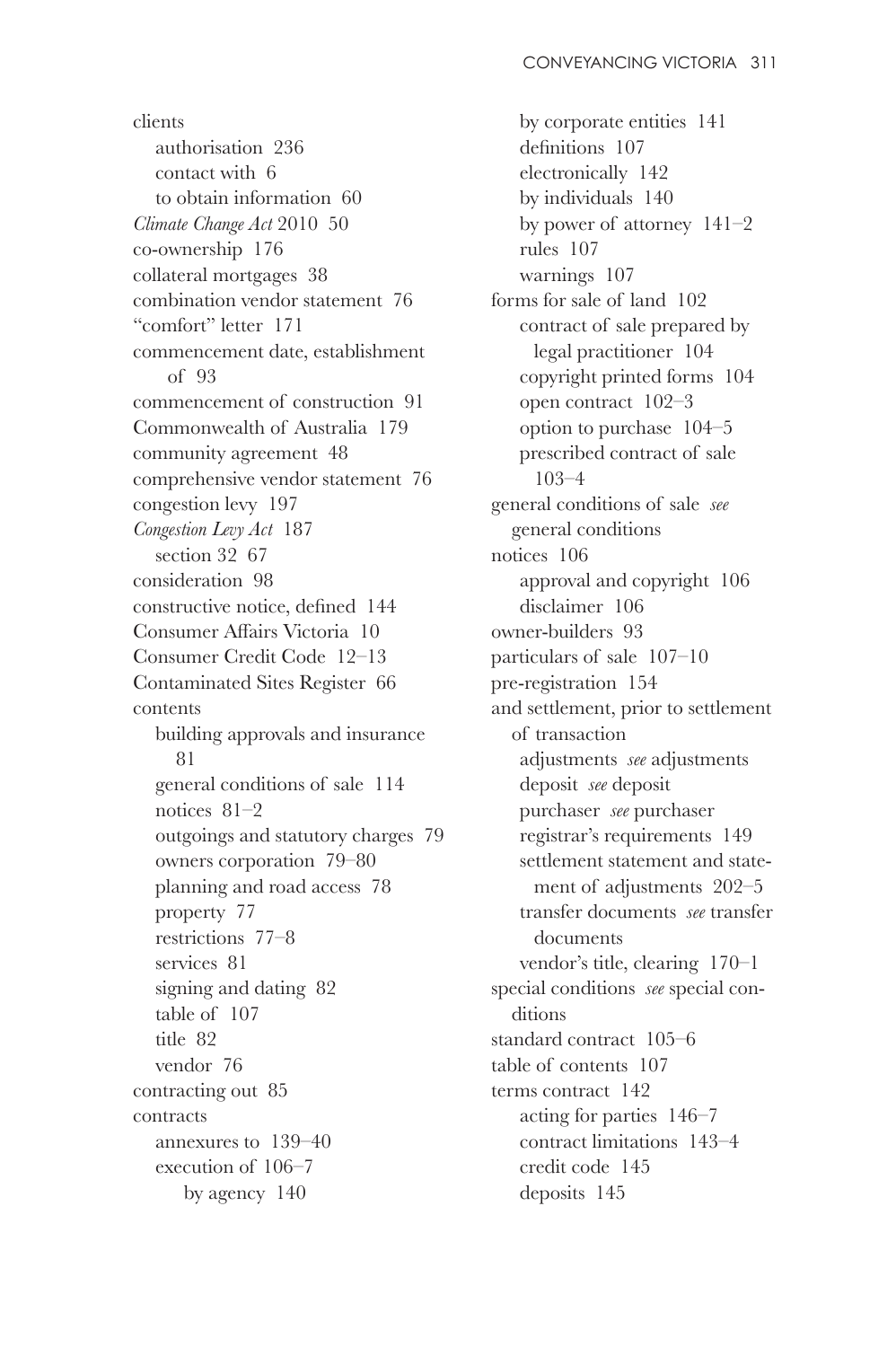GST 145–6 valid, elements of agreement 97–8 capacity 100 certainty of terms 98–100 consideration 98 intention of parties to be bound 98 legality of purpose 100–1 contractual documents 1–2 conveyancers 8 *Conveyancers Act* 2006 8 conveyancing components contractual documents 1–2 non-title restrictions and charges 1 title and goods 1 title documents, settlement, stamping, lodging and registration 2 definition 1 electronic certificate title 237 certification of dealings 237 client authorisation 236 cost 237 identification of clients  $236$ implementation of 236 transferring funds 237 methods of sale option to purchase 17 private sale through agent 14 private sale with no agent 14 right of first refusal  $17-18$ sale by auction 15–16 tender 16–17 participants *see* participants in conveyancing transaction practitioner 81, 85, 87, 104–5, 165–6, 176, 210 checking measurements of property 162

dealing or lodging book 228 notice of acquisition 231–2 storage of documents and files 234–5 vendor statement 75–6 cooling-off period ascertaining commencement date of 151–2 inapplicable 150 cooling-off rights  $150-3$ copyright printed forms 104 corporate entities 141 *Corporations Act* 2001 179 Corporations Law 141, 152 section 123 178 cost electronic conveyancing 237 of making title 187, 198–9 covenants 26–7 positive 138–9 restrictive 138 credit code 145 Crown Grant 111 Customer Information Bulletin 150 180 Customer Information Bulletin 159 161 Customer Information Bulletin 161 161

#### **D**

dating, vendor statement 82 day of sale 107 deadlines, in conveyancing 6 dealing book 228  $c$ ertification of  $937$ numbers 227 Deeds Register 235 defendant 39 Department of Foreign Affairs and Trade 236 deposits 109, 114, 145, 153–4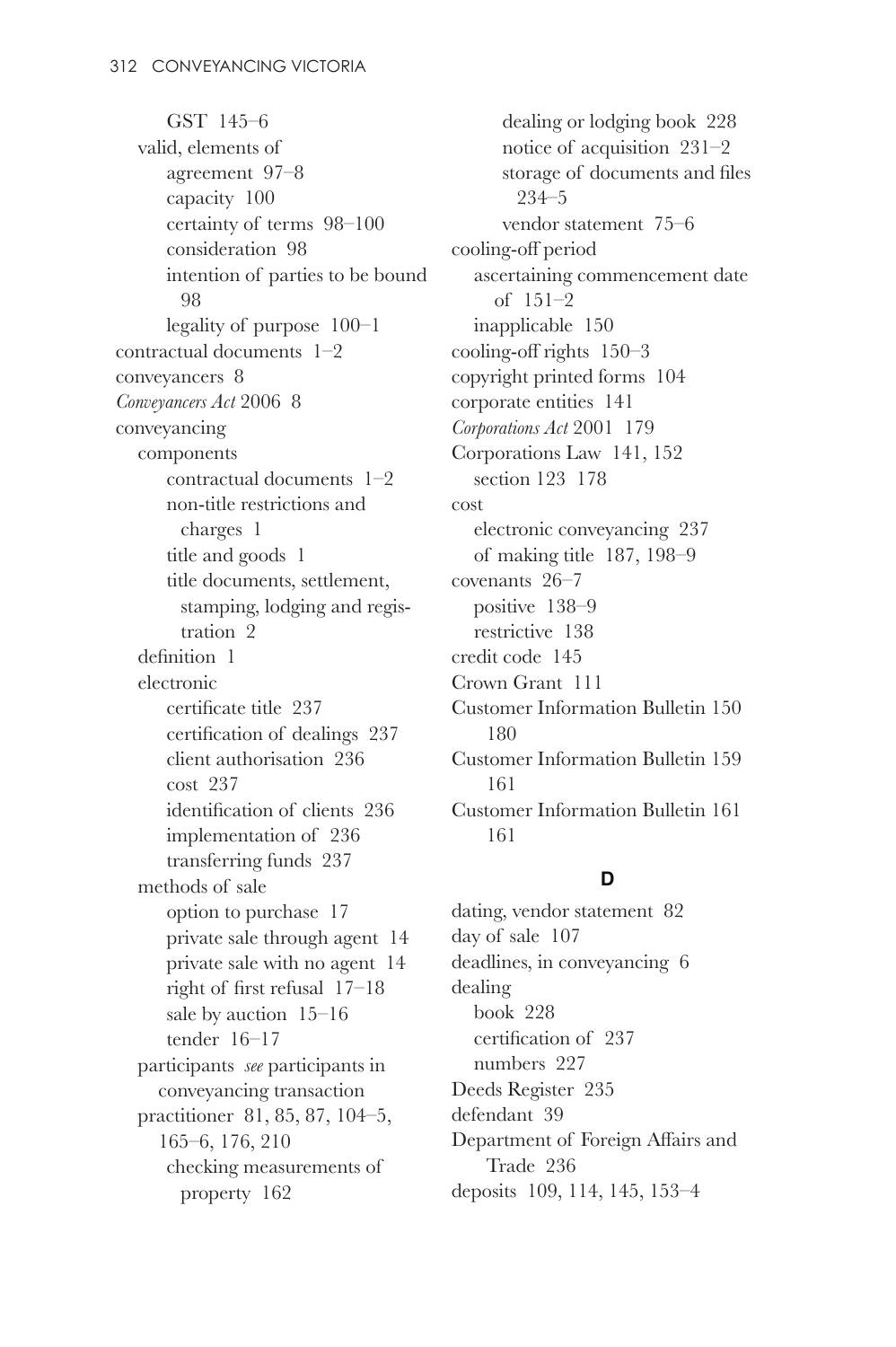bond 115 bonds and guarantees 156 early release of acceptance of title 157 conditions enuring for benefit of purchaser 156–7 notice in writing 158 purchaser satisfaction 158–9 purchaser's written advice 159 investment of 135, 155 payment of 154 pre-registration contracts 154 release of 155, 158, 164 requirements of 156 unpaid, vendor's claim for penalty interest on 155 designated insurers 89 disbursements 167 discharge of mortgage 36–7 disposition, notices of 185 *Domestic Building Contracts Act* 1995 89–93, 133 domestic building work 91 Downing v. Lau [2018] VCC 333 84 due diligence checklist 72 *Duoedge Pty Ltd v Leong & Anor [2013] VSC 36* 116 duress 99 dutiable value 183 *Duties Act* 2000 224 section 12 224 section 21 139 section 22 139 Duties Online (DOL) 239–40, 247

#### **E**

easements 27–8 by prescription 59 unregistered 53–4, 77 eCT 222, 237 *Edge Development Group Pty Ltd v Jack Road Investments Pty Ltd [2019] VSCA 91, The* 103

electronic conveyancing 235 certificate title 237 certification of dealings 237 client authorisation 236 cost 237 identification of clients 236 implementation of 236 transferring funds 237 Electronic Lodgment Network (ELN) 236, 251 Electronic Lodgment Network Operator (ELNO) 115, 236, 251 electronic settlement 115 electronic signature 110 *Electronic Transactions Act* 2000 142 encumbrances 62–3, 111–12 agreements under legislation  $45 - 50$ caveats 28–31 charges 43–5 covenants 26–7 easements 27–8 mortgages *see* mortgages warrants of seizure and sale 39–43 Enduring Power of Attorney 141 energy efficiency information 95 enquiries 165–6 off-title 203 Environment Protection Authority 66 equitable interest 22–3 equitable mortgage of 39 equitable mortgage 12, 39 equity funds 9, 212 estate agent 10–12 vendor 107 defined 152 purchaser 108 *Estate Agents Act* 1980 10, 152 section 53 103–4, 106 Estate Agents (Professional Conduct) Regulations 2008 15 execution 106 of contracts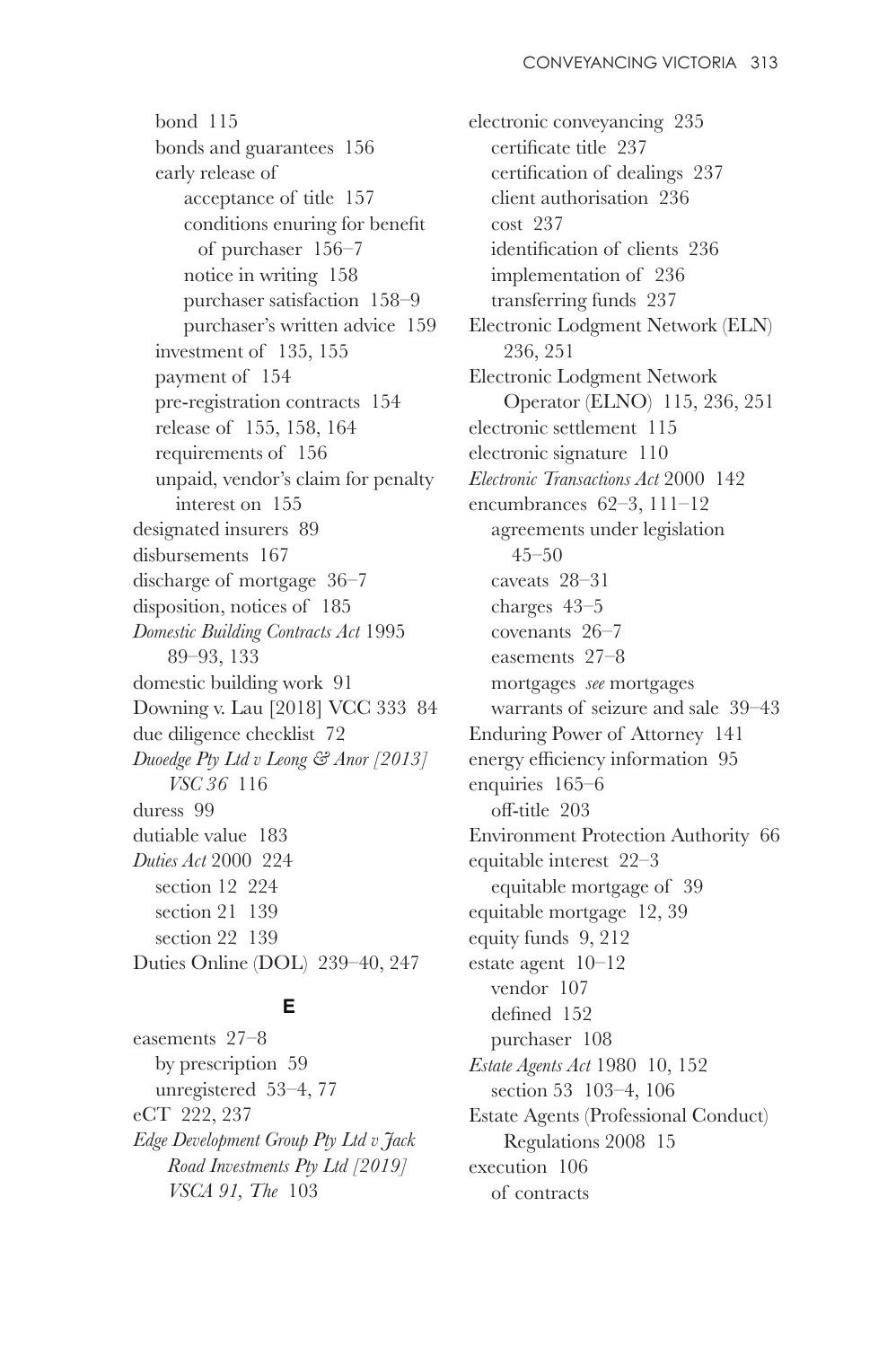by agency 140 by corporate entities 141 electronically 142 by individuals 140 under power of attorney  $141-2$  $definitions 107$ rules 107 of transfer documents 177–8 by company 178–9 by individual 178 under power of attorney 180 warnings 107 executor sale 136 expenses, estimating 166 disbursements 167 fees 167 government fees and charges 167–8 residence concession, principal place of 168

#### **F**

*Fair Trading Act* 1999 70 fair trading legislation 70–1 fees 167 agent 201–2 government 167–8 payment of lodging 224 registration 226 settlement agent 201–2 final inspection  $169, 215-17$ final meter reading 63 final search  $24, 165, 170, 217-18$ first home owners  $169$ foreclosure 35–6 *Foreign Acquisition and Takeovers Act* 1975 (C'th) 135 Foreign Investments Review Board 135 foreign resident capital gains withholding payment 119, 202 Forest Carbon Rights 50

Forestry and Carbon Management Agreements 50 forms for sale of land 101–2 contract of sale prepared by legal practitioner 104 prescribed 103–4 copyright printed forms 104 open contract 102–3 option to purchase 104–5 full vendor statement 76 funds, transferring 237

#### **G**

general conditions (GC) condition 1 110 condition 2 69, 111 condition 3 111, 162–3 condition 4 111, 181 condition 5 111–12 condition 6 112 condition 7 112, 160 condition 8 113, 160 condition 9 113 condition 10 113, 183 condition 11 113, 215 condition 12 113, 164 condition 13 114 condition 14 114, 154–5, 156–7 condition 15 115, 187, 192, 202 condition 16 115 condition 17 115, 170, 209, 213 condition 18 115, 182, 218 condition 19 115–16 condition 20 116–18 condition 21 118, 186 condition 22 118 condition 23 119, 147, 185–6, 189, 190, 196, 197 condition 24 119 condition 25 119–20 condition 26 120 condition 27 120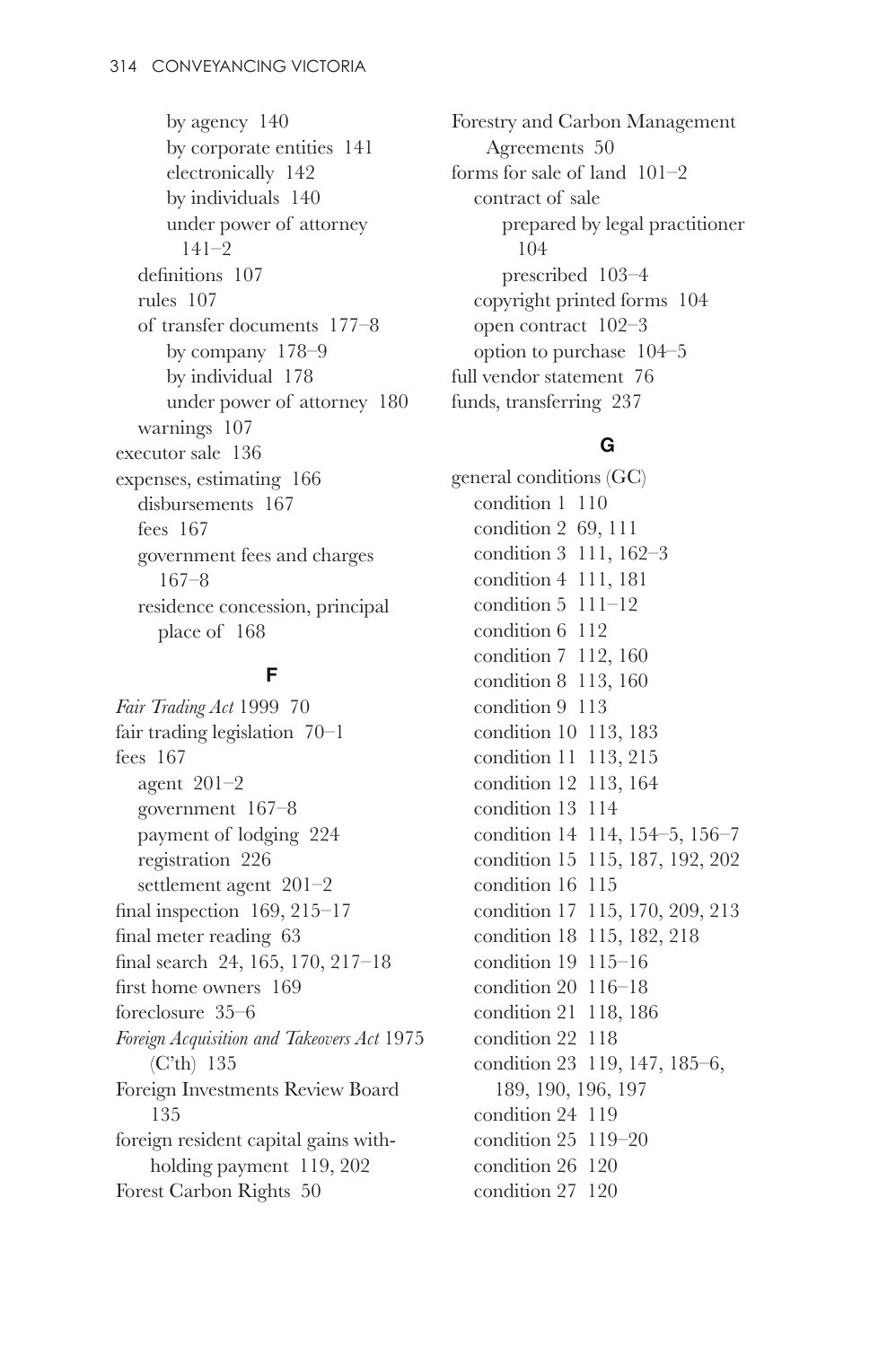condition 28 120–1, 195 condition 29 121, 169, 215 condition 30 121 condition 31 121–3, 163, 217 condition 32 123–4 condition 33 124–5 condition 34 125–9 condition 35 129–30 general law land 114 General Law title 69, 157 General Power of Attorney 141 goods 108–9 as component of conveyancing 1 government fees and charges 167–8 Growth Areas Infrastructure Contribution (GAIC) 49, 67 GST (goods and services tax) 109, 115–16, 145–6 adjustments 200–1 withholding 119–20 guarantee 111, 137, 156 bank 115

#### **H**

*Heritage Act* 1995 66 Heritage Certificate 57, 66 Heritage Register 66 home owners, first 169

#### **I**

illegality 100 "in house" agents  $218$ informal checks 59–60 information not on title 51–2 agent  $60-1$ certificates and information statements building approvals 62 bushfire prone area 67 congestion levy 67 environment protection authority 66 Growth Areas Infrastructure

Contribution 67 Heritage Certificate 66 land information 61–2 land tax 65 mine subsidence 66–7 owners corporation information 63–4 planning 61 VicRoads 64–5 water rate and encumbrance or information statement 62–3 from client 60 informal checks 59–60 personal property securities 54–5 physical inspection of land easements by prescription 59 illegal structures 58 measurements 58 rates and charges 54 restrictions on use 53 significance 52 statutory/rating authority, applying to 55–6 available information 56–7 certificates apply to property 57–8 unregistered easements 53–4 information statements certificates and building approvals 62 bushfire prone area 67 congestion levy 67 environment protection authority 66 Growth Areas Infrastructure Contribution 67 Heritage Certificate 66 land information 61–2 land tax 65 mine subsidence 66–7 owners corporation information 63–4 planning 61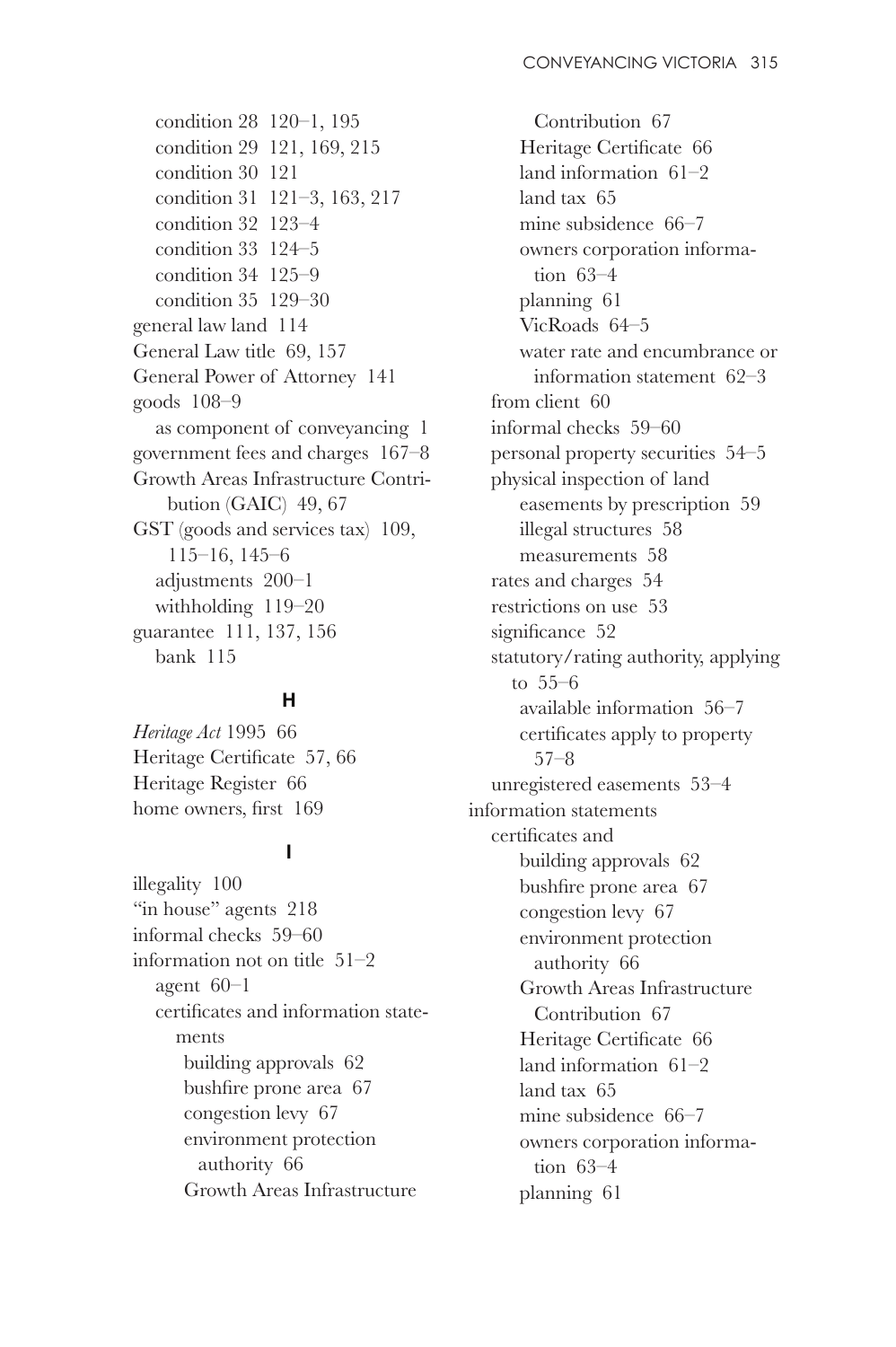VicRoads 64–5 water rate and encumbrance or information statement 62–3 inspection final  $169, 215 - 17$ of property 121 instrument search 227–8 *Instruments Act* 1958 section 111 180 section 126 101, 141 insurance contents 81 purchaser 163–4 *Insurance Act* 1973 89 intention to be bound by contract 98 interest 124–5 equitable 22–3, 39 security 113 irrigation charges 196

#### **J**

joint tenancy 176–7 judgment creditor 39 judgment debtor 39

#### **K**

key arrangements 221

#### **L**

land 108 adversely possessed 137–8 forms for sale 101–2 contract of sale prepared by legal practitioner 104 copyright printed forms 104 open contract 102–3 option to purchase 104–5 prescribed contract of sale 103–4 general law 114 identity of 112 information certificate  $61-2$ physical inspection

easements by prescription 59 illegal structures 58 measurements 58 restrictions on use 53 sale of business with 225 tax, certificate  $65$ works affecting natural surface level of 134 *Land Acquisition and Compensation Act* 1986 85 land banking scheme 105 Land Registry 73, 161, 177 dealings lodged at 228 parent title lodged with 199 payment of lodging fees 224 requisitions 228–9 requisitions and stopped cases 228–9 transfer of land lodged 226 land tax adjustments things to 196 ways to 191–2 *Land Tax Act* 2005 187 section 15 226 section 96 45 section 96 65 section 97 45 Land Tax (Amendment) Regulations 1992 226 land title certificate of title  $23-4$ encumbrances agreements under legislation  $45 - 50$ caveats 28–31 charges 43–5 covenants 26–7 easements 27–8 mortgages *see* mortgages warrants of seizure and sale 39–43 Register Book 23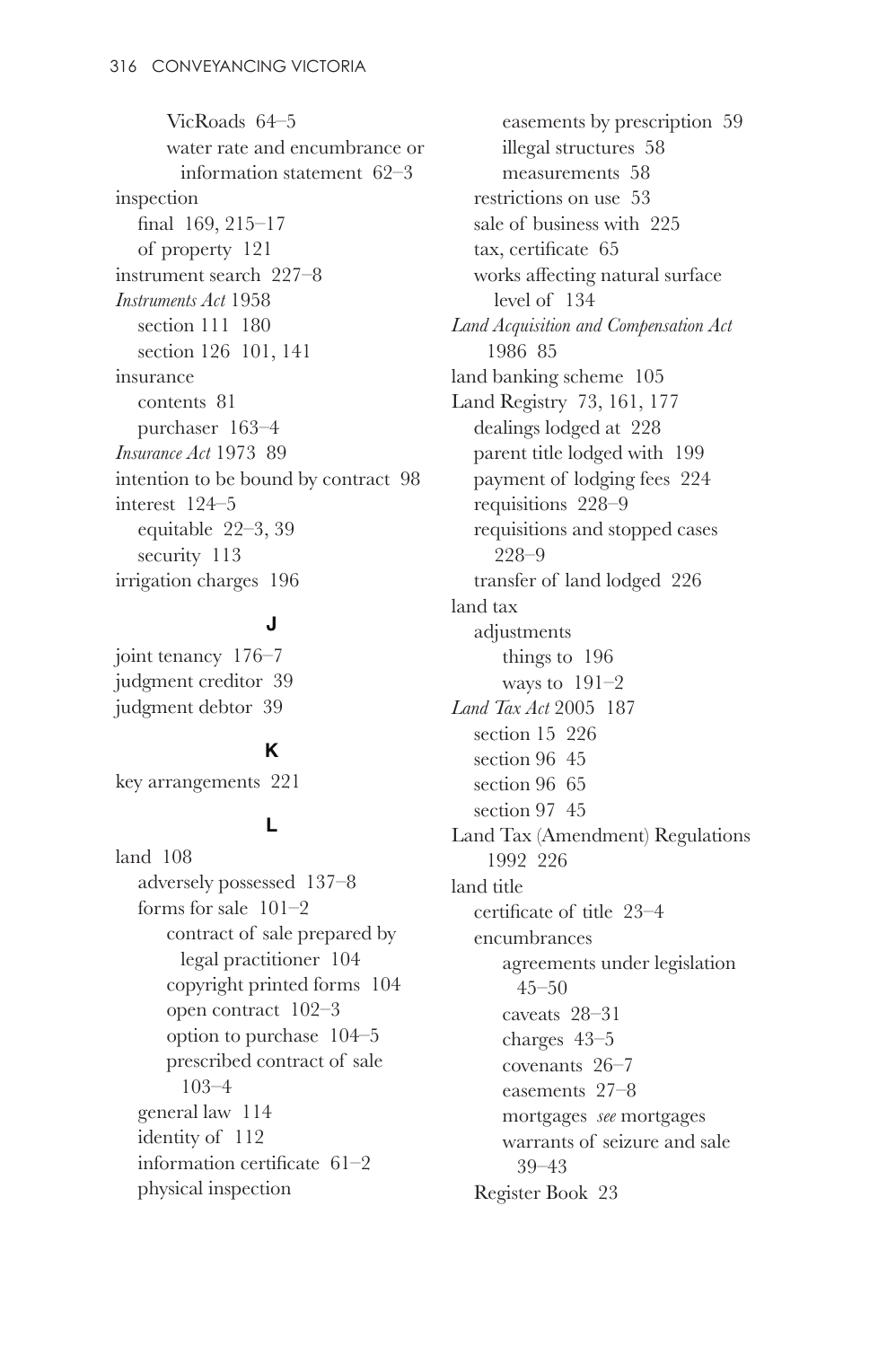search containing 25–6 reasons for 25 ways to 25 Torrens system guaranteed estates in land by virtue of registration 19–20 indefeasibility of title 20 ownership evidenced by registration on folio of register 20–1 unregistered or equitable interests equitable interests 22–3 unregistered dealings 21–2 Law Institute of Victoria (LIV) 75 lawyers 7 lease 109–10 leased properties 199–200, 232 *Legal Aid Act* 1978 section 47 45 Legal Aid Commission 45 legal estate, equitable mortgage of 39 legal practitioner 179 contract of sale prepared by 104 Legal Practitioners Liability Committee 7 Legal Profession Tribunal 7 Legal Profession Uniform Law (Vic) 7, 106 Legal Services Board 7 lenders 12–14, 171–2 information, providing 172–3 mortgage documentation 173–4 title documents on settlement 174–5 levies 197–8 congestion 197 liability of signatory 111 *Lo v Russell [2016] VSCA 323* 153 loan 110, 116–18 *Local Government Act* 1958 187 section 387 51 *Local Government Act* 1989

section 230 184 section 231 184 Local Government (General) Regulations 2004 185 lodging, transfer of documents 175–6

#### **M**

"made available" system 199 *Magistrates Court Act* 1989, section 112 39 major domestic building contract 133 Memorandum of Common Provisions (MCP) 32 mine subsidence certificate 66 Mining Register 67 Ministerial Order 89 misrepresentation 99 mistake 99 Model Participation Rules (MPR's) 236 money, conditions of sale 114–20 mortgagee 31, 171 information required by 172 sale 33–5, 136 mortgages 31–3 and charges, variation of priority of 38 collateral 38 default by mortgagor 33 discharge of 36–7 documentation 173–4 equitable 39 foreclosure 35–6 mortgagee sale 33–5 second 36 terms of 143 transfer of 37 variation of 37–8 vendor 143–4 mortgagor 32–3, 172 default by 33 municipal/council rates 193–5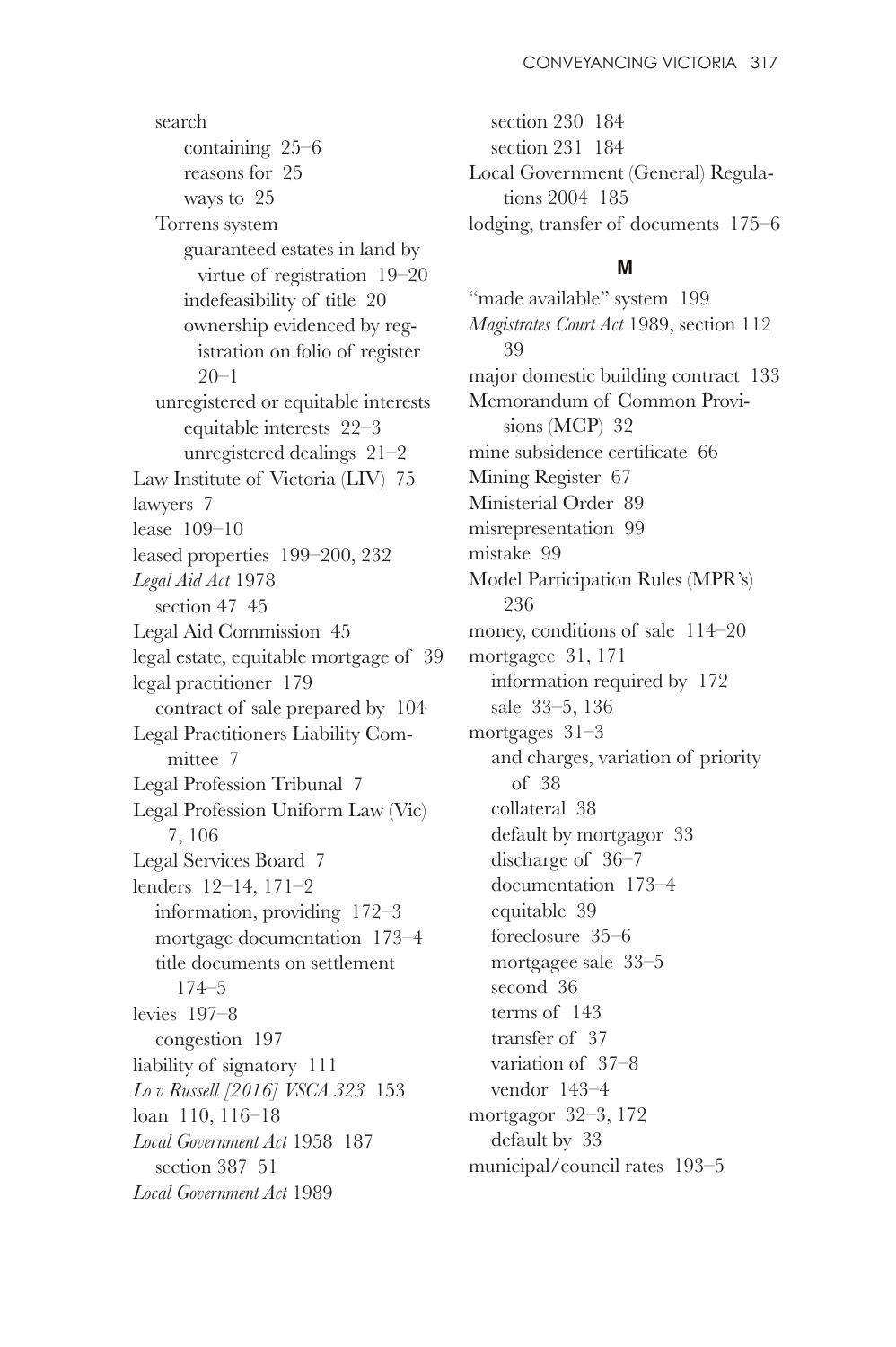#### **N**

nomination 111 transfer documents form of 181–2 stamp duty 182 nominee 111 non-apportionable outgoings 186, 188–9 non-compliance, consequences of 84–5 non-title restrictions and charges 1 notice in writing 158 notice of acquisition (NOA) 183–4, 185, 226 sending 230–1 notice of disposition (NOD) 185 sending 232 notices 106 *see also* notice of acquisition; notice of disposition approval and copyright 106 default 125–9 disclaimer 106 disclosure of 81 post-contract 120–1 priority 161–2 sending 230–1

#### **O**

" off the plan" purchase  $107, 133-4,$ 137, 139, 160  $off$ -title enquiries 203 offer to purchase  $103$ online enquiries 74–5 online process getting help 266 lodgment and settlement 250–1 accessing system 254–6 client authorization 252 compliance 251 legal framework 251 priority notice 265–6 process 258–65 providing particulars 256–8

verification of identity 253-4 stamp duty accessing system 239–40 obtaining information 250 process 247–9 providing particulars 241–7 open contract 102–3 option to purchase 17–18, 104–5 outgoings adjustment of 185–7 non-apportionable 186, 188–9 periodic 188 and statutory charges 79 over-the-counter lodging 227 over-the-counter registration 227 owner-builders 90–3 owners corporation charges 197–8 information 63–4, 136 *Owners Corporation Act* 2006 section 59 80 section 60 80 section 151 80 Owners Corporation Certificate (OCC) 63–4, 79–80

#### **P**

paper lodgment 176 parallel arrangements 182 parent title 199 parks charge 196 partial discharge of mortgage 37 participants in conveyancing transaction estate agents 10–12 lenders 12–14 purchaser 3–4 representatives 4–5 contact with client 6 conveyancers 8 deadlines 6 getting paid 8–10 keep records and maintain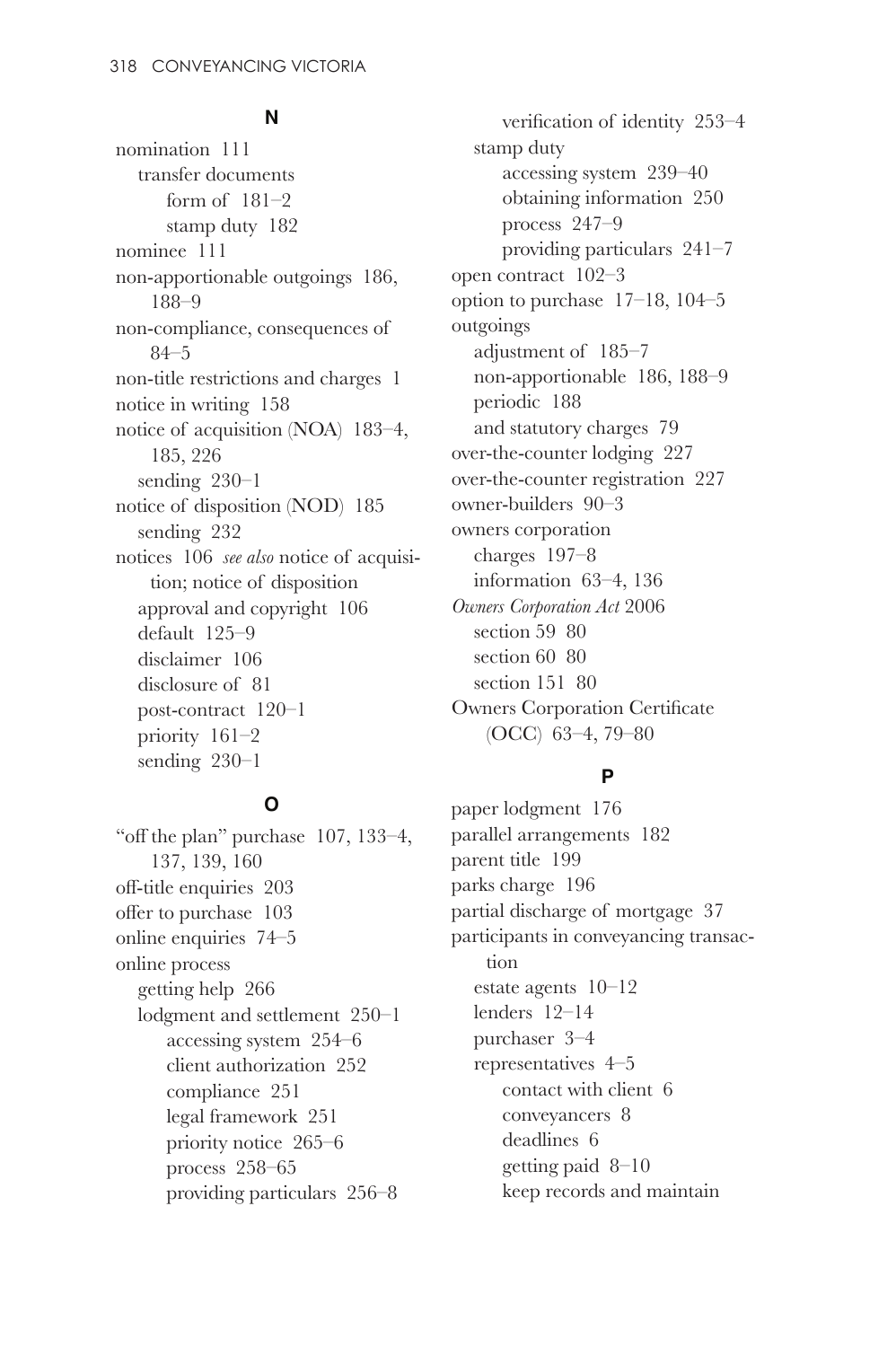files  $7$ lawyers 7 vendor 2–3 particulars of sale 107–10 Paterson v. Batrouney [2000] VSC 313 84 pay-out figures 205 payment 109 payment of deposit 154 penalty interest on unpaid deposit 155 pensioner eligible 169 rebates 190–1 periodic outgoings 188 personal notifications 232 *Personal Property Securities Act* 2009 54, 113 Personal Property Securities Register (PPSR) 55, 113 pest report 118 physical inspection of land easements by prescription 59 illegal structures 58 measurements 58 plaintiff 39 planning certificate 78-9 registration of 131–2 zoning information certificate 61 *Planning and Environment Act* 1987 46 section 173 139 *Planning and Environment Amendment (Growth Areas Infrastructure Contribution) Act* 2011 49, 79 *Planning and Environment (Restrictive Covenants) Act* 2000 74 "plus GST" consideration 224 positive covenants 138–9 possessory land 138 power of attorney 102 enduring 141 execution of contracts 141–2

execution of transfer documents 180 general 141 specific 141 pre-registration contracts 154 pre-selling 94 " $pre-setlement" inspection 215$ preliminary settlement 147 primary instrument 38 principal place of residence (PPR) 65 principal sum 32 priority notices 161–2, 265–6 property address 108 defined 107 *Property Law Act* section 42 182 section 53 29 section 87 36 purchase price, adjustment of 192 purchaser 3–4, 108 access 136 caveat, lodging 160–1 cooling-off rights  $150-3$ estimating expenses 166 disbursements 167 fees 167 government fees and charges 167–8 residence concession, principal place of 168 final inspection  $169$ final search  $170$ first home owners  $169$ insurance 163–4 lender, dealing with 171–2 information, providing 172–3 mortgage documentation 173–4 title documents on settlement 174–5 measurements 162 priority notices 161–2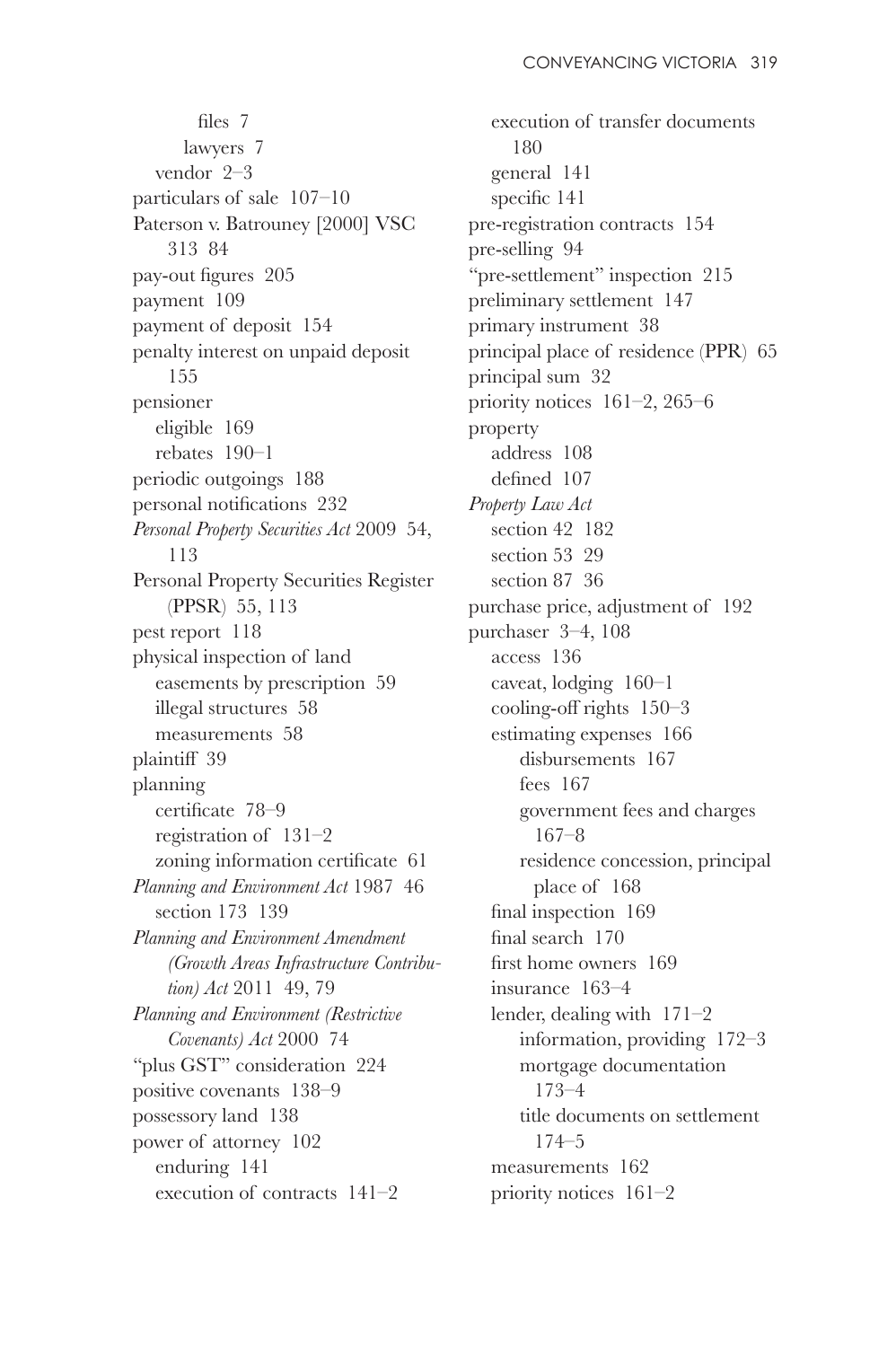releasing deposit 164 representative 108 requisitions on title 162–3 searches and enquiries 164 other searches and enquiries 165–6 title search 165 P*utt & Anor v Perfect Builders Pty Ltd [2013] VSC 442* 117

#### **Q**

*Qin v Smith (No. 2) [2013] VSC 476* 126–7 Queen's caveat 29

#### **R**

rates/information certificate 63 readjustment after settlement 189 Real Estate Institute of Victoria Ltd (REIV) 75 receipted lodging summary form 228 referral authority 46 Register Book 23 Register search 24, 165, 217 registered builder 90 registered charge of annuity 44 Registered proprietor 2–3, 23, 37, 76, 198 Registrar's caveat *see* Queen's caveat registration 226 dealing or lodging book 228 fees 226 land registry requisitions and stopped cases 228–9 lodging 227–8 over-the-counter 227 of plan 131–2 return of title 229–30 "rent to buy" contracts  $144$ rentcharge 44 reports 110 representatives 5–6 contact with client 6

conveyancers 8 deadlines 6 getting paid 8–10 keep records and maintain files 7 lawyers 7 residence concession, principal place of 168 residential tenancies 233 Residential Tenancies Bond Authority (RTBA) 233 restrictive covenant 47 creation of 138 *Retail Leases Act* 2003 233 retail tenancies 233 return of title 229–30 Revenue Ruling DA026 225 DA029 225 rights cooling-off  $150-3$ of first refusal  $18$ road access 78 rule of thumb 112

#### **S**

sale by auction 15–16 of business with land 225 conditional on another property 134 defined  $105-6$ executor 136 general conditions of sale *see*  general conditions of land, forms for 101–2 contract of sale prepared by legal practitioner 104 copyright printed forms 104 open contract 102–3 option to purchase 104–5 prescribed contract of sale 103–4 methods of 14–18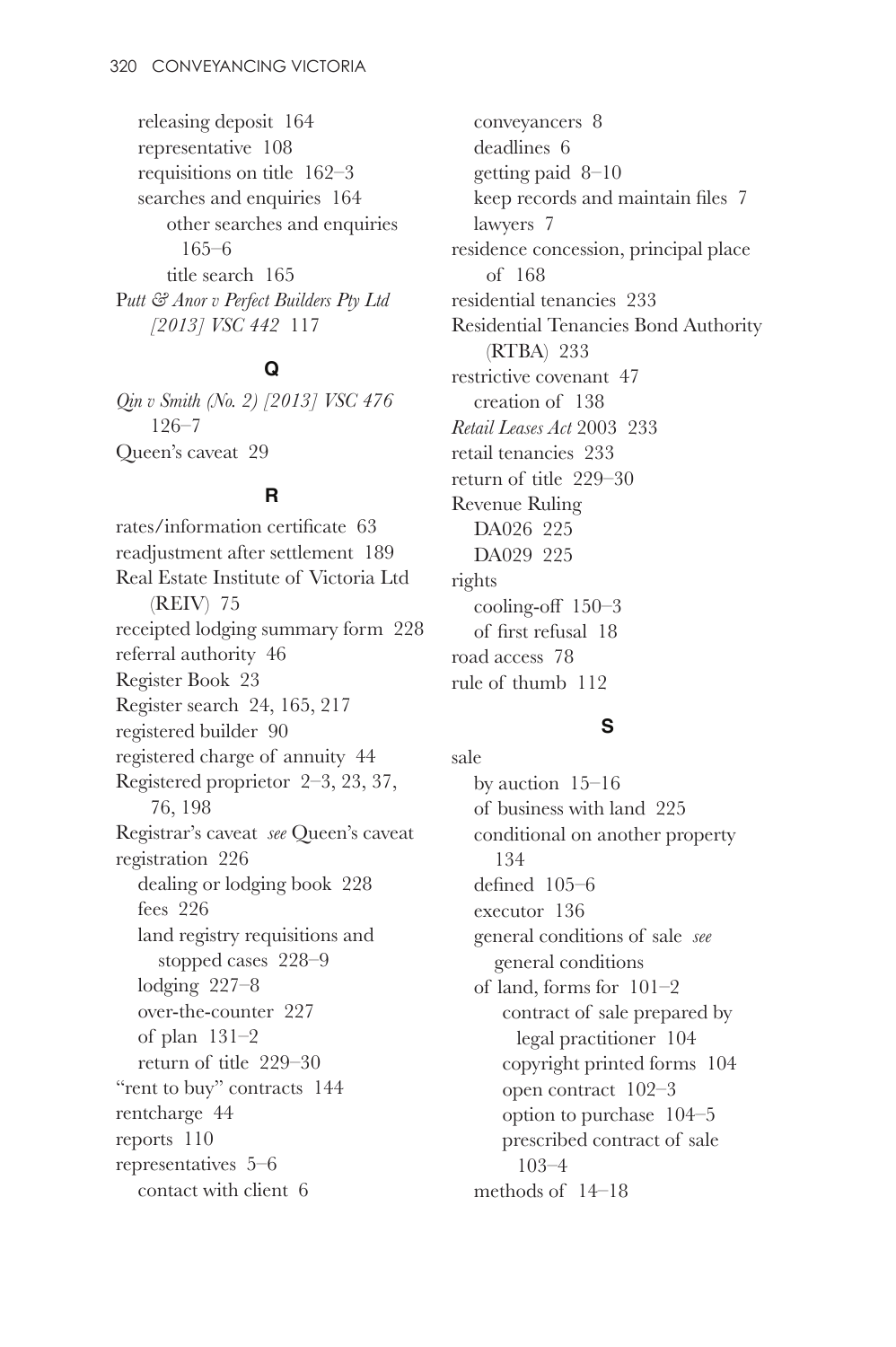mortgagee 136 option to purchase 17 particulars of 107–10 private sale through agent 14 with no agent 14 right of first refusal  $17-18$ sheriff's  $41-2$ special conditions *see* special conditions tender 16–17 *Sale of Land Act* 1962 16, 103 section 2 17, 104, 131 section 9 103, 106, 131–2, 134, 136 section 10 132 section 11 80, 166 section 12 71 section 27 114, 145, 156, 158, 164, 230 section 29 136, 142–4 section 30 153 section 31 106, 150 section 32 1, 3, 25, 69, 71, 93 section 33 72 section 34 122 section 35 122–3, 163 Sale of Land Act Regulations 2005 16 satisfaction piece 42–3 search final  $217-8$ others 165–6 title 82, 87, 165 *see also specific types* containing 25–6 reasons for 25 ways to 25 second mortgages 36 section 173 agreement 45–6, 139 secured property 32 security deposit or bond 233 security interest, release of 113 services 81

general conditions of sale 113, 120 settlement 109, 115, 207–8 after 207–8, 222 advising clients 222–3 arrangements with tenants 232–4 deposit 230 electronic conveyancing 235–7 foreign purchasers 226 registration 226–30 sending notices 230–2 stamping 224–5 storage of documents and files 234–5 agent's fee 201–2 arranging attendees 209–10 calculations 211–13 cheques required 213–15 date 208 final inspection  $215-17$ final search  $217-18$ instructing settlement agent 218–19 keys 218 making bookings 210 place 209 time 209 attending 219–22 purchaser's responsibility 220 vendor's responsibility 220 cascading 221 checklist of 207 day 189 electronic 115 loss or damage before 121–3 preliminary 147 readjustment after 189 statement 202–5 of transaction, prior to adjustments *see* adjustments deposit *see* deposit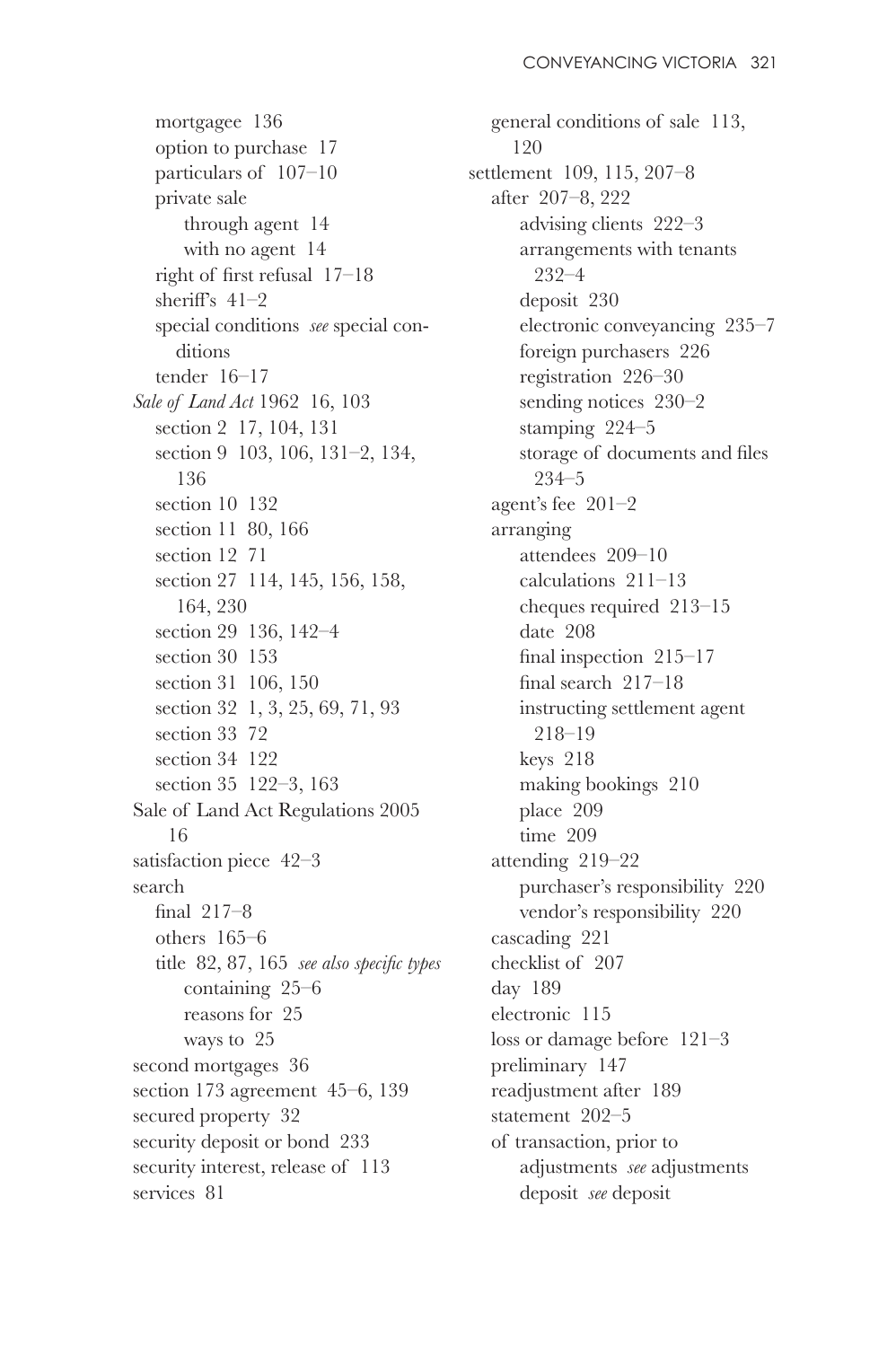purchaser *see* purchaser registrar's requirements 149 settlement statement and statement of adjustments 202–5 transfer documents *see* transfer documents vendor's title, clearing 170–1 sewerage rates 195–6 sheriff's sale  $41-2$ signature, electronic 110 signing, vendor statement 82 single holding basis 196 Solicitors' Certificate 173 special charge 193 special conditions condition 1 131–2 condition 2 133–4 condition 3 134 condition 4 134 condition 5 134–5 condition 6 135 condition 7 135 condition 8 135 condition 9 136 condition 10 136 condition 11 136 condition 12 136 condition 13 137 condition 14 137 condition 15 137–8 condition 16 138 condition 17 138–9 condition 18 139 condition 19 139 special rate 193 Specific Power of Attorney 141 stamp duty 139, 182, 199 aggregation 225 rates of duty, calculating 224–5 sale of business with land 225 State Guarantee 20 State Revenue Office (SRO) 59, 183. 224–5

statement *see* specific statements statutory (or rating) authority 55–8, 73 available information 56–7 certificate 195 certificates apply to property  $57-8$ place to apply 56 statutory charges 45, 79 *Subdivision Act* 1988 27 section 12 28, 54, 77 section 21 46 section 36 28 subsequent contract 85 sunset clauses 131 sunset date 131

#### **T**

table of contents 107 *Tan v Russell [2016] VSC 93* 153 tax *see also* land tax land, certificate 65 *Taxation Administration Act* 1997 Section 39 239 Section 41 240 Section 43 240 tenants 176–7 arrangements with 232–4 terms contract 110, 121, 142 acting for parties 146–7 "completion" in relation to  $144$ contract limitations 143–4 credit code 145 deposits 145 GST 145–6 third party mortgage 38 time & cooperation 120 time for delivery 183 title acceptance of 157 certificate of  $23-4$ , 237 as component of conveyancing 1 conditions of sale 111–14 documents on settlement 174–5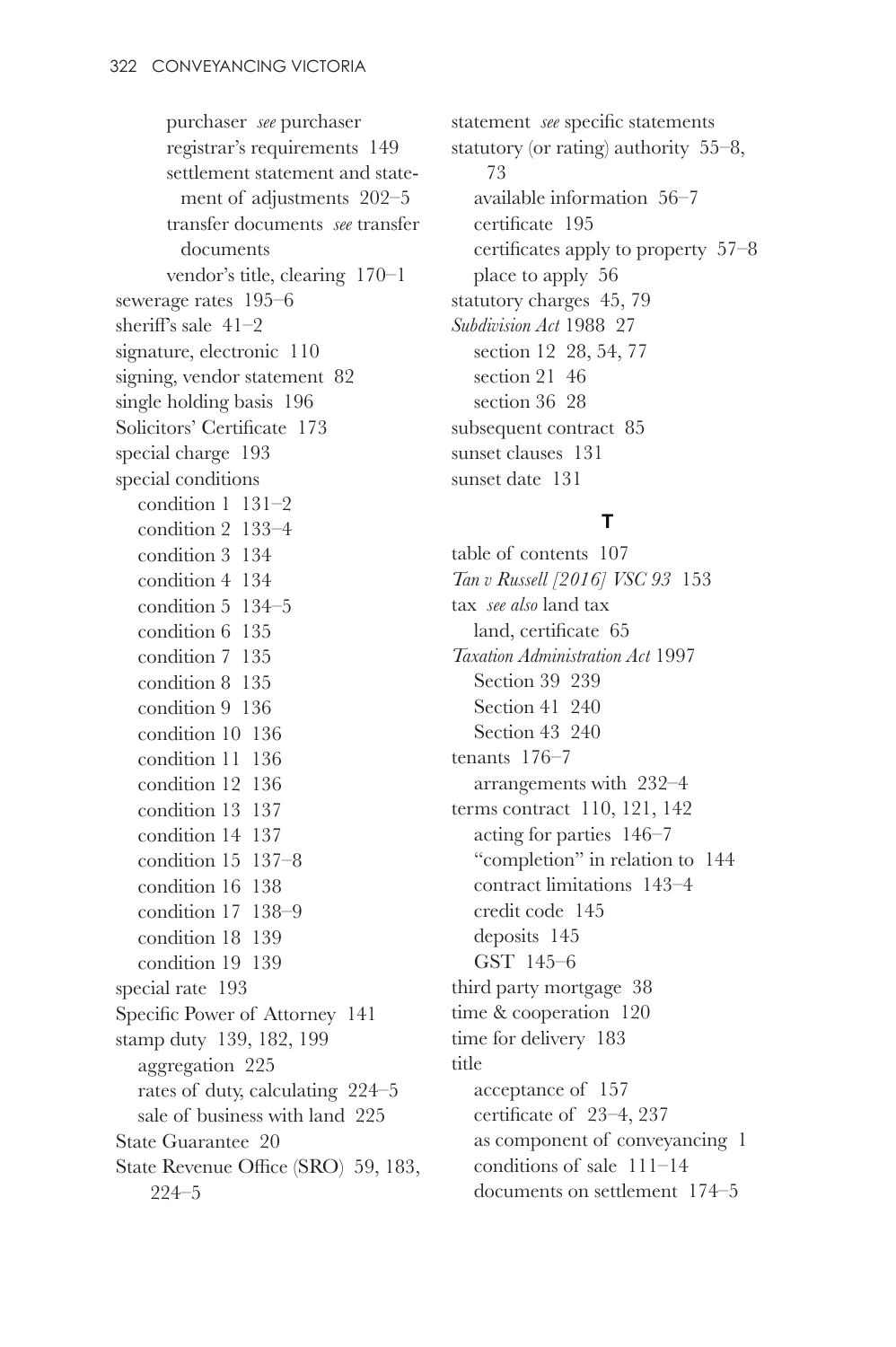indefeasibility of 20 information not on *see* information not on title insurance 163–4 land *see* land title requisitions on 162–3 search 82, 87, 165 vendor 170–1 *Trade Practices Act* 1974 70 transfer of land 113 of mortgage 37 transfer documents 175–6 acquisition, notices of 183–4 disposition, notices of 185 execution 177–8 by company 178–9 by individual 178 under power of attorney 180 forms of transfer 176 manner of holding 176–7 nomination form of 181–2 stamp duty 182 State Revenue Office declarations 183 time for delivery 183 *Transfer of Land Act* 1958 1, 19, 114, 228, 252 section 27 24 section 34 38 section 40 19 section 42 1, 18, 51, 137, 187 section 45 37 section 52 22, 39, 40, 41 section 60 137 section 74 32, 44 section 75 147 section 76 33 section 77 12, 130, 144 section 84 36 section 87 36 section 89 22, 29, 31, 130, 160

section 90 30, 31 section 91 161 section 98 28, 54, 77 section 104 178 section 106 29 section 110 20 section 121 28, 176 transferee *see* purchaser *Trustee Act*, section 69 35

#### **U**

unconscionable conduct 100 undue influence 100 unpaid deposit, claim for penalty interest on 155 unregistered dealings 21–2 unregistered easements 53–4, 77

#### **V**

variation of priorities 38 vendor 2–3, 108 to assist 136 bid 16 claim for penalty interest on unpaid deposit 155 contents 76 defined 153 representative 108 role of 204–5 title, clearing 170–1 warranties 112 vendor disclosure 69 building legislation *Building Act* 89 compliance issues 93–4 *Domestic Building Contracts Act* 89–93 energy efficiency information 95 fair trading legislation 70–1 vendor statement *see* vendor statement vendor statement 71–2, 107, 202–3 acting for purchaser 86–8